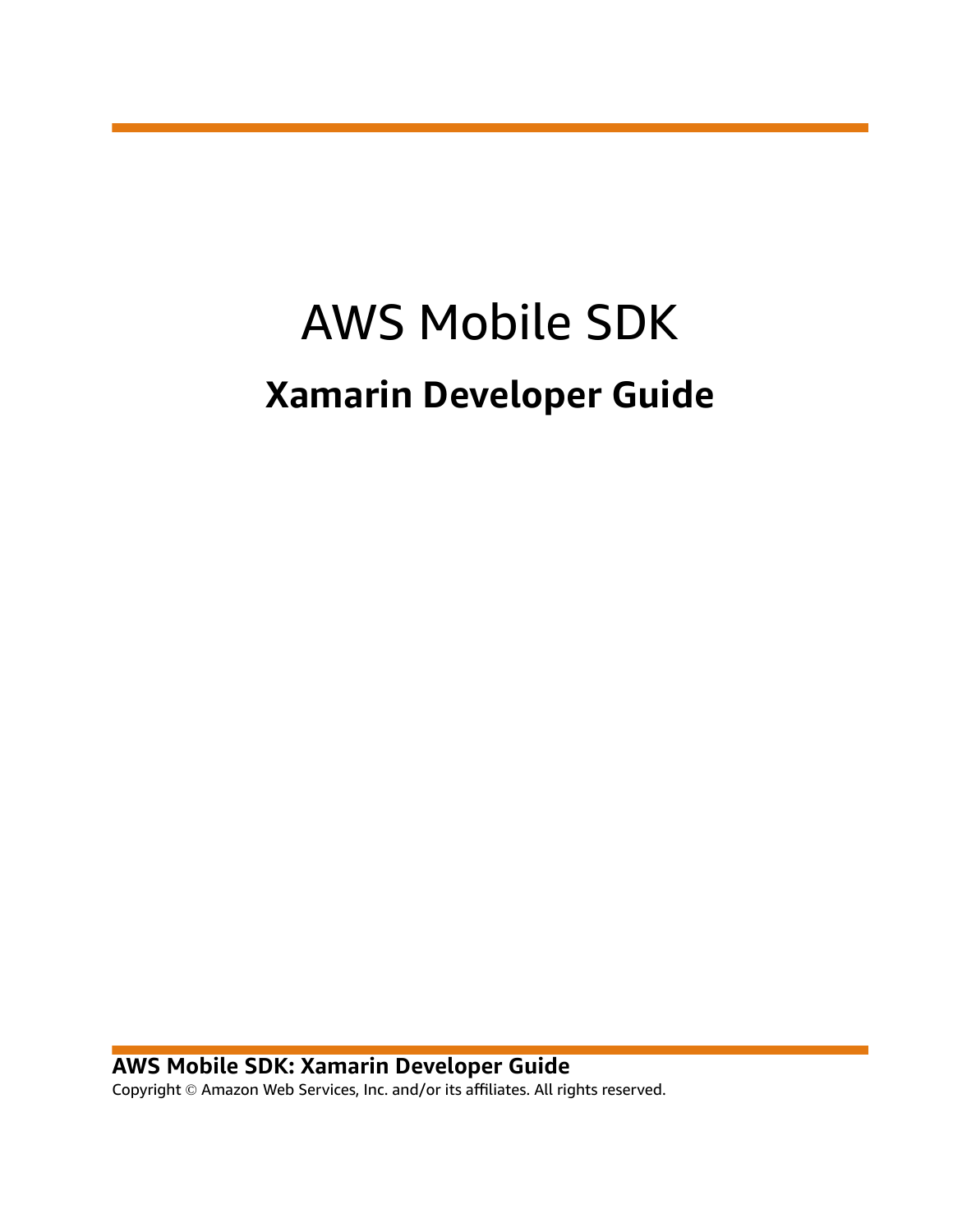Amazon's trademarks and trade dress may not be used in connection with any product or service that is not Amazon's, in any manner that is likely to cause confusion among customers, or in any manner that disparages or discredits Amazon. All other trademarks not owned by Amazon are the property of their respective owners, who may or may not be affiliated with, connected to, or sponsored by Amazon.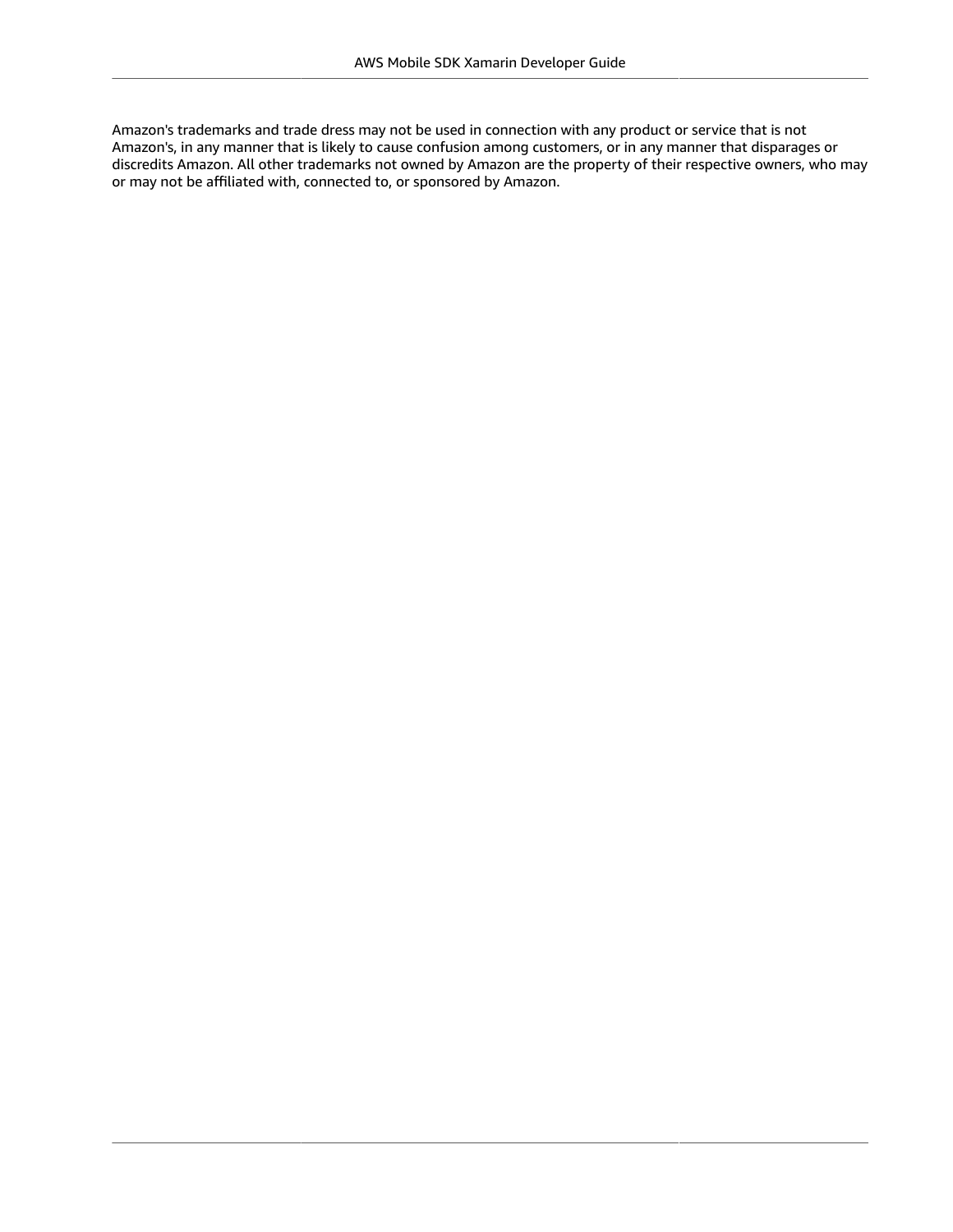# **Table of Contents**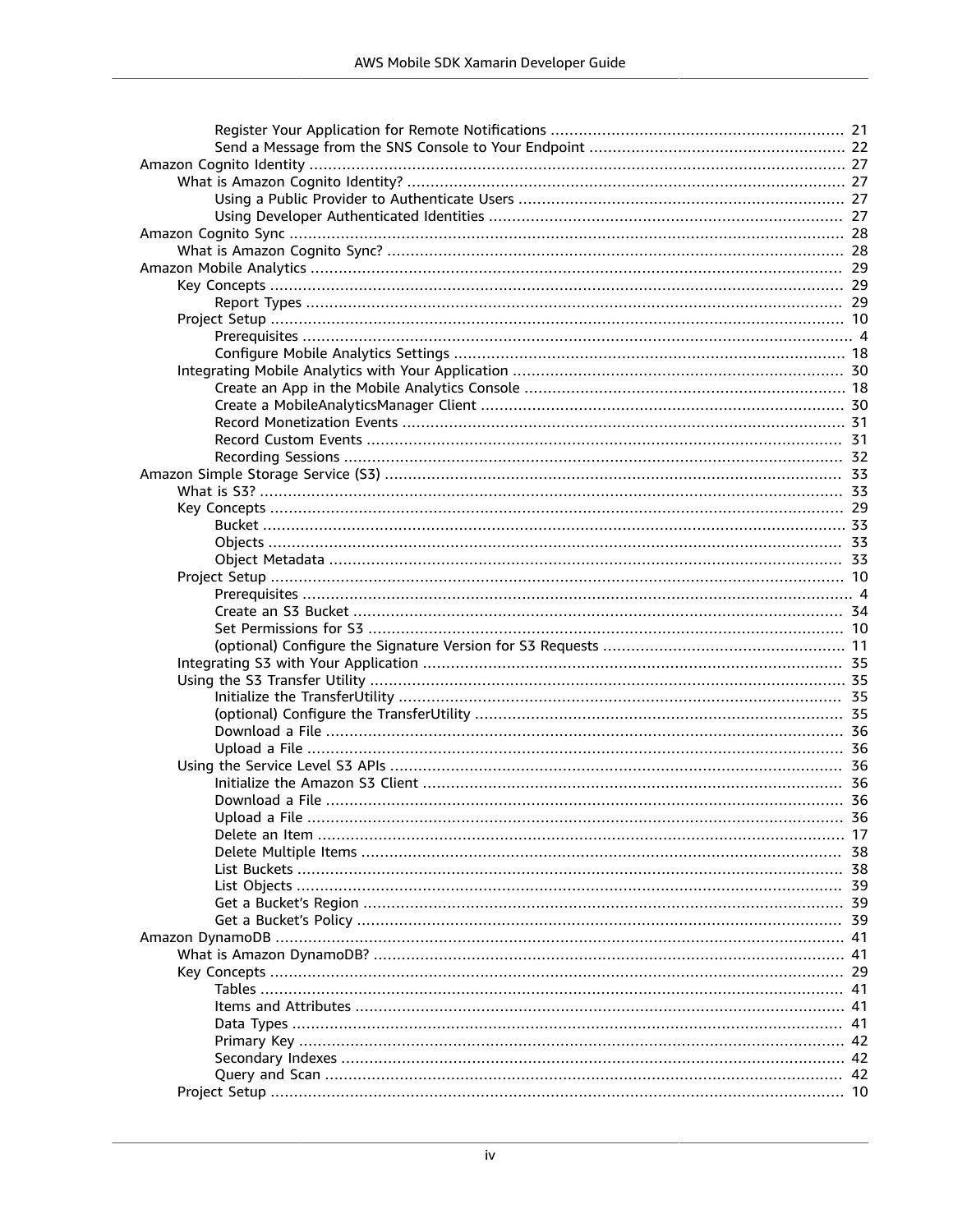| Configure Your HTTP/HTTPS Endpoint to Receive Amazon SNS Messages  64 |  |
|-----------------------------------------------------------------------|--|
|                                                                       |  |
|                                                                       |  |
|                                                                       |  |
|                                                                       |  |
|                                                                       |  |
|                                                                       |  |
|                                                                       |  |
|                                                                       |  |
|                                                                       |  |
|                                                                       |  |
|                                                                       |  |
|                                                                       |  |
|                                                                       |  |
|                                                                       |  |
|                                                                       |  |
|                                                                       |  |
|                                                                       |  |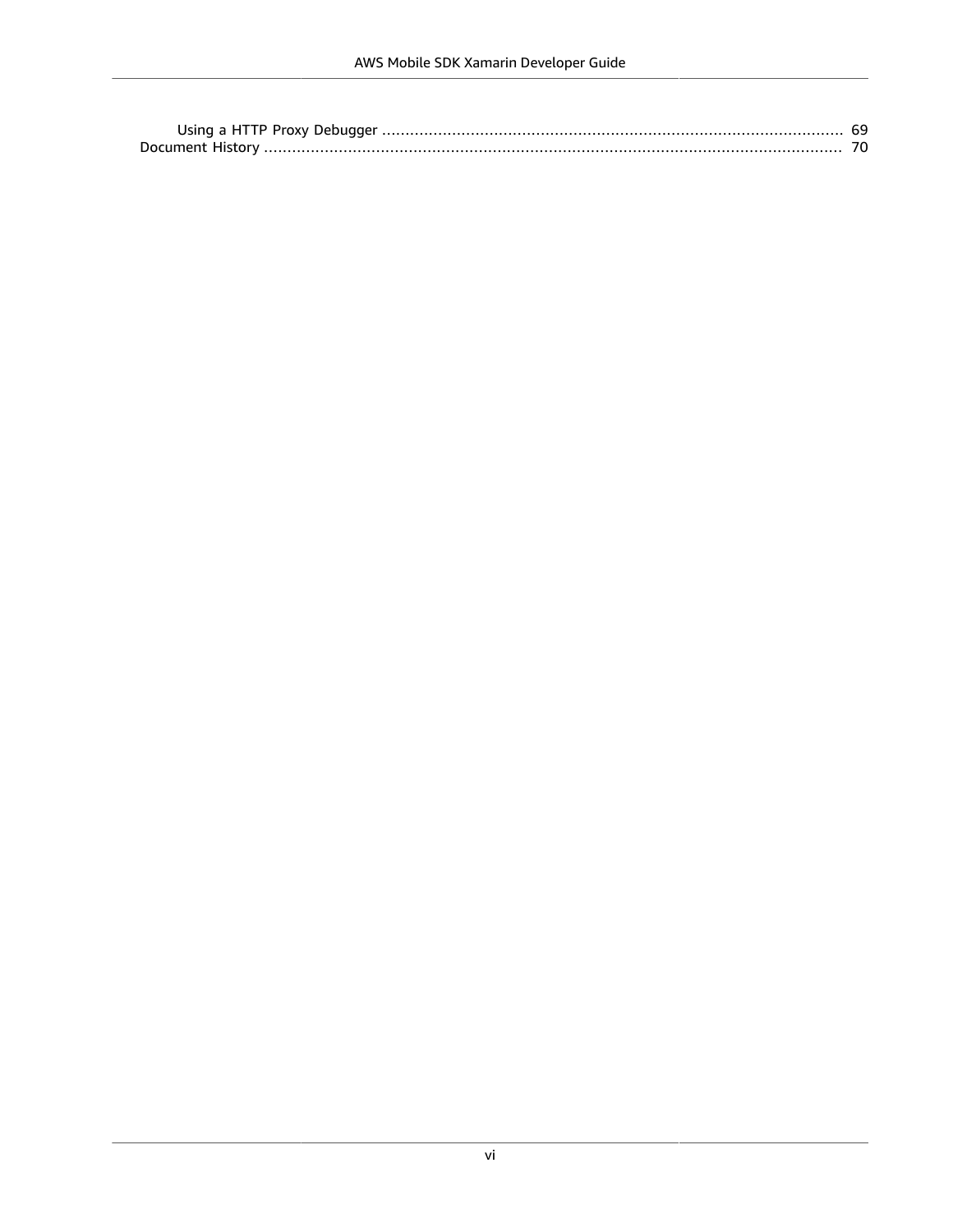<span id="page-6-0"></span>The AWS Mobile SDK for Xamarin is now included in the AWS SDK for .NET. This guide references the archived version of the Mobile SDK for Xamarin.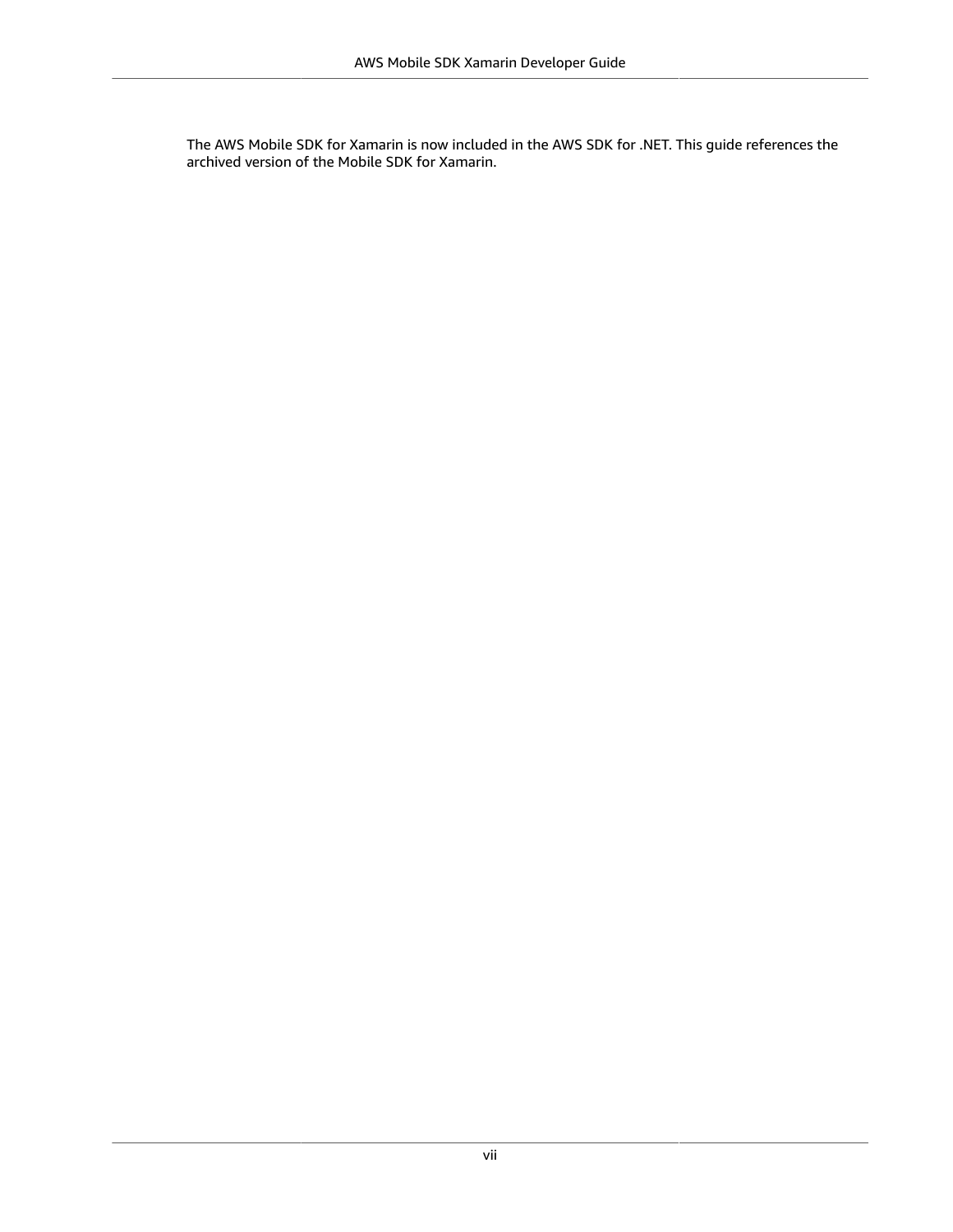# <span id="page-7-0"></span>What is the AWS Mobile SDK for .NET and Xamarin?

The AWS Mobile SDK for Xamarin is included in the AWS SDK for .NET. For more information, see the *AWS SDK for .NET [Developer](https://docs.aws.amazon.com/sdk-for-net/latest/developer-guide/welcome.html) Guide*.

This guide is no longer updated—it references the archived version of the Mobile SDK for Xamarin.

# <span id="page-7-1"></span>Related guides and topics

- For front-end and mobile app development, we recommend using AWS [Amplify.](http://aws.amazon.com/amplify)
- For special considerations for using the AWS SDK for .NET for your Xamarin apps, see [Special](https://docs.aws.amazon.com/sdk-for-net/latest/developer-guide/xamarin-special.html) [considerations](https://docs.aws.amazon.com/sdk-for-net/latest/developer-guide/xamarin-special.html) for Xamarin support in the *AWS SDK for .NET Developer Guide*.
- For reference purposes, you can find the archived version of the AWS Mobile SDK for [Xamarin](https://github.com/amazon-archives/aws-sdk-xamarin) on GitHub.

# <span id="page-7-2"></span>Archived reference content

The archivbed AWS Mobile SDK for .NET and Xamarin provides a set of .NET libraries, code samples, and documentation to help developers build connected mobile applications for:

- Xamarin iOS
- Xamarin Android
- Windows Phone Silverlight
- Windows RT 8.1
- Windows Phone 8.1

Mobile apps written using the AWS Mobile SDK for .NET and Xamarin call native platform APIs so they have the look and feel of native applications. The .NET libraries in the SDK provide C# wrappers around the AWS REST APIs.

# <span id="page-7-3"></span>What's included in the AWS Mobile SDK for .NET and Xamarin?

Supported AWS services currently include, but are not limited to:

- [Amazon](https://aws.amazon.com/cognito) Cognito
- [Amazon](https://aws.amazon.com/s3/) S3
- Amazon [DynamoDB](https://aws.amazon.com/dynamodb/)
- Amazon Mobile [Analytics](https://aws.amazon.com/mobileanalytics/)
- Amazon Simple [Notification](https://aws.amazon.com/sns/) Service

These services enable you to authenticate users, save player and game data, save objects in the cloud, receive push notifications, and collect and analyze usage data.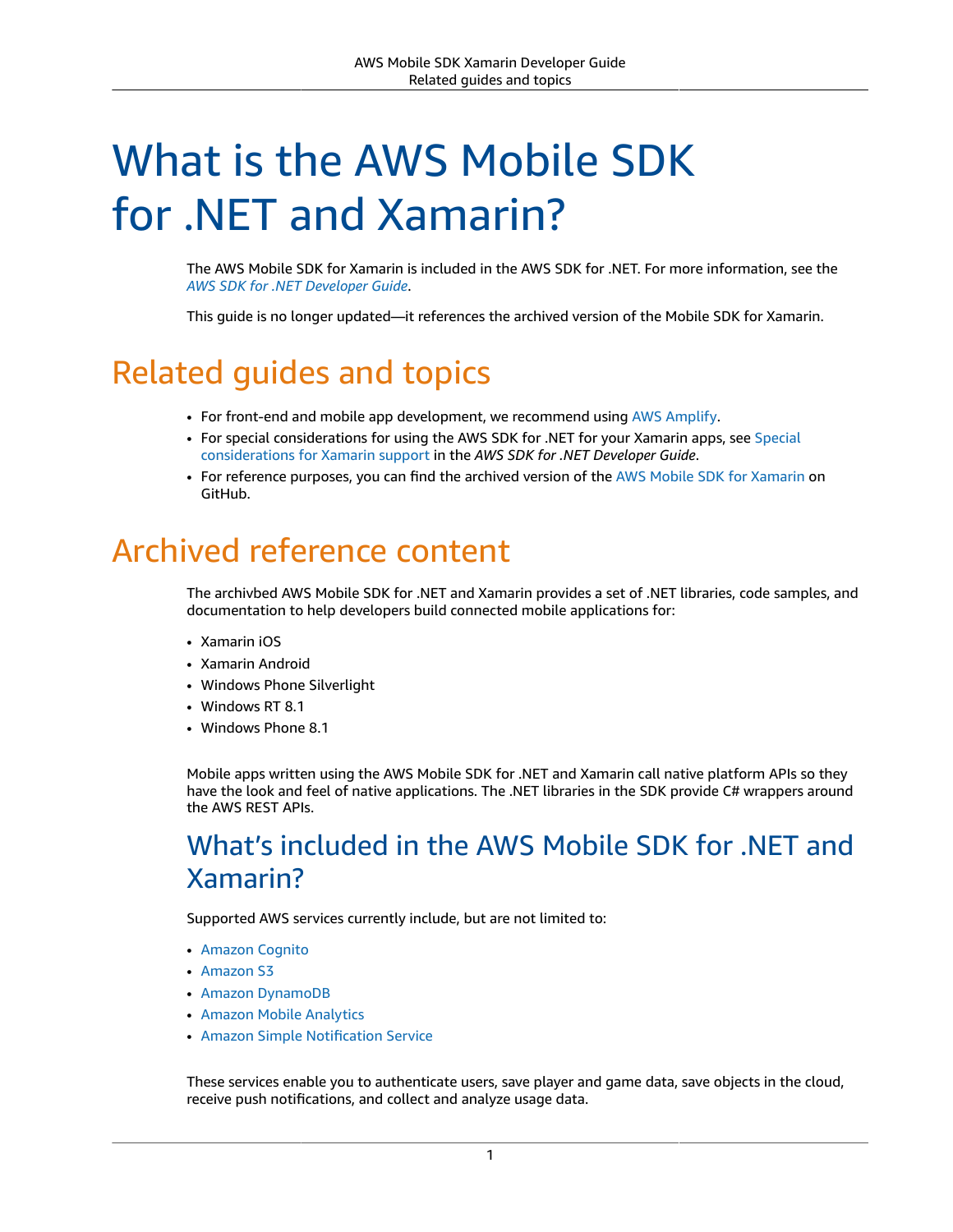The AWS Mobile SDK for .NET and Xamarin also allows you to use most of the AWS services supported by the AWS SDK for .NET. The AWS services specific to mobile development are explained in this developer guide. For more information about the AWS SDK for .NET, see:

- AWS SDK for .NET [Getting](https://docs.aws.amazon.com/AWSSdkDocsNET/latest/DeveloperGuide/net-dg-setup.html) Started Guide
- AWS SDK for .NET [Developer](https://docs.aws.amazon.com/AWSSdkDocsNET/latest/V3/DeveloperGuide/welcome.html) Guide
- AWS SDK for .NET API [Reference](https://docs.aws.amazon.com/sdkfornet/latest/apidocs/Index.html)

### <span id="page-8-0"></span>**Compatability**

The AWS Mobile SDK for .NET and Xamarin is shipped as a Portable Class Library (PCL). PCL Support was added in Xamarin.Android 4.10.1 and Xamarin.iOS 7.0.4. Portable Library projects are built in to Visual Studio.

### IDEs

For more information on using IDEs with the archived version of the Xamarin SDK, see [Setting](#page-10-0) Up the AWS Mobile SDK for .NET and [Xamarin \(p. 4\).](#page-10-0)

# <span id="page-8-1"></span>How do I get the AWS Mobile SDK for .NET and Xamarin?

To get the AWS Mobile SDK for .NET and Xamarin, see [Setting](#page-10-0) Up the AWS Mobile SDK for .NET and [Xamarin \(p. 4\)](#page-10-0). The AWS Mobile SDK for .NET and Xamarin is distributed as NuGet packages. You can find a complete list of AWS service packages at AWS SDK [packages](https://www.nuget.org/packages?q=awssdk&page=1) on NuGet or at the AWS SDK for .NET GitHub [Repository.](https://github.com/aws/aws-sdk-net#nuget-packages)

# <span id="page-8-2"></span>About the AWS Mobile Services

### Amazon Cognito Identity

All calls made to AWS require AWS credentials. Rather than hard-coding your credentials into your apps, we recommend that you use [Amazon](https://docs.aws.amazon.com/cognito/latest/developerguide/cognito-identity.html) Cognito Identity to provide AWS credentials to your application. Follow the instructions in Setting Up the AWS Mobile SDK for .NET and [Xamarin \(p. 4\)](#page-10-0) to obtain AWS credentials via Amazon Cognito.

Cognito also allows you to authenticate users using public log-in providers like Amazon, Facebook, Twitter, and Google as well as providers that support OpenID [Connect.](http://aws.amazon.com/blogs/aws/openid-connect-support/) Cognito also works with unauthenticated users. Cognito provides temporary credentials with limited access rights that you specify with an Identity and Access [Management](https://aws.amazon.com/iam) (IAM) role. Cognito is configured by creating an identity pool that is associated with an IAM role. The IAM role specifies the resources/services your app may access.

To get started with Cognito Identity, see [Setting](#page-10-0) Up the AWS Mobile SDK for .NET and [Xamarin \(p. 4\)](#page-10-0).

To learn more about Cognito Identity, see [Amazon](#page-33-0) Cognito Identit[y \(p. 27\)](#page-33-0).

### <span id="page-8-3"></span>Amazon Cognito Sync

Cognito Sync is an AWS service and client library that enables cross-device syncing of application-related user data. You can use the Cognito Sync API to synchronize user profile data across devices and across login providers - Amazon, Facebook, Google, and your own custom identity provider.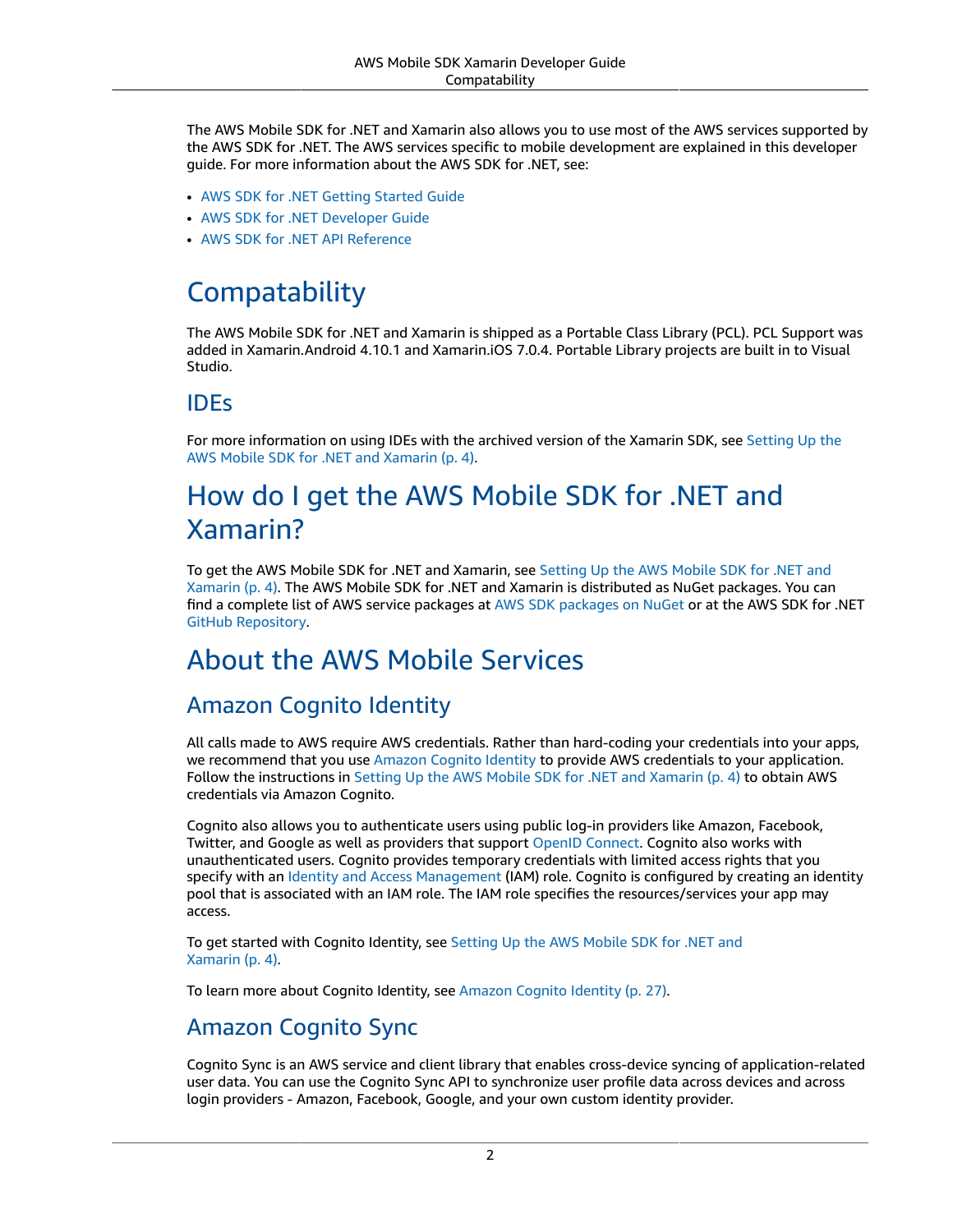To get started with Cognito Sync, see Sync User Data with [Cognito](#page-18-2) Sync [\(p. 12\).](#page-18-2)

For more information about Cognito Sync, see [Amazon](#page-34-0) Cognito Sync [\(p. 28\).](#page-34-0)

### Mobile Analytics

Amazon Mobile Analytics lets you collect, visualize, and understand app usage for your mobile apps. Reports are available for metrics on active users, sessions, retention, in-app revenue, and custom events, and can be filtered by platform and date range. Amazon Mobile Analytics is built to scale with your business and can collect and process billions of events from many millions of endpoints.

To get started using Mobile Analytics, see [Tracking](#page-23-3) App Usage Data with Amazon Mobile [Analytics \(p. 17\).](#page-23-3)

For more information about Mobile Analytics, see Amazon Mobile [Analytics \(p. 29\)](#page-35-0).

### Dynamo DB

Amazon DynamoDB is a fast, highly scalable, highly available, cost-effective, non-relational database service. DynamoDB removes traditional scalability limitations on data storage while maintaining low latency and predictable performance.

To get started using Dynamo DB, see Store and Retrieve Data with [DynamoDB \(p. 14\).](#page-20-0)

For more information about Dynamo DB, see Amazon [DynamoDB \(p. 41\)](#page-47-0).

### Amazon Simple Notification Service

Amazon Simple Notification Service (SNS) is a fast, flexible, fully managed push notification service that lets you send individual messages or to fan-out messages to large numbers of recipients. Amazon Simple Notification Service makes it simple and cost effective to send push notifications to mobile device users, email recipients or even send messages to other distributed services.

To get started using SNS for Xamarin iOS, see Receive Push [Notifications](#page-25-1) using SNS (Xamarin [iOS\) \(p. 19\).](#page-25-1)

To get started using SNS for Xamarin Android, see Receive Push [Notifications](#page-28-1) using SNS (Xamarin [Android\) \(p. 22\)](#page-28-1).

For more information about SNS, see Amazon Simple [Notification](#page-60-0) Service (SNS[\) \(p. 54\)](#page-60-0).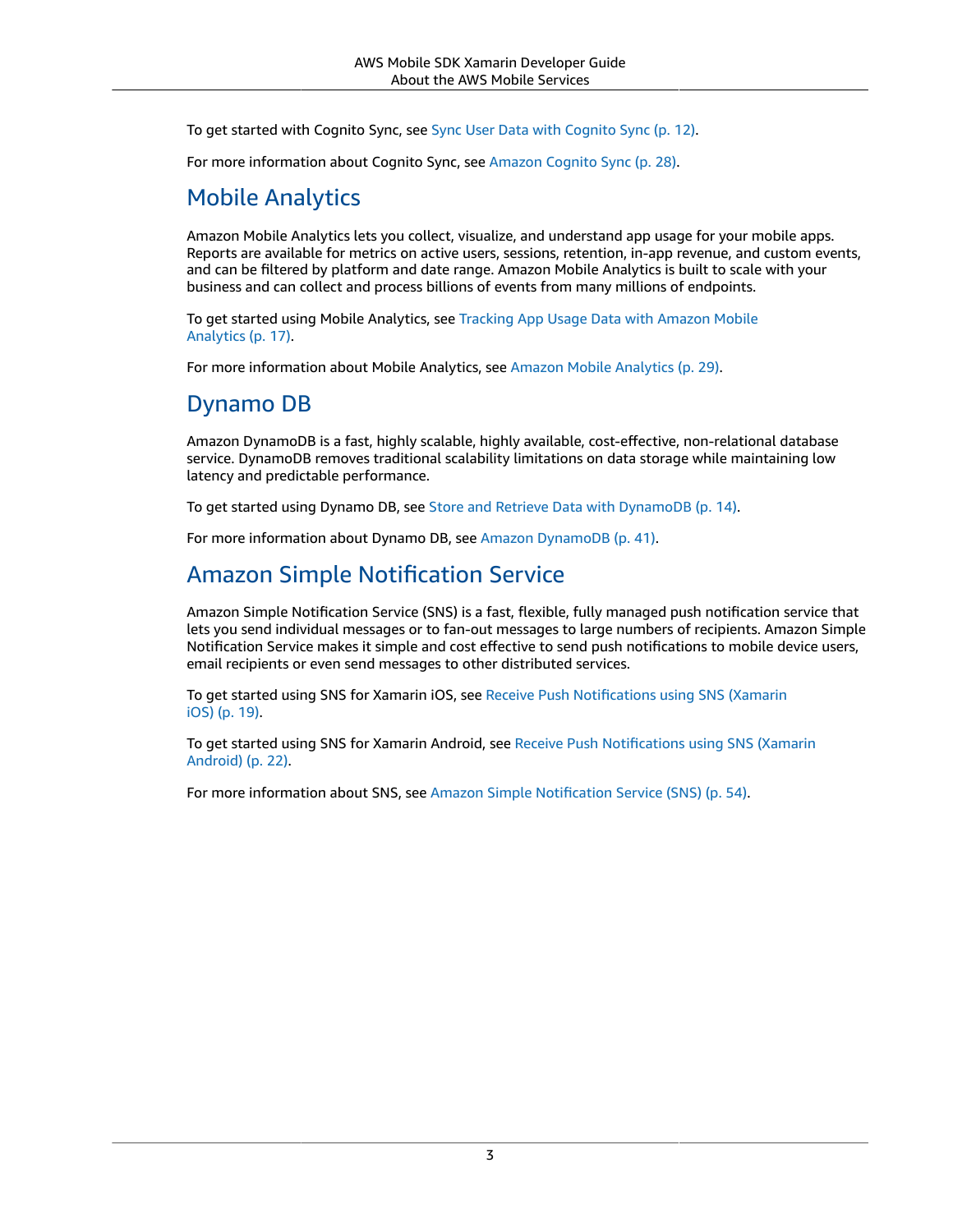# <span id="page-10-0"></span>Setting Up the AWS Mobile SDK for .NET and Xamarin

You can set up the AWS Mobile SDK for .NET and Xamarin and start building a new project or you can integrate the SDK with an existing project. You can also clone and run the [samples](https://github.com/awslabs/aws-sdk-net-samples/tree/master/XamarinSamples) to get a sense of how the SDK works. Follow these steps to set up and start using the AWS Mobile SDK for .NET and Xamarin.

# <span id="page-10-1"></span>**Prerequisites**

Before you can use the AWS Mobile SDK for .NET and Xamarin, you must do the following:

- Create an An AWS [Account](https://aws.amazon.com/).
- Install [Xamarin.](https://docs.microsoft.com/en-us/xamarin/get-started/installation/?pivots=windows)

After you complete the prerequisites:

- 1. Obtain AWS credentials by using Amazon Cognito.
- 2. Set the required permissions for each AWS service that you will use in your application.
- 3. Create a new project in your IDE.
- 4. Install the AWS Mobile SDK for .NET and Xamarin.
- 5. Configure the AWS Mobile SDK for .NET and Xamarin.

# <span id="page-10-2"></span>Step 1: Obtain AWS Credentials

To make calls to AWS in your application, you must first obtain AWS credentials. You do this by using Amazon Cognito, an AWS service that allows your application to access the services in the SDK without having to embed your private AWS credentials in the application.

To get started with Amazon Cognito, you need to create an identity pool. An identity pool is a store of information that is specific to your account and is identified by a unique identity pool ID that looks like the following.:

"us-east-1:00000000-0000-0000-0000-000000000000"

- 1. Log in to the [Amazon](https://console.aws.amazon.com/cognito/home) Cognito Console , choose **Manage Federated Identities**, and then choose **Create new identity pool**.
- 2. Enter a name for your identity pool and select the checkbox to enable access to unauthenticated identities. Choose **Create Pool** to create your identity pool.
- 3. Choose **Allow** to create the two default roles associated with your identity pool, one for unauthenticated users and one for authenticated users. These default roles provide your identity pool access to Amazon Cognito Sync and Amazon Mobile Analytics.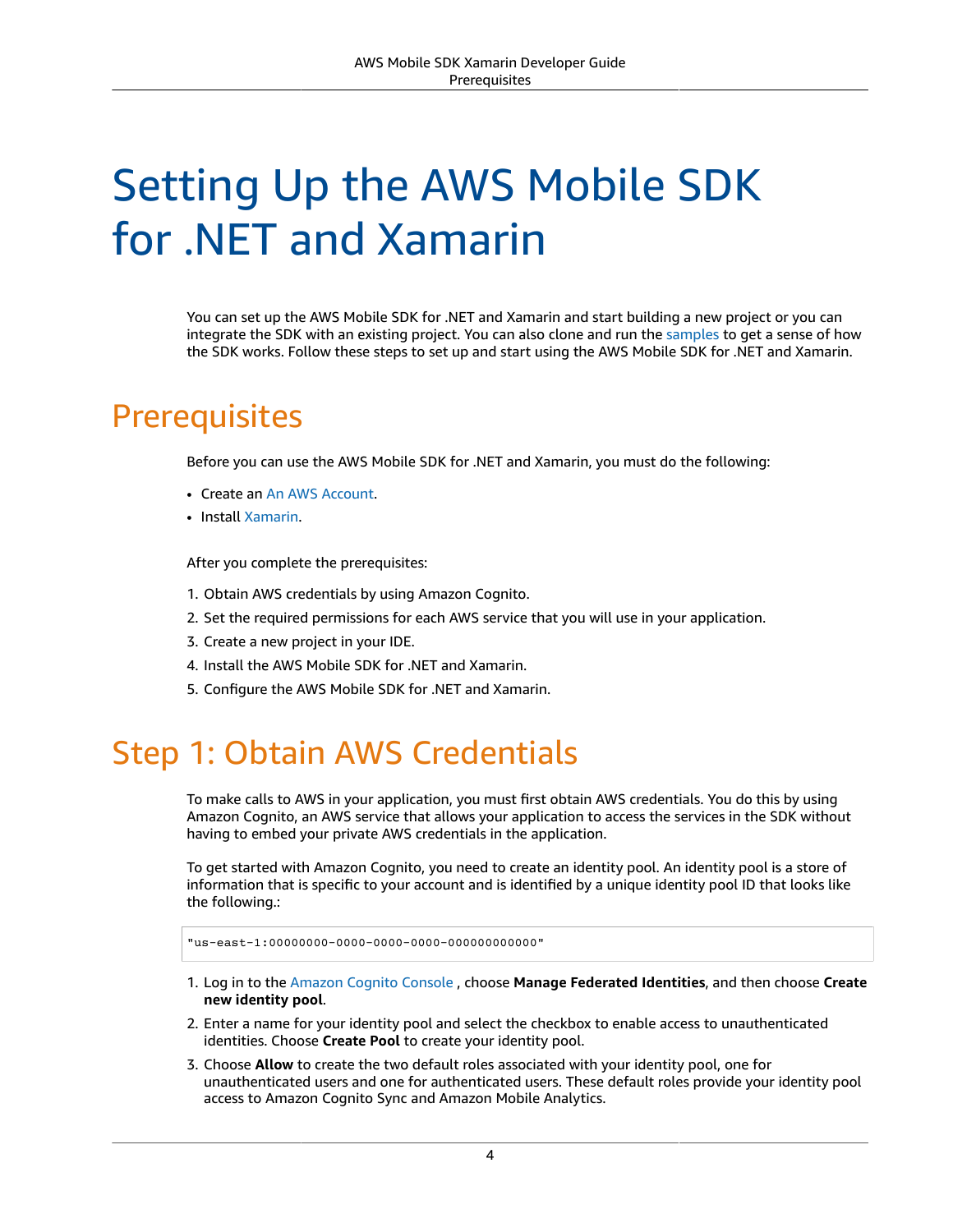Typically, you will only use one identity pool per application.

After you create your identity pool, you obtain AWS credentials by creating a CognitoAWSCredentials object (passing it your identity pool ID) and then passing it to the constructor of an AWS client as follows.:

```
CognitoAWSCredentials credentials = new CognitoAWSCredentials (
     "us-east-1:00000000-0000-0000-0000-000000000000", // Your identity pool ID
     RegionEndpoint.USEast1 // Region
);
// Example for |MA|
analyticsManager = MobileAnalyticsManager.GetOrCreateInstance(
  credentials,
  RegionEndpoint.USEast1, // Region
  APP_ID // app id
);
```
# <span id="page-11-0"></span>Step 2: Set Permissions

You need to set permissions for every AWS service that you want to use in your application. First, you need to understand how AWS views the users of your application.

When someone uses your application and makes calls to AWS, AWS assigns that user an identity. The identity pool that you created in Step 1 is where AWS stores these identities. There are two types of identities: authenticated and unauthenticated. Authenticated identities belong to users who are authenticated by a public login provider (e.g., Facebook, Amazon, Google). Unauthenticated identities belong to guest users.

Every identity is associated with an AWS Identity and Access Management role. In Step 1, you created two IAM roles, one for authenticated users and one for unauthenticated users. Every IAM role has one or more policies attached to it that specify which AWS services the identities assigned to that role can access. For example, the following sample policy grants access to an Amazon S3 bucket.:

```
{
   "Statement": [
     {
       "Action": [
          "s3:AbortMultipartUpload",
          "s3:DeleteObject",
          "s3:GetObject",
         "s3:PutObject"
       ],
       "Effect": "Allow",
       "Resource": "arn:aws:s3:::MYBUCKETNAME/*",
       "Principal": "*"
     }
   ]
}
```
To set permissions for the AWS services that you want to use in your application, modify the policy attached to the roles.

- 1. Go to the IAM [Console](https://console.aws.amazon.com/iam/home) and choose Roles. Type your identity pool name into the search box. Choose the IAM role that you want to configure. If your application allows both authenticated and unauthenticated users, you need to grant permissions for both roles.
- 2. Click **Attach Policy**, select the policy you want, and then click **Attach Policy**. The default policies for the IAM roles that you created provide access to Amazon Cognito Sync and Mobile Analytics.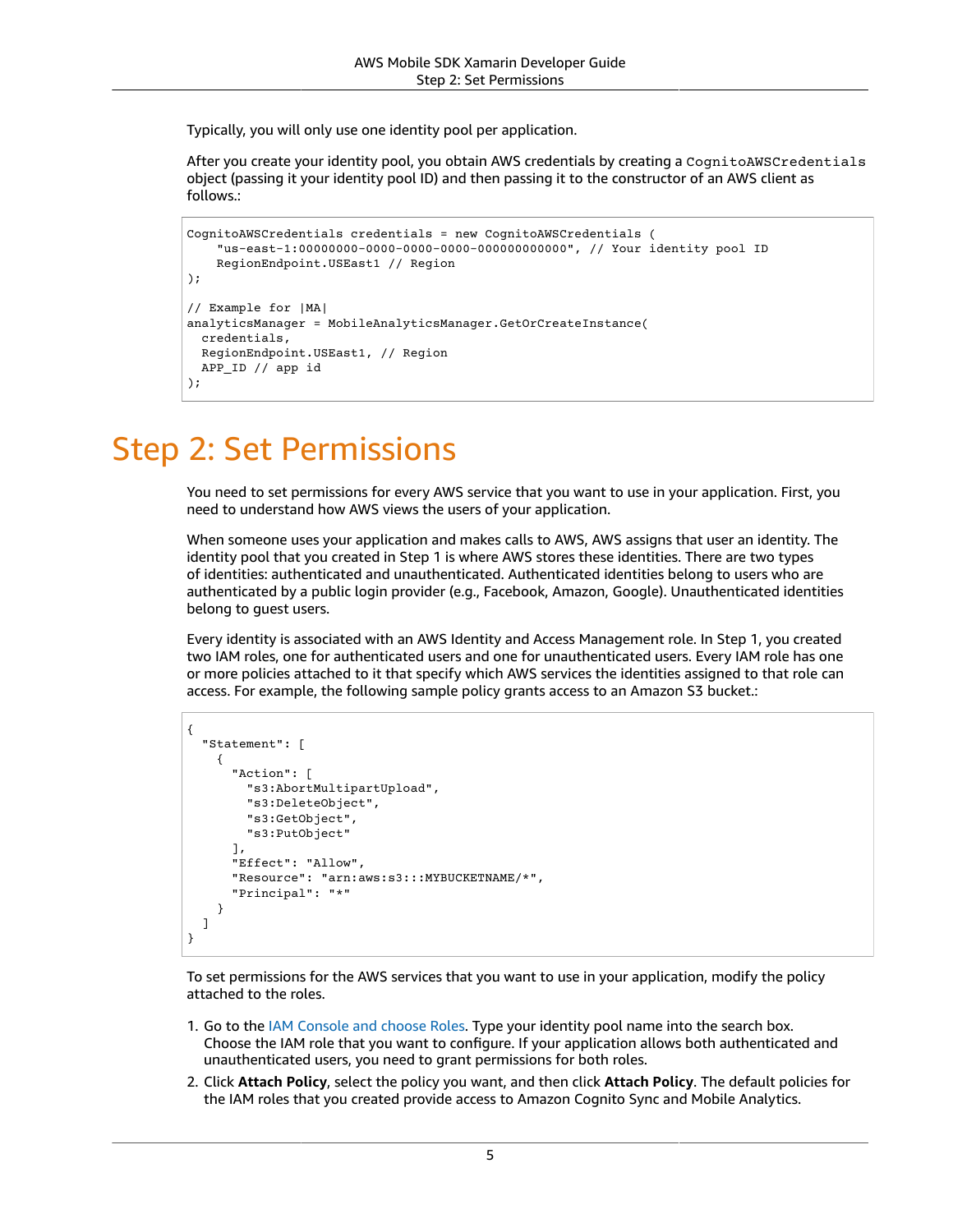For more information about creating policies or to choose from a list of existing policies, see IAM [Policies](https://docs.aws.amazon.com/IAM/latest/UserGuide/PoliciesOverview.html).

# <span id="page-12-1"></span><span id="page-12-0"></span>Step 3: Create a New Project

### **Windows**

<span id="page-12-2"></span>You can use Visual Studio to develop your application.

# OS X

You can use Visual Studio to develop your applications. iOS development using Xamarin requires access to a Mac to run your app. For more information, see Installing [Xamarin.iOS](https://docs.microsoft.com/en-us/xamarin/ios/get-started/installation/windows/?pivots=windows) on Windows.

#### **Note**

The cross-platform commercial IDE [Rider](https://www.jetbrains.com/help/rider/Xamarin.html) from JetBrains includes Xamarin support on both Windows and Mac platforms.

# <span id="page-12-3"></span>Step 4: Install the AWS Mobile SDK for .NET and Xamarin

### <span id="page-12-4"></span>**Windows**

### Option 1: Install by Using the Package Manager Console

The AWS Mobile SDK for .NET and Xamarin consists a set of .NET assemblies. To install the AWS Mobile SDK for .NET and Xamarin, run the install-package command for each package in the Package Manager console. For example, to install Cognito Identity, run the following.:

```
Install-Package AWSSDK.CognitoIdentity
```
The AWS Core Runtime and Amazon Cognito Identity packages are required for all projects. The following is a full list of package names for each service.

| <b>Service</b>                 | Package name                     |
|--------------------------------|----------------------------------|
| <b>AWS Core Runtime</b>        | AWSSDK.Core                      |
| Amazon Cognito Sync            | AWSSDK.CognitoSync               |
| Amazon Cognito Identity        | AWSSDK.CognitoIdentity           |
| Amazon DynamoDB                | AWSSDK.DynamoDBv2                |
| <b>Amazon Mobile Analytics</b> | AWSSDK.MobileAnalytics           |
| Amazon S3                      | AWSSDK.S3                        |
| Amazon SNS                     | AWSSDK.SimpleNotificationService |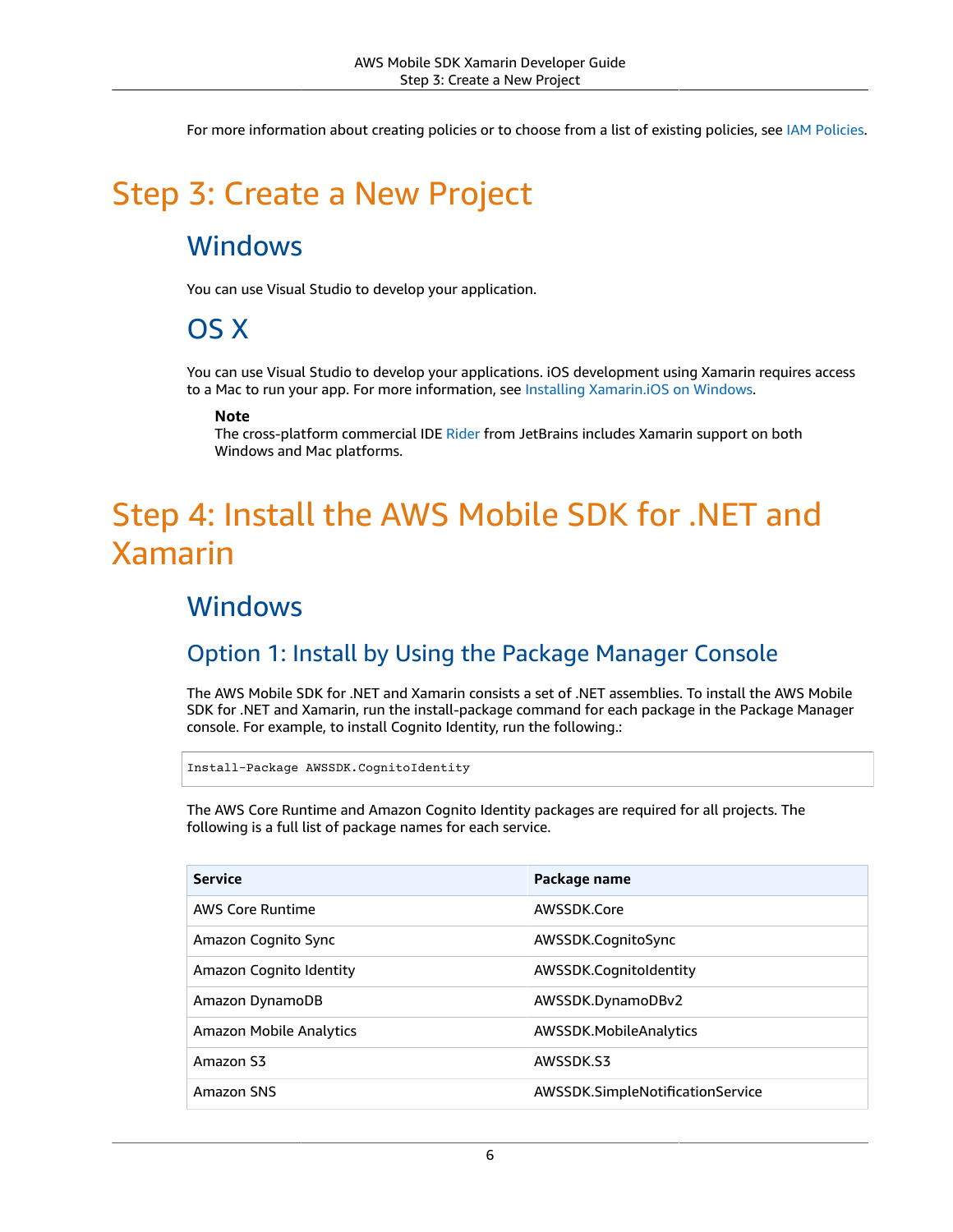To include a prerelease package, include the -Pre command line argument while installing the package as follows.:

Install-Package AWSSDK.CognitoSync -Pre

You can find a complete list of AWS service packages at AWS SDK [packages](https://www.nuget.org/packages?q=+aws-sdk-v3) on NuGet or at the [AWS](https://github.com/aws/aws-sdk-net#nuget-packages) SDK for .NET GitHub [Repository](https://github.com/aws/aws-sdk-net#nuget-packages).

### Option 2: Install by Using Your IDE

#### **In Visual Studio**

- 1. Right-click the project, and then click **Manage NuGet Packages**.
- 2. Search for the package name that you want to add to your project. To include the prelease NuGet packages, choose **Include Prelease**. You can find a complete list of AWS service packages at [AWS](https://www.nuget.org/packages?q=+aws-sdk-v3) SDK [packages on NuGet.](https://www.nuget.org/packages?q=+aws-sdk-v3)
- 3. Choose the package, and then choose **Install**.

# <span id="page-13-0"></span>Mac (OS X)

#### **In Visual Studio**

- 1. Right-click the packages folder, and then choose **Add Packages**.
- 2. Search for the package name that you want to add to your project. To include the prelease NuGet packages, choose **Show pre-release packages**. You can find a complete list of AWS service packages at AWS SDK [packages](https://www.nuget.org/packages?q=+aws-sdk-v3) on NuGet.
- 3. Select the checkbox next to the package you want, and then choose **Add Package**.

#### **Important**

If you are developing using a Portable Class Library, you must also add the AWSSDK.Core NuGet package to all projects deriving from the Portable Class Library.

# <span id="page-13-1"></span>Step 5: Configure the AWS Mobile SDK for .NET and Xamarin

### <span id="page-13-2"></span>Set Logging

You set logging settings by using the Amazon.AWSConfigs class and the Amazon.Util.LoggingConfig class. You can find these in the AWSSdk.Core assembly, available through the Nuget Package Manager in Visual Studio. You can place the logging settings code in the OnCreate method in the MainActivity.cs file for Android apps or the AppDelegate.cs file for iOS apps. You should also add using Amazon and using Amazon.Util statements to the .cs files.

Configure logging settings as follows.:

```
var loggingConfig = AWSConfigs.LoggingConfig;
loggingConfig.LogMetrics = true;
loggingConfig.LogResponses = ResponseLoggingOption.Always;
loggingConfig.LogMetricsFormat = LogMetricsFormatOption.JSON;
loggingConfig.LogTo = LoggingOptions.SystemDiagnostics;
```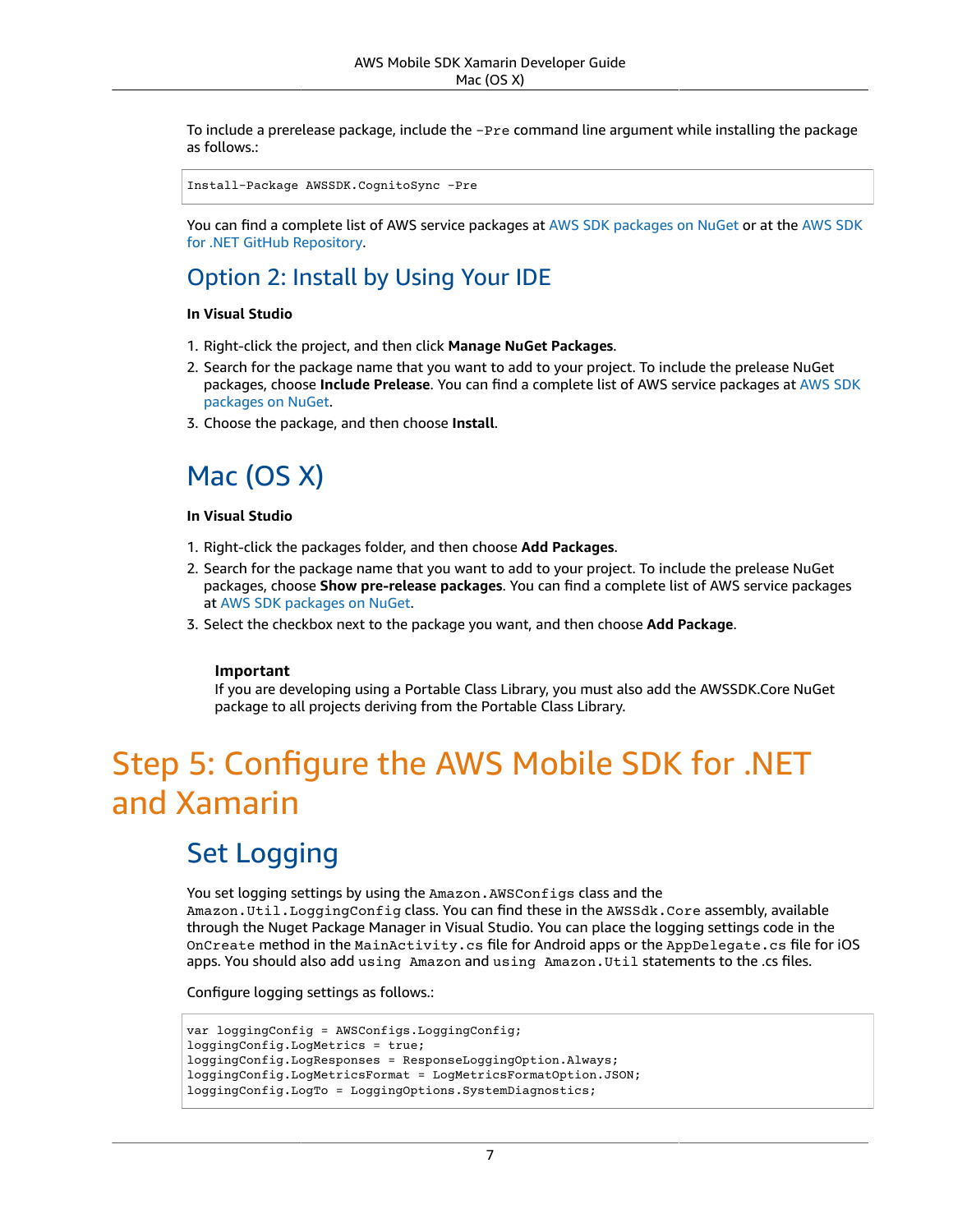When you log to SystemDiagnostics, the framework internally prints the output to the System.Console. If you want to log HTTP responses, set the LogResponses flag. The values can be Always, Never, or OnError.

You can also log performance metrics for HTTP requests by using the LogMetrics property. The log format can be specified by using LogMetricsFormat property. Valid values are JSON or standard.

## <span id="page-14-0"></span>Set the Region Endpoint

Configure the default region for all service clients as follows.:

```
AWSConfigs.AWSRegion="us-east-1";
```
This sets the default region for all the service clients in the SDK. You can override this setting by explicitly specifying the region at the time of creating an instance of the service client, as follows.:

```
IAmazonS3 s3Client = new AmazonS3Client(credentials,RegionEndpoint.USEast1);
```
# <span id="page-14-1"></span>Configure the HTTP Proxy Settings

If your network is behind a proxy, you can configure the proxy settings for the HTTP requests as follows.

```
var proxyConfig = AWSConfigs.ProxyConfig;
proxyConfig.Host = "localhost";
proxyConfig.Port = 80;
proxyConfig.Username = "<username>";
proxyConfig.Password = "<password>";
```
# <span id="page-14-2"></span>Correct for Clock Skew

This property determines if the SDK should correct for client clock skew by determining the correct server time and reissuing the request with the correct time.

AWSConfigs.CorrectForClockSkew = true;

This field is set if a service call resulted in an exception and the SDK has determined that there is a difference between local and server times.

```
var offset = AWSConfigs.ClockOffset;
```
To learn more about clock skew, see [Clock-skew](https://blogs.aws.amazon.com/net/post/Tx2HM54KL5LMTGI/Clock-skew-correction) Correction on the AWS Blog.

# <span id="page-14-3"></span>Next Steps

Now that you have set up the AWS Mobile SDK for .NET and Xamarin, you can:

- **Get started.** Read Getting Started with the AWS Mobile SDK for .NET and [Xamarin \(p. 10\)](#page-16-0) for quickstart instructions about how to use and configure the services in the AWS Mobile SDK for .NET and Xamarin.
- **Explore the service topics.** Learn about each service and how it works in the AWS Mobile SDK for .NET and Xamarin.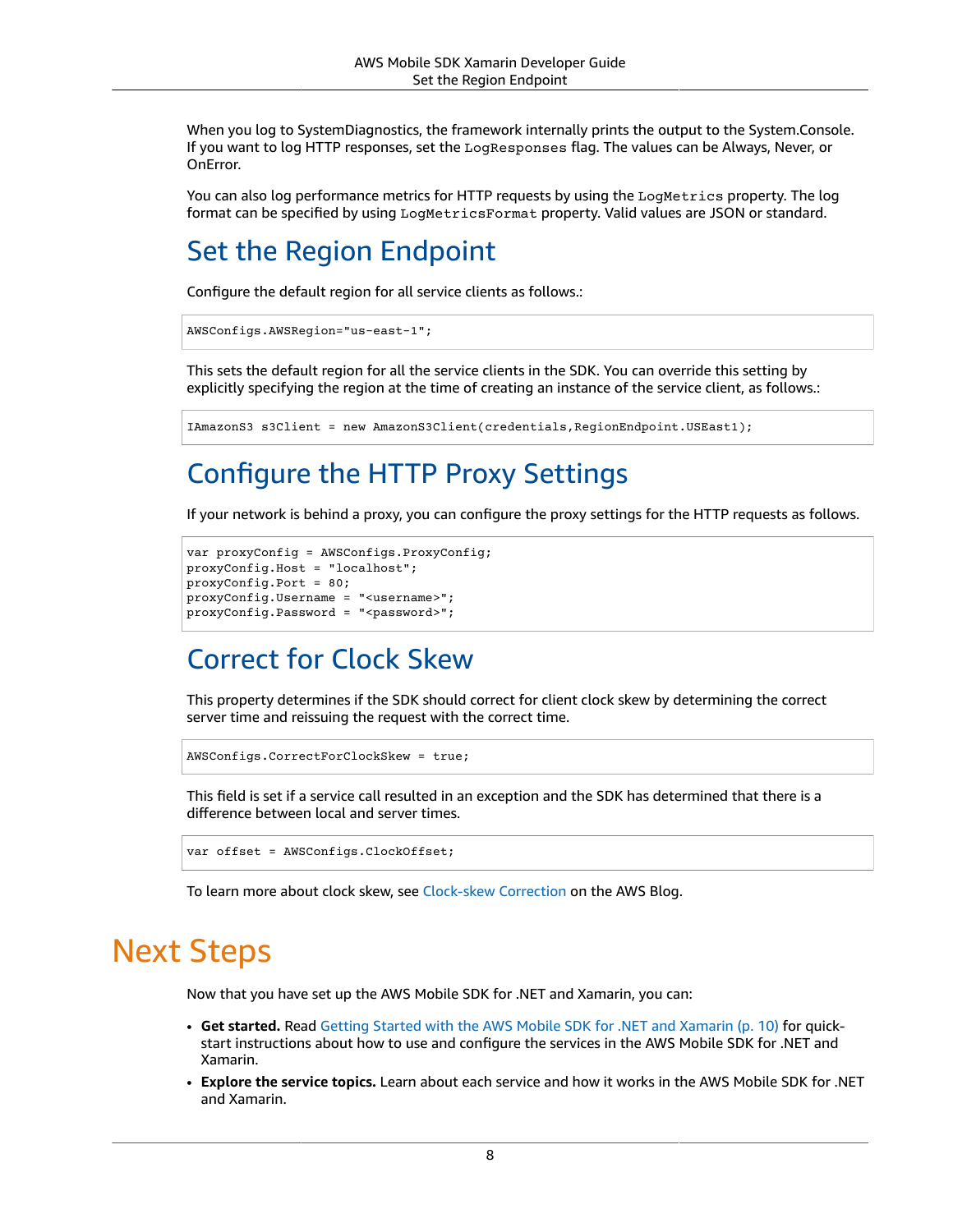- **Run the demos.** View our [sample Xamarin applications](https://github.com/awslabs/aws-sdk-net-samples/tree/master/XamarinSamples) that demonstrate common use cases. To run the sample apps, set up the AWS Mobile SDK for .NET and Xamarin as described previously, and then follow the instructions contained in the README files of the individual samples.
- Learn the APIs. View the [|sdk-xamarin-ref|\\_](https://docs.aws.amazon.com/sdkfornet/v3/apidocs/).
- **Ask questions**: Post questions on the AWS Mobile SDK [Forums](https://forums.aws.amazon.com/forum.jspa?forumID=88) or [open an issue on GitHub.](https://github.com/awslabs/aws-sdk-xamarin/issues)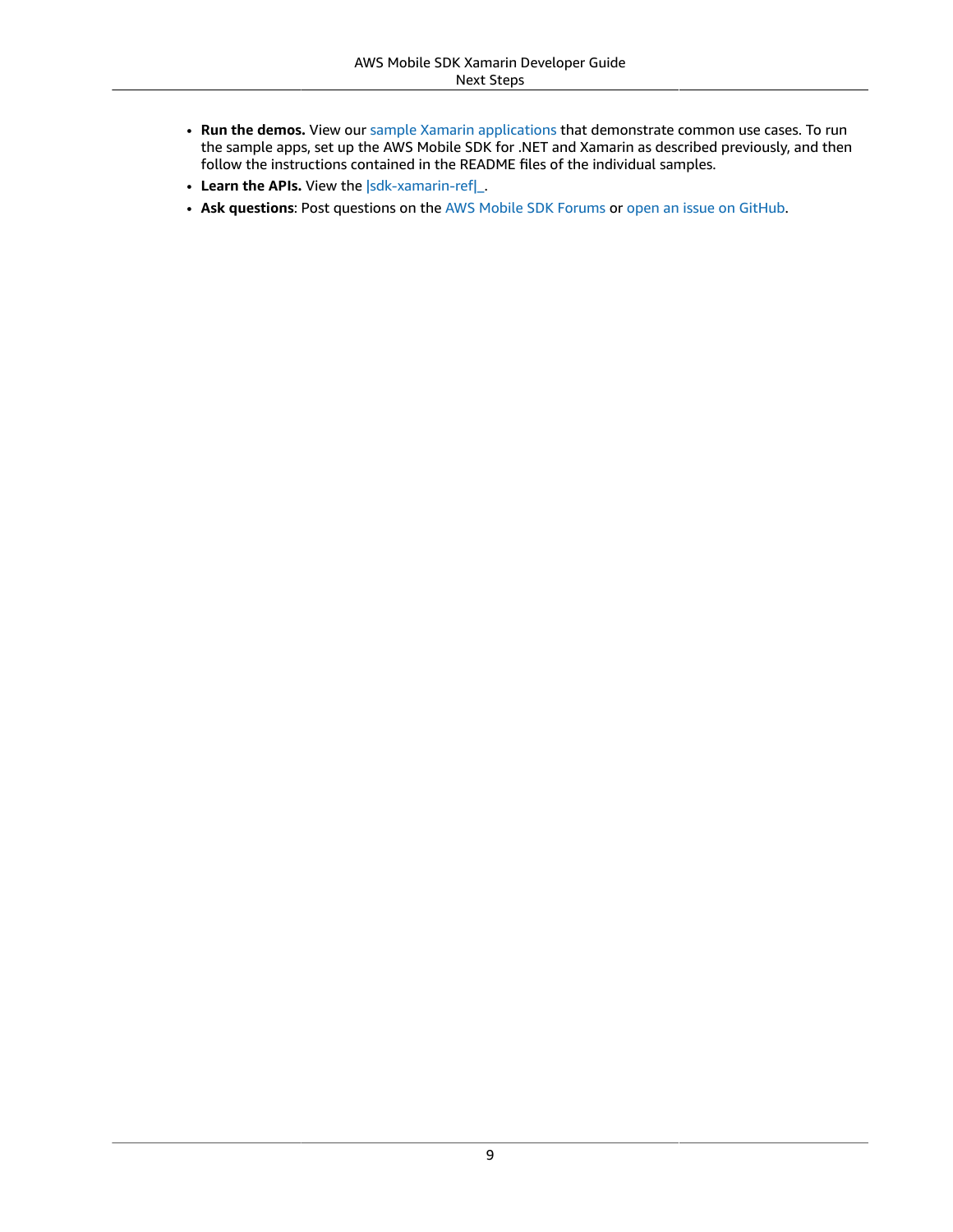# <span id="page-16-0"></span>Getting Started with the AWS Mobile SDK for .NET and Xamarin

The AWS Mobile SDK for .NET and Xamarin provides the libraries, samples and, documentation needed to call AWS services from Xamarin applications.

You must complete all of the instructions in Setting Up the AWS Mobile SDK for .NET and [Xamarin \(p. 4\)](#page-10-0) before you start using the services below.

These getting started topics will walk you through the following:

#### **Topics**

- Store and Retrieve Files with Amazon [S3 \(p. 10\)](#page-16-1)
- Sync User Data with Cognito [Sync \(p. 12\)](#page-18-2)
- Store and Retrieve Data with [DynamoDB \(p. 14\)](#page-20-0)
- Tracking App Usage Data with Amazon Mobile [Analytics \(p. 17\)](#page-23-3)
- Receive Push [Notifications](#page-25-1) using SNS (Xamarin iOS) (p. 19)
- Receive Push Notifications using SNS (Xamarin [Android\) \(p. 22\)](#page-28-1)

For information about other AWS Mobile SDKs, see AWS [Mobile](https://aws.amazon.com/mobile/sdk/) SDK.

# <span id="page-16-1"></span>Store and Retrieve Files with Amazon S3

Amazon Simple Storage Service (Amazon S3) provides mobile developers with secure, durable, highlyscalable object storage. Amazon S3 is easy to use, with a simple web services interface to store and retrieve any amount of data from anywhere on the web.

The tutorial below explains how to integrate the S3 TransferUtility, a high-level utility for using S3 with your app. For more information about using S3 from Xamarin applications, see [Amazon](#page-39-0) Simple Storage [Service](#page-39-0) (S3) [\(p. 33\).](#page-39-0)

# <span id="page-16-2"></span>Project Setup

### **Prerequisites**

You must complete all of the instructions on the [Setting](#page-10-0) Up the AWS Mobile SDK for .NET and [Xamarin \(p. 4\)](#page-10-0) before beginning this tutorial.

This tutorial also assumes you have already created an [S3](https://console.aws.amazon.com/s3/home) bucket. To create an S3 bucket, visit the S3 AWS [Console.](https://console.aws.amazon.com/s3/home)

### <span id="page-16-3"></span>Set Permissions for S3

The default IAM role policy grants your application access to Amazon Mobile Analytics and Amazon Cognito Sync. In order for your Cognito identity pool to access Amazon S3, you must modify the identity pool's roles.

- 1. Go to the Identity and Access [Management](https://console.aws.amazon.com/iam/home) Console and click **Roles** in the left-hand pane.
- 2. Type your identity pool name into the search box. Two roles will be listed: one for unauthenticated users and one for authenticated users.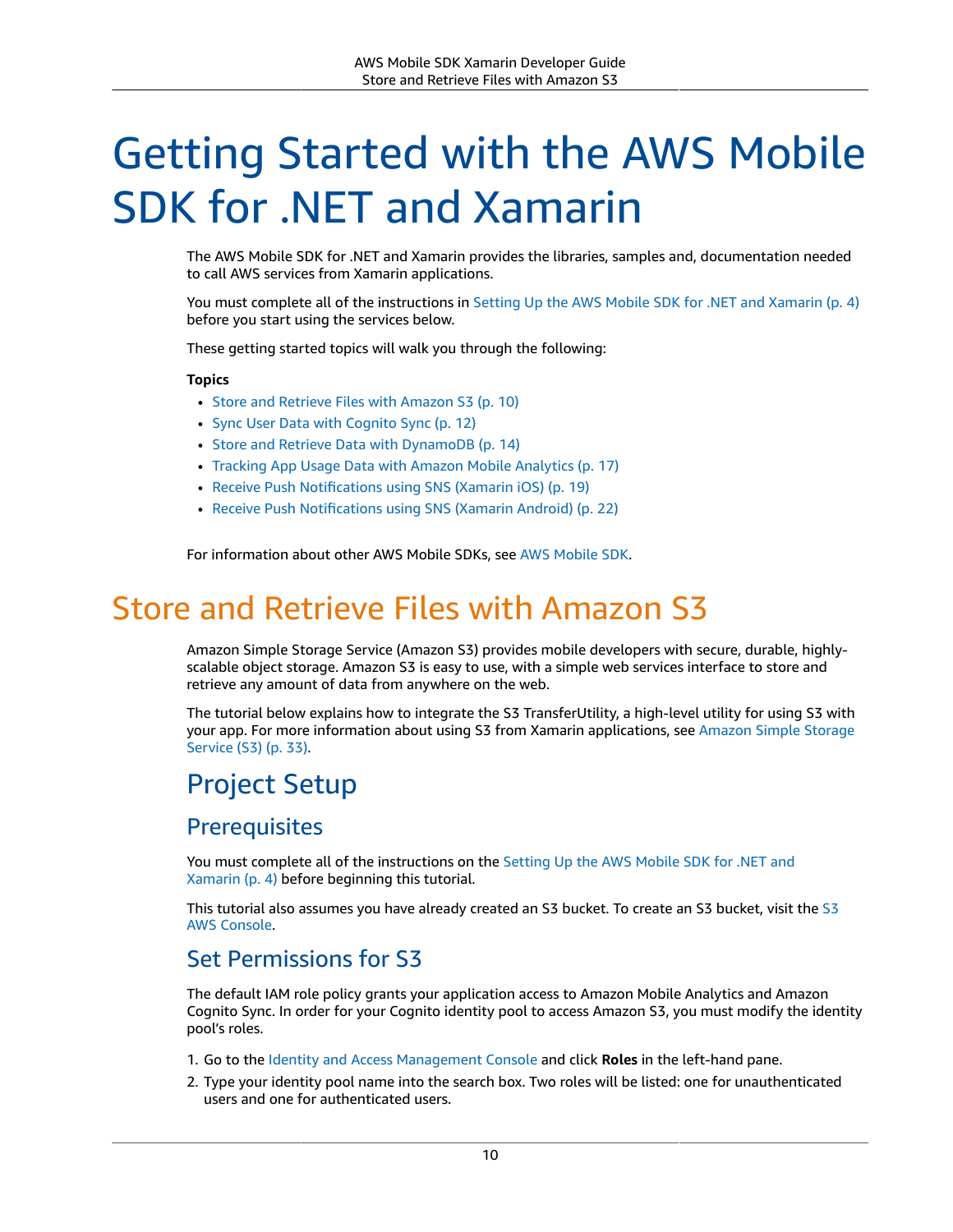- 3. Click the role for unauthenticated users (it will have unauth appended to your identity pool name).
- 4. Click **Create Role Policy**, select **Policy Generator**, and then click **Select**.
- 5. On the **Edit Permissions** page, enter the settings shown in the following image, replacing the Amazon Resource Name (ARN) with your own. The ARN of an S3 bucket looks like arn:aws:s3:::examplebucket/\* and is composed of the region in which the bucket is located and the name of the bucket. The settings shown below will give your identity pool full to access to all actions for the specified bucket.

#### **Edit Permissions**

The policy generator enables you to create policies that control access to Amazon Web Services (AWS) products and resources. For more information about creating policies, see Overview of Policies in Using AWS Identity and Access Management.

|                               | Effect Allow Deny              |   |
|-------------------------------|--------------------------------|---|
| <b>AWS Service</b>            | Amazon S3                      | ÷ |
|                               | Actions   All Actions Selected |   |
| Amazon Resource Name<br>(ARN) | arn:aws:s3:::examplebucket/*   |   |
|                               | Add Conditions (optional)      |   |
|                               | <b>Add Statement</b>           |   |

- 1. Click the **Add Statement** button and then click **Next Step**.
- 2. The Wizard will show you the configuration that you generated. Click **Apply Policy**.

For more information on granting access to S3, see [Granting](http://blogs.aws.amazon.com/security/post/Tx3VRSWZ6B3SHAV/Writing-IAM-Policies-How-to-grant-access-to-an-Amazon-S3-bucket) Access to an Amazon S3 Bucket.

### Add NuGet Package for S3 to Your Project

Follow Step 4 of the instructions in Setting Up the AWS Mobile SDK for .NET and [Xamarin \(p. 4\)](#page-10-0) to add the S3 NuGet package to your project.

### <span id="page-17-1"></span>(optional) Configure the Signature Version for S3 Requests

Every interaction with Amazon S3 is either authenticated or anonymous. AWS uses the Signature Version 4 or Signature Version 2 algorithms to authenticate calls to the service.

All new AWS regions created after January 2014 only support Signature Version 4. However, many older regions still support Signature Version 4 and Signature Version 2 requests.

If your bucket is in one of the regions that does not support Signature Version 2 requests as listed on [this](https://docs.aws.amazon.com/general/latest/gr/signature-version-2.html) [page](https://docs.aws.amazon.com/general/latest/gr/signature-version-2.html), you must set the AWSConfigsS3.UseSignatureVersion4 property to "true" like so:

```
AWSConfigsS3.UseSignatureVersion4 = true;
```
For more information on AWS Signature versions, see [Authenticating](https://docs.aws.amazon.com/AmazonS3/latest/API/sig-v4-authenticating-requests.html) Requests (AWS Signature Version [4\)](https://docs.aws.amazon.com/AmazonS3/latest/API/sig-v4-authenticating-requests.html).

### <span id="page-17-0"></span>Initialize the S3 TransferUtility Client

Create an S3 client, passing it your AWS credentials object, and then pass the S3 client to the transfer utility, like so:

```
var s3Client = new AmazonS3Client(credentials, region);
```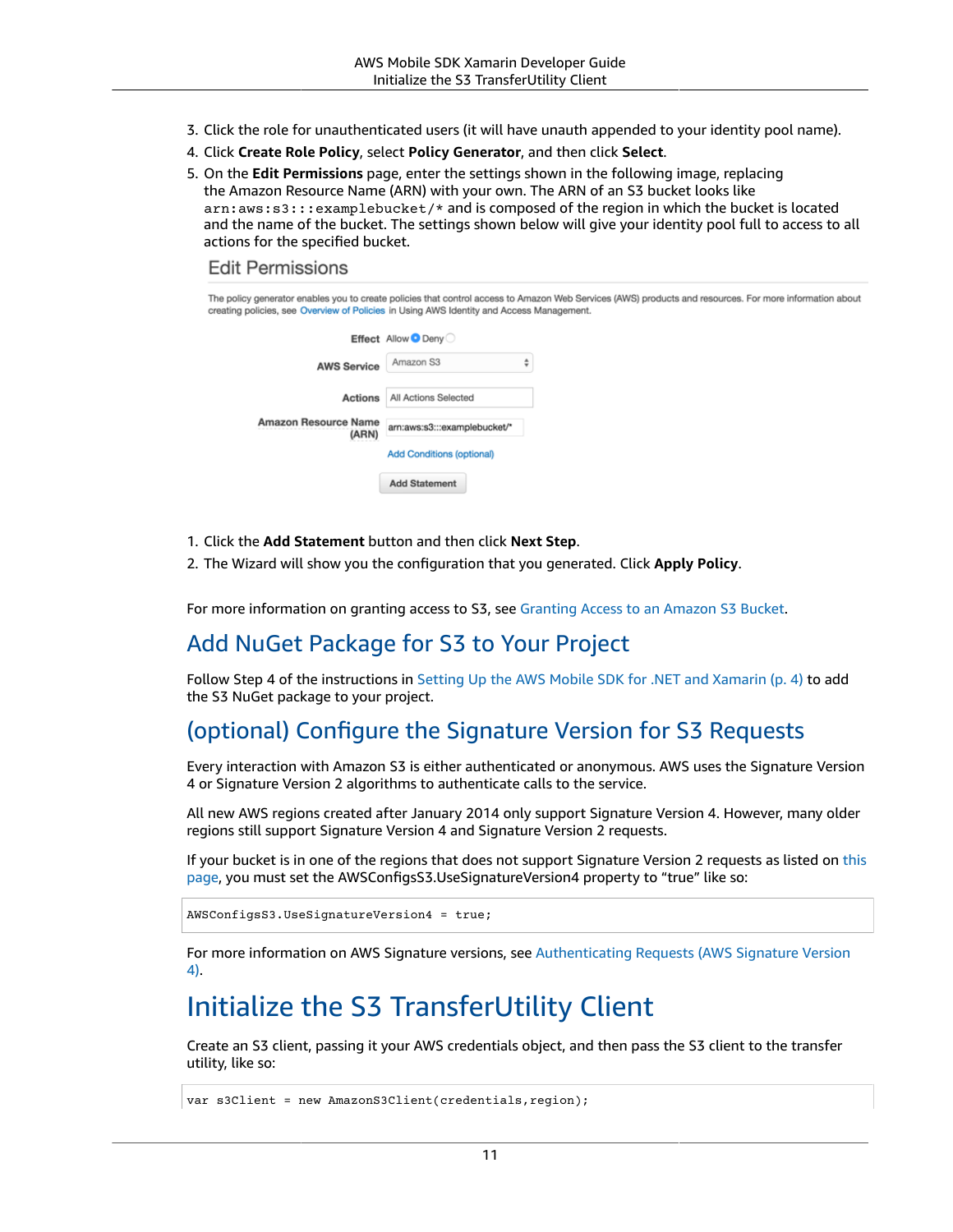var transferUtility = new TransferUtility(s3Client);

## <span id="page-18-0"></span>Upload a File to Amazon S3

To upload a file to S3, call Upload on the Transfer Utility object, passing the following parameters:

- file String name of the file that you want to upload
- bucketName String name of the S3 bucket to store the file

```
transferUtility.Upload(
  Path.Combine(Environment.SpecialFolder.ApplicationData,"file"),
   "bucketName"
);
```
The code above assumes that there is a file in the directory Environment.SpecialFolder.ApplicationData. Uploads automatically use S3's multi-part upload functionality on large files to enhance throughput.

# <span id="page-18-1"></span>Download a File from Amazon S3

To download a file from S3, call Download on the Transfer Utility object, passing the following parameters:

- file String name of the file that you want to download
- bucketName String name of the S3 bucket from which you want to download the file
- key A string representing the name of the S3 object (a file in this case) to download

```
transferUtility.Download(
  Path.Combine(Environment.SpecialFolder.ApplicationData,"file"),
   "bucketName",
   "key"
);
```
For more information on accessing Amazon S3 from an Xamarin application, see [Amazon](#page-39-0) Simple Storage [Service](#page-39-0) (S3) [\(p. 33\).](#page-39-0)

# <span id="page-18-2"></span>Sync User Data with Cognito Sync

Amazon Cognito Sync makes it easy to save mobile user data, such as app preferences or game state in the AWS Cloud without writing any backend code or managing any infrastructure. You can save data locally on users' devices allowing your applications to work even when the devices are offline. You can also synchronize data across a user's devices so that their app experience will be consistent regardless of the device they use.

The tutorial below explains how to integrate Sync with your app.

### Project Setup

### **Prerequisites**

You must complete all of the instructions on the [Setting](#page-10-0) Up the AWS Mobile SDK for .NET and [Xamarin \(p. 4\)](#page-10-0) before beginning this tutorial.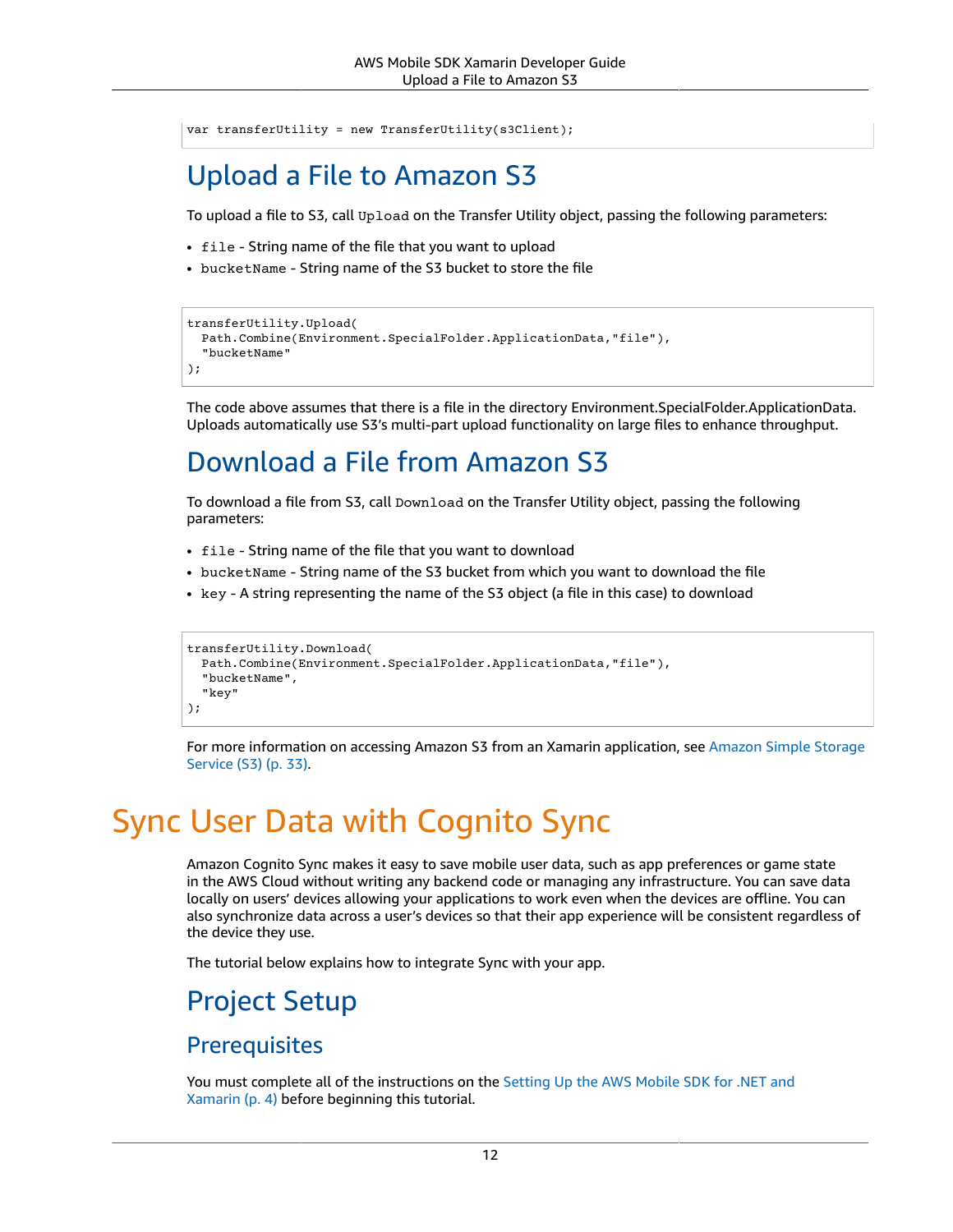### Grant Access to Your Cognito Sync Resources

The default policy associated with the unauthenticated and authenticate roles that you created during setup grant your application access to Cognito Sync. No further configuration is required.

### Add NuGet Package for Cognito Sync to Your Project

Follow Step 4 of the instructions in Setting Up the AWS Mobile SDK for .NET and [Xamarin \(p. 4\)](#page-10-0) to add the Cognito SyncManager NuGet package to your project.

### <span id="page-19-0"></span>Initialize the CognitoSyncManager

Pass your initialized Amazon Cognito credentials provider to the CognitoSyncManager constructor:

```
CognitoSyncManager syncManager = new CognitoSyncManager (
    credentials,
    new AmazonCognitoSyncConfig {
         RegionEndpoint = RegionEndpoint.USEast1 // Region
     }
);
```
### <span id="page-19-1"></span>Syncing User Data

To sync unauthenticated user data:

- 1. Create a dataset.
- 2. Add user data to the dataset.
- 3. Synchronize the dataset with the cloud.

### Create a Dataset

Create an instance of Dataset. The openOrCreateDataset method is used to create a new dataset or open an existing instance of a dataset stored locally on the device:

```
Dataset dataset = syncManager.OpenOrCreateDataset("myDataset");
```
### Add User Data to the Dataset

User data is added in the form of key/value pairs:

```
dataset.OnSyncSuccess += SyncSuccessCallback;
dataset.Put("myKey", "myValue");
```
Cognito datasets function as dictionaries, with values accessible by key:

```
string myValue = dataset.Get("myKey");
```
### Synchronize Dataset

To synchronize a dataset, call its synchronize method: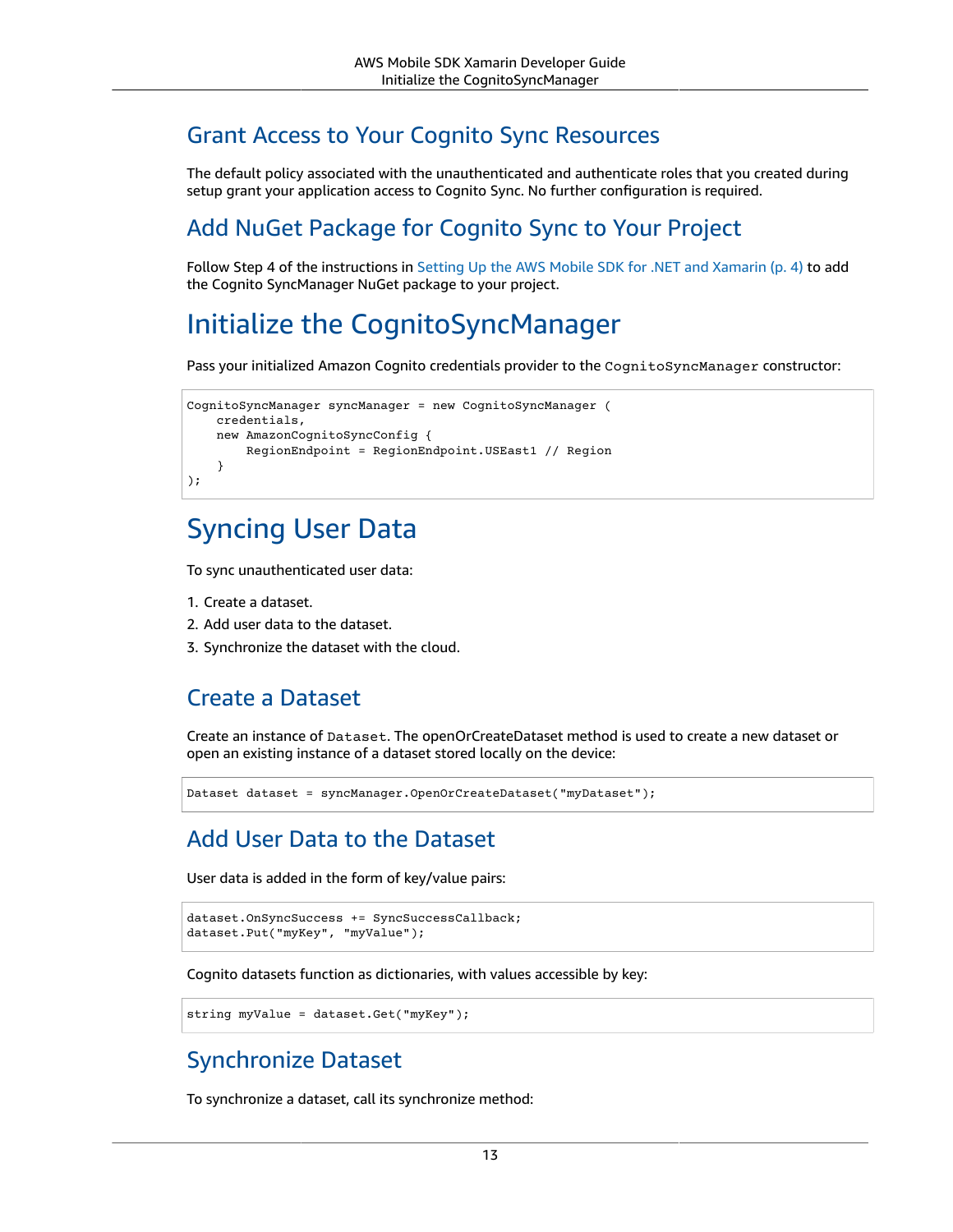```
dataset.SynchronizeAsync();
void SyncSuccessCallback(object sender, SyncSuccessEventArgs e) {
  // Your handler code here
}
```
All data written to datasets will be stored locally until the dataset is synced. The code in this section assumes you are using an unauthenticated Cognito identity, so when the user data is synced with the cloud it will be stored per device. The device has a device ID associated with it. When the user data is synced to the cloud, it will be associated with that device ID.

For more information on Cognito Sync, see [Amazon](#page-34-0) Cognito Sync [\(p. 28\)](#page-34-0).

# <span id="page-20-0"></span>Store and Retrieve Data with DynamoDB

Amazon [DynamoDB](https://aws.amazon.com/dynamodb/) is a fast, highly scalable, highly available, cost-effective, non-relational database service. DynamoDB removes traditional scalability limitations on data storage while maintaining low latency and predictable performance.

The tutorial below explains how to integrate the DynamoDB Object Persistence Model with your app, which stores objects in DynamoDB.

# Project Setup

### **Prerequisites**

You must complete all of the instructions on the [Setting](#page-10-0) Up the AWS Mobile SDK for .NET and [Xamarin \(p. 4\)](#page-10-0) before beginning this tutorial.

### <span id="page-20-1"></span>Create a DynamoDB Table

Before you can read and write data to a DynamoDB database, you must create a table. When creating a table you must specify the primary key. The primary key is composed of a hash attribute and an optional range attribute. For more information on how primary and range attributes are used, see [Working](https://docs.aws.amazon.com/amazondynamodb/latest/developerguide/WorkingWithTables.html) With [Tables.](https://docs.aws.amazon.com/amazondynamodb/latest/developerguide/WorkingWithTables.html)

- 1. Go to the [DynamoDB Console](https://console.aws.amazon.com/dynamodb/home) and click **Create Table**. The Create Table wizard appears.
- 2. Specify your table name, primary key type (Hash), and hash attribute name ("Id") as shown below, and then click **Continue**: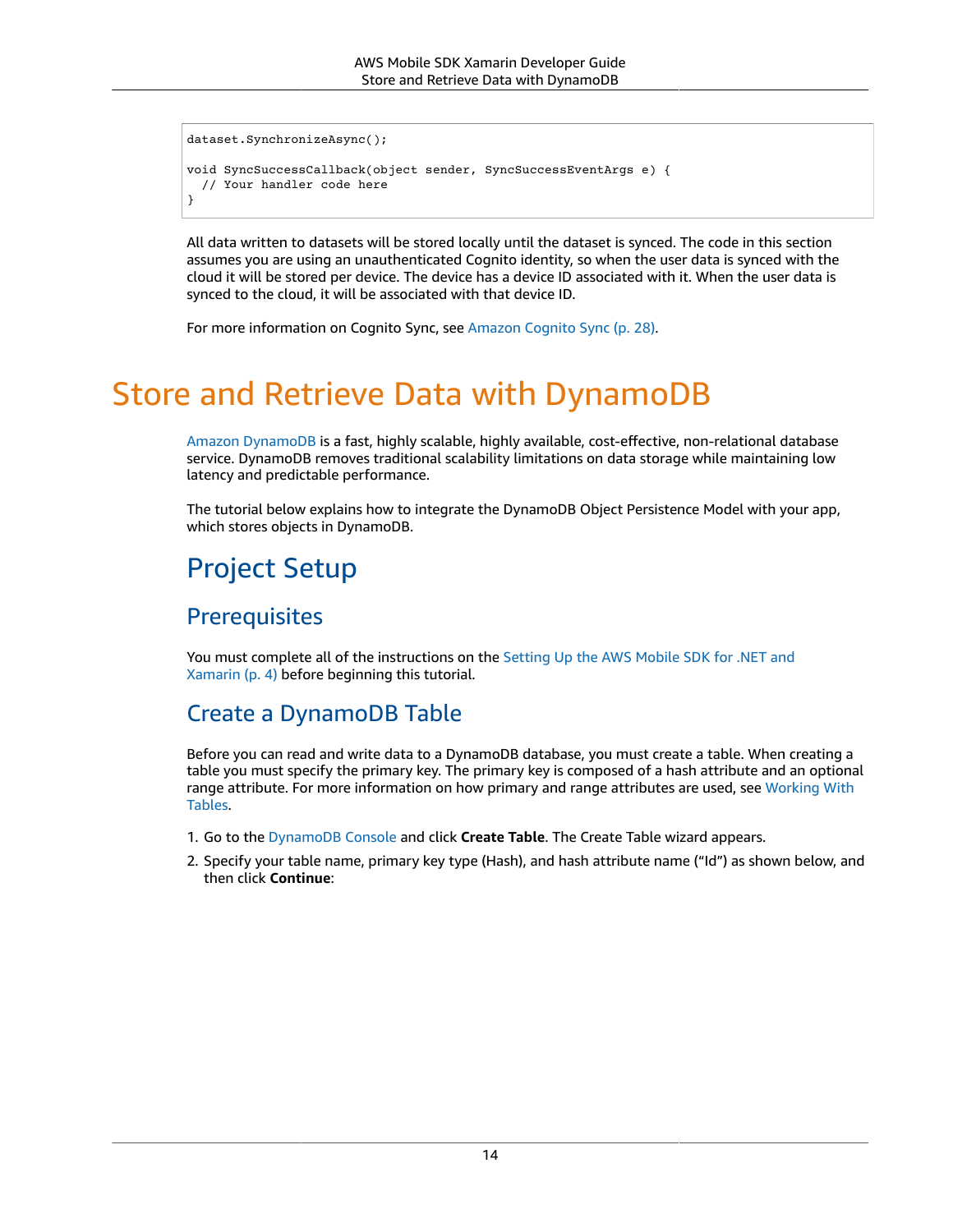| <b>Create Table</b> |                           |                                                                                                                                                            | Cancel X |
|---------------------|---------------------------|------------------------------------------------------------------------------------------------------------------------------------------------------------|----------|
| <b>PRIMARY KEY</b>  | ADD INDEXES<br>(optional) | ADDITONAL OPTIONS<br>THROUGHPUT CAPACITY<br>(optional)                                                                                                     | SUMMARY  |
|                     | <b>Table Name:</b>        | <b>Books</b><br>Table will be created in us-east-1 region                                                                                                  |          |
|                     | <b>Primary Key:</b>       |                                                                                                                                                            |          |
|                     |                           | DynamoDB is a schema-less database. You only need to tell us your primary key attribute(s).                                                                |          |
|                     |                           | Primary Key Type:<br>Hash and Range Hash                                                                                                                   |          |
|                     |                           | <b>■ String ONumber OBinary</b><br>Hash Attribute Name:<br>ld                                                                                              |          |
|                     | across hash keys.         | Choose a hash attribute that ensures that your workload is evenly distributed<br>For example, "Customer ID" is a good hash key, while "Game ID" would be a |          |
|                     |                           | bad choice if most of your traffic relates to a few popular games.<br>Learn more about choosing your primary key                                           |          |
|                     |                           |                                                                                                                                                            |          |
|                     |                           |                                                                                                                                                            |          |
|                     |                           |                                                                                                                                                            |          |
|                     |                           |                                                                                                                                                            |          |
|                     |                           |                                                                                                                                                            |          |
| Cancel              |                           | <b>Continue</b>                                                                                                                                            | Helpt    |

- 3. Leave the edit fields in the next screen empty and click **Continue**.
- 4. Accept the default values for **Read Capacity Units** and **Write Capacity Units** and click **Continue**.
- 5. On the next screen enter your email address in the **Send notification to:** text box and click **Continue**. The review screen appears.
- 6. Click **Create**. It may take a few minutes for your table to be created.

### <span id="page-21-0"></span>Set Permissions for DynamoDB

In order for your identity pool to access Amazon DynamoDB, you must modify the identity pool's roles.

- 1. Navigate to the Identity and Access [Management](https://console.aws.amazon.com/iam/home) Console and click **Roles** in the left-hand pane. Search for your identity pool name - two roles will be listed one for unauthenticated users and one for authenticated users.
- 2. Click the role for unauthenticated users (it will have "unauth" appended to your identity pool name) and click **Create Role Policy**.
- 3. Select **Policy Generator** and click **Select**.
- 4. On the **Edit Permissions** page, enter the settings shown in the following image. The Amazon Resource Name (ARN) of a DynamoDB table looks like arn: aws: dynamodb:uswest-2:123456789012:table/Books and is composed of the region in which the table is located, the owner's AWS account number, and the name of the table in the format table/Books. For more information about specifying ARNs, see Amazon Resource Names for [DynamoDB](https://docs.aws.amazon.com/amazondynamodb/latest/developerguide/UsingIAMWithDDB.html#ARN_Format).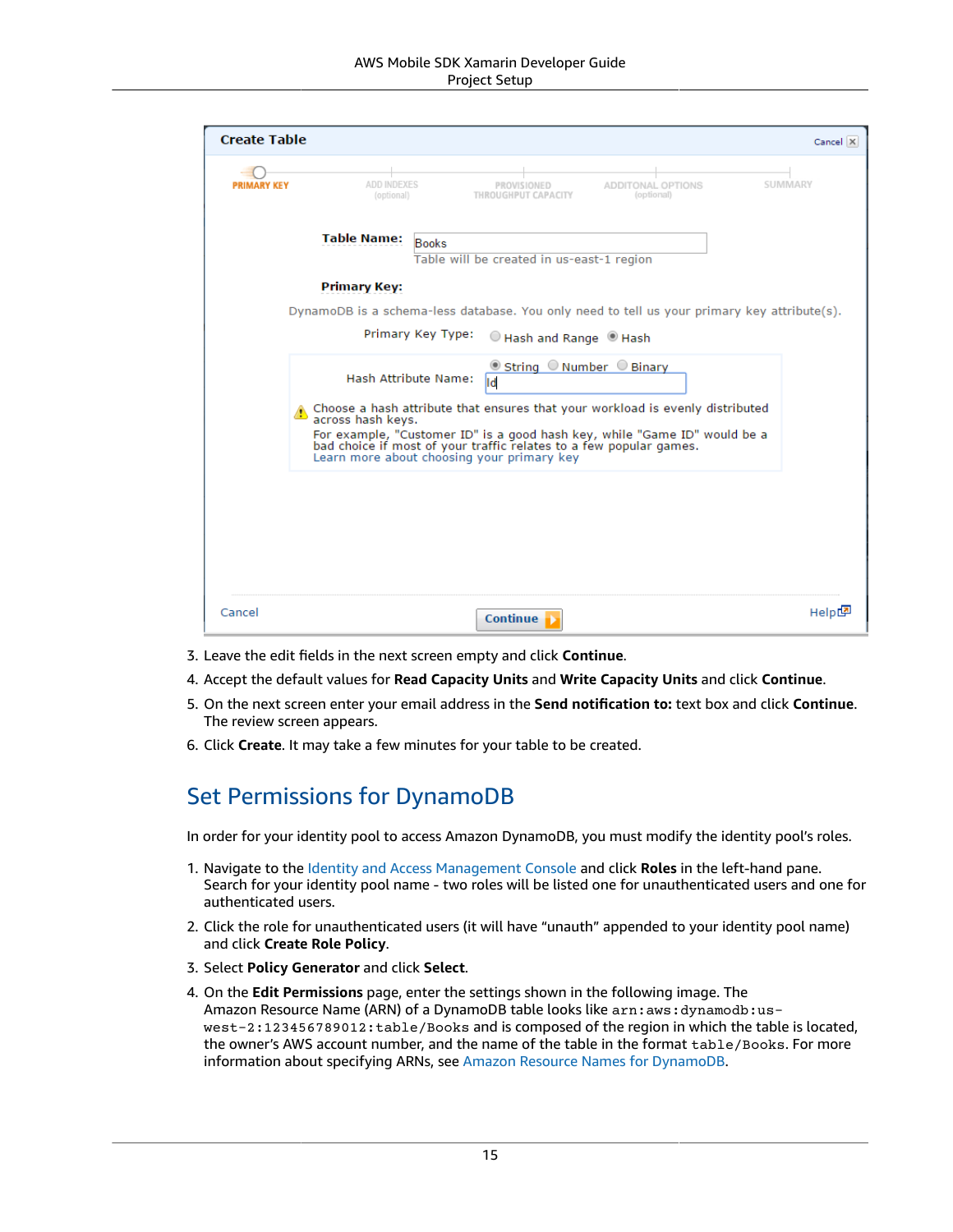#### **Edit Permissions**

| The policy generator enables you to create policies that control access to Amazon Web Services (AWS) products and resources. For more information about creating policies,<br>see Overview of Policies in Using AWS Identity and Access Management. |                                  |  |
|-----------------------------------------------------------------------------------------------------------------------------------------------------------------------------------------------------------------------------------------------------|----------------------------------|--|
|                                                                                                                                                                                                                                                     | Effect Allow O Deny              |  |
| <b>AWS Service</b>                                                                                                                                                                                                                                  | <b>Amazon DynamoDB</b>           |  |
| <b>Actions</b>                                                                                                                                                                                                                                      | <b>All Actions Selected</b>      |  |
| <b>Amazon Resource Name</b><br>--------------------<br>(ARN)                                                                                                                                                                                        | arn:aws:dynamodb:us-west-2:1:    |  |
|                                                                                                                                                                                                                                                     | <b>Add Conditions (optional)</b> |  |
|                                                                                                                                                                                                                                                     | <b>Add Statement</b>             |  |

- 5. Click **Add Statement**, and then click **Next Step**. The Wizard will show you the configuration generated.
- 6. Click **Apply Policy**.

### Add NuGet package for DynamoDB to Your Project

Follow Step 4 of the instructions in Setting Up the AWS Mobile SDK for .NET and [Xamarin \(p. 4\)](#page-10-0) to add the DynamoDB NuGet package to your project.

### <span id="page-22-0"></span>Initialize AmazonDynamoDBClient

Pass your initialized Amazon Cognito credentials provider and your region to the AmazonDynamoDB constructor, then pass the client to the DynamoDBContext:

```
var client = new AmazonDynamoDBClient(credentials, region);
DynamoDBContext context = new DynamoDBContext(client);
```
### <span id="page-22-1"></span>Create a Class

To write a row to the table, define a class to hold your row data. The class should also contain properties that hold the attribute data for the row and will be mapped to the DynamoDB Table created in the console. The following class declaration illustrates such a class:

```
[DynamoDBTable("Books")]
public class Book
{
     [DynamoDBHashKey] // Hash key.
     public int Id { get; set; }
     public string Title { get; set; }
    public string ISBN { get; set; }
    public int Price { get; set; }
    public string PageCount { get; set; }
     public string Author{ get; set; }
}
```
### <span id="page-22-2"></span>Save an Item

To save an item, first create an object:

```
Book songOfIceAndFire = new Book()
```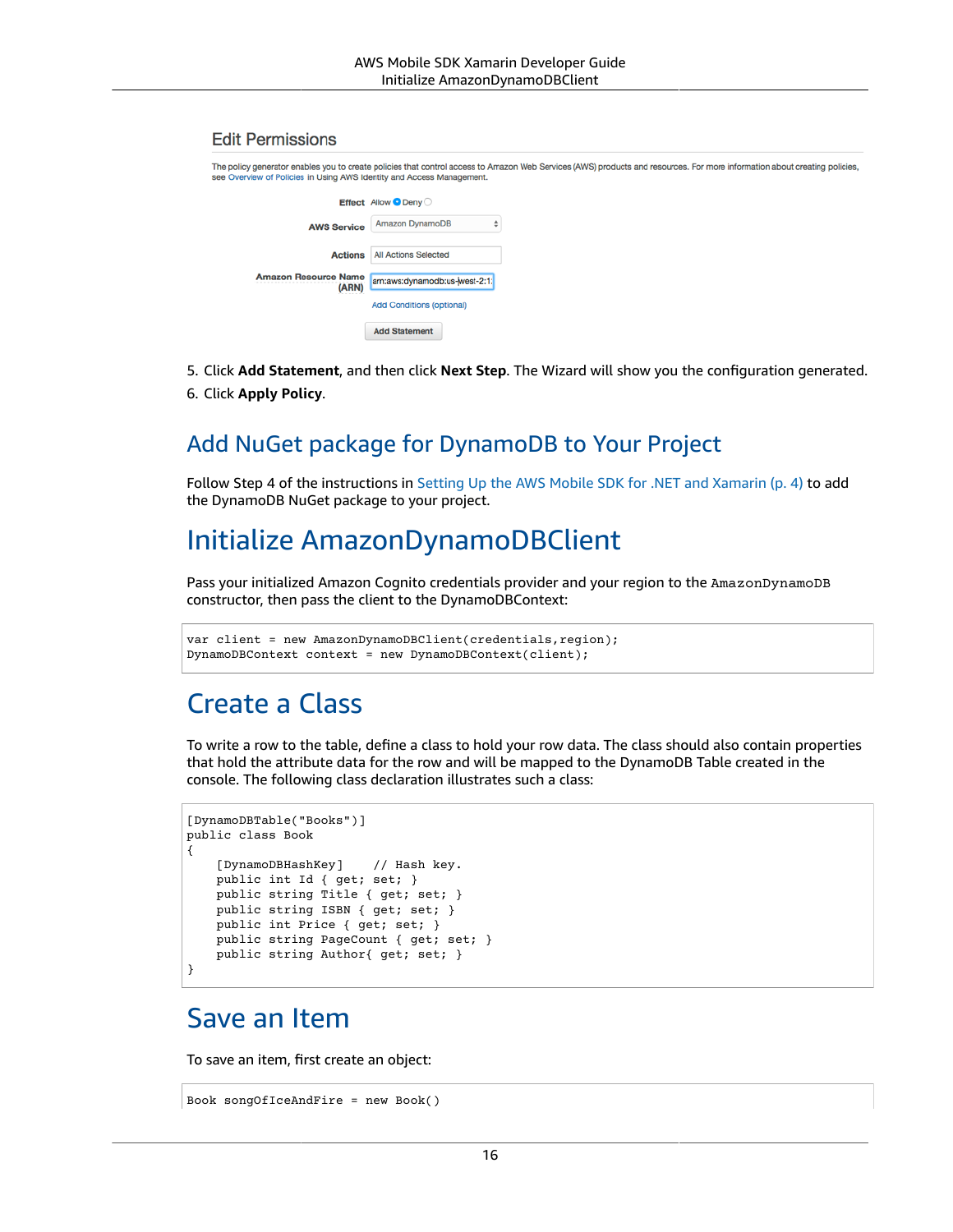```
{
    Id=1, Title="Game Of Thrones",
    ISBN="978-0553593716",
     Price=4,
     PageCount="819",
     Author="GRRM"
};
```
Then save it:

context.Save(songOfIceAndFire);

To update a row, modify the instance of the DDTableRow class and call AWSDynamoObjectMapper.save() as shown above.

# <span id="page-23-0"></span>Retrieve an Item

Retrieve an item using a primary key:

```
Book retrievedBook = context.Load<Book>(1);
```
# <span id="page-23-1"></span>Update an Item

To update an item:

```
Book retrievedBook = context.Load<Book>(1);
retrievedBook.ISBN = "978-0553593716";
context.Save(retrievedBook);
```
# <span id="page-23-2"></span>Delete an Item

To delete an item:

```
Book retrievedBook = context.Load<Book>(1);
context.Delete(retrievedBook);
```
For more information on accessing DynamoDB from a Xamarin application, see [Amazon](#page-47-0) [DynamoDB \(p. 41\).](#page-47-0)

# <span id="page-23-3"></span>Tracking App Usage Data with Amazon Mobile Analytics

Amazon Mobile Analytics allows you to measure app usage and app revenue. By tracking key trends such as new vs. returning users, app revenue, user retention, and custom in-app behavior events, you can make data-driven decisions to increase engagement and monetization for your app.

The tutorial below explains how to integrate Mobile Analytics with your app.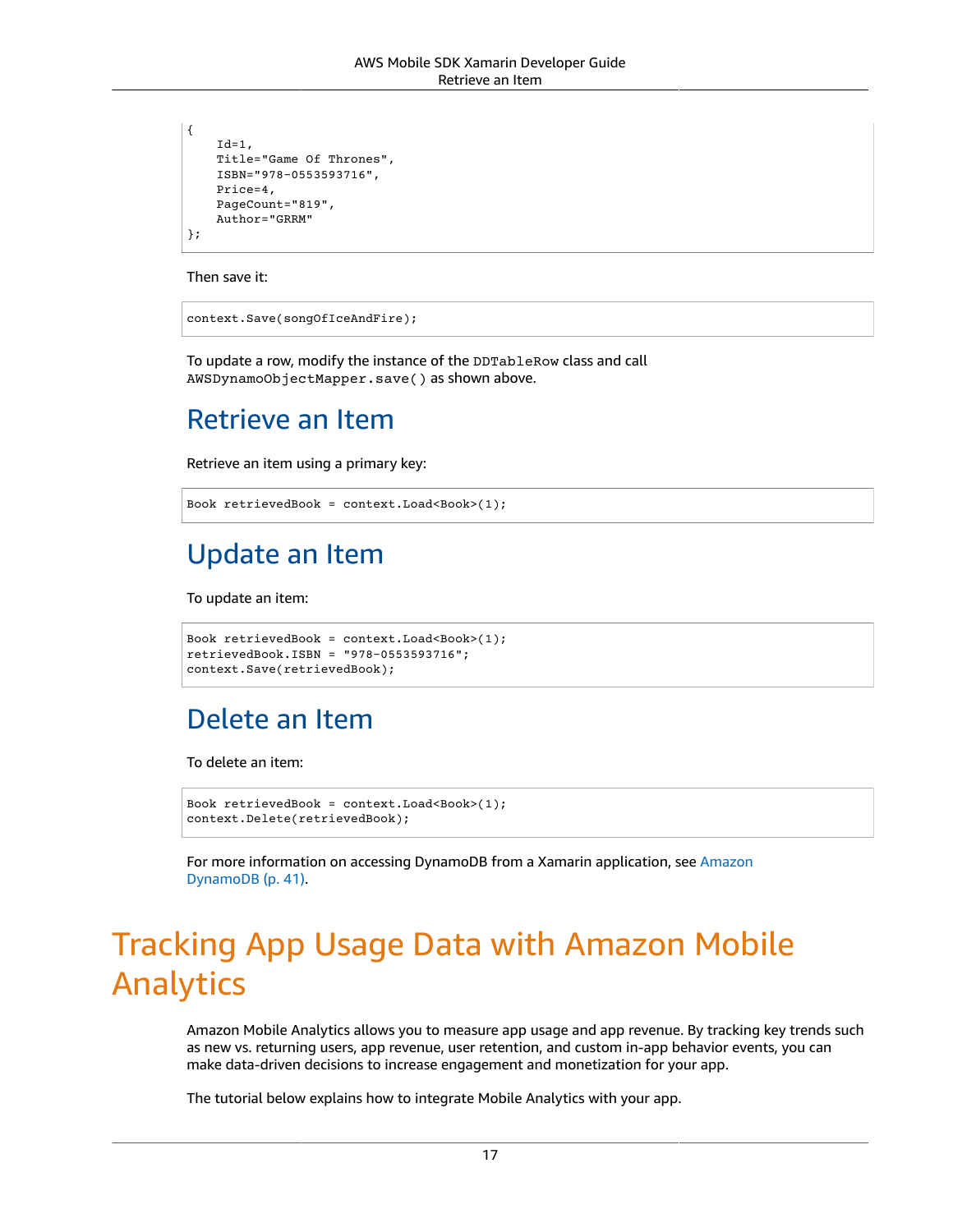# Project Setup

### **Prerequisites**

You must complete all of the instructions on the [Setting](#page-10-0) Up the AWS Mobile SDK for .NET and [Xamarin \(p. 4\)](#page-10-0) before beginning this tutorial.

### <span id="page-24-2"></span>Create an App in the Mobile Analytics Console

Go to the Amazon Mobile [Analytics](https://aws.amazon.com/mobileanalytics/) console and create an app. Note the appId value, as you'll need it later. When you are creating an app in the Mobile Analytics Console you will need to specify your identity pool ID. For instructions on creating an identity pool, see [Setting](#page-10-0) Up the AWS Mobile SDK for .NET and [Xamarin \(p. 4\)](#page-10-0).

To learn more about working in the console, see the Amazon Mobile [Analytics](https://docs.aws.amazon.com/mobileanalytics/latest/ug/) User Guide.

### Set Permissions for Mobile Analytics

The default policy associated with the roles that you created during setup grant your application access to Mobile Analytics. No further configuration is required.

### Add NuGet Package for Mobile Analytics to Your Project

Follow Step 4 of the instructions in Setting Up the AWS Mobile SDK for .NET and [Xamarin \(p. 4\)](#page-10-0) to add the Mobile Analytics NuGet package to your project.

### <span id="page-24-1"></span>Configure Mobile Analytics Settings

Mobile Analytics defines some settings that can be configured in the awsconfig.xml file:

```
var config = new MobileAnalyticsManagerConfig();
config.AllowUseDataNetwork = true;
config.DBWarningThreshold = 0.9f;
config.MaxDBSize = 5242880;
config.MaxRequestSize = 102400;
config.SessionTimeout = 5;
```
- AllowUseDataNetwork A boolean that specifies if the session events are sent on the data network.
- DBWarningThreshold This is the limit on the size of the database which, once reached, will generate warning logs.
- MaxDBSize This is the size of the SQLIte Database. When the database reaches the maximum size, any additional events are dropped.
- MaxRequestSize This is the maximum size of the request in Bytes that should be transmitted in an HTTP request to the mobile analytics service.
- SessionTimeout This the time interval after an application goes to background and when session can be terminated.

<span id="page-24-0"></span>The settings shown above are the default values for each configuration item.

### Initialize MobileAnalyticsManager

To initialize your MobileAnalyticsManager, call GetOrCreateInstance on your MobileAnalyticsManager, passing in your AWS credentials, your region, your Mobile Analytics application ID, and your optional config object: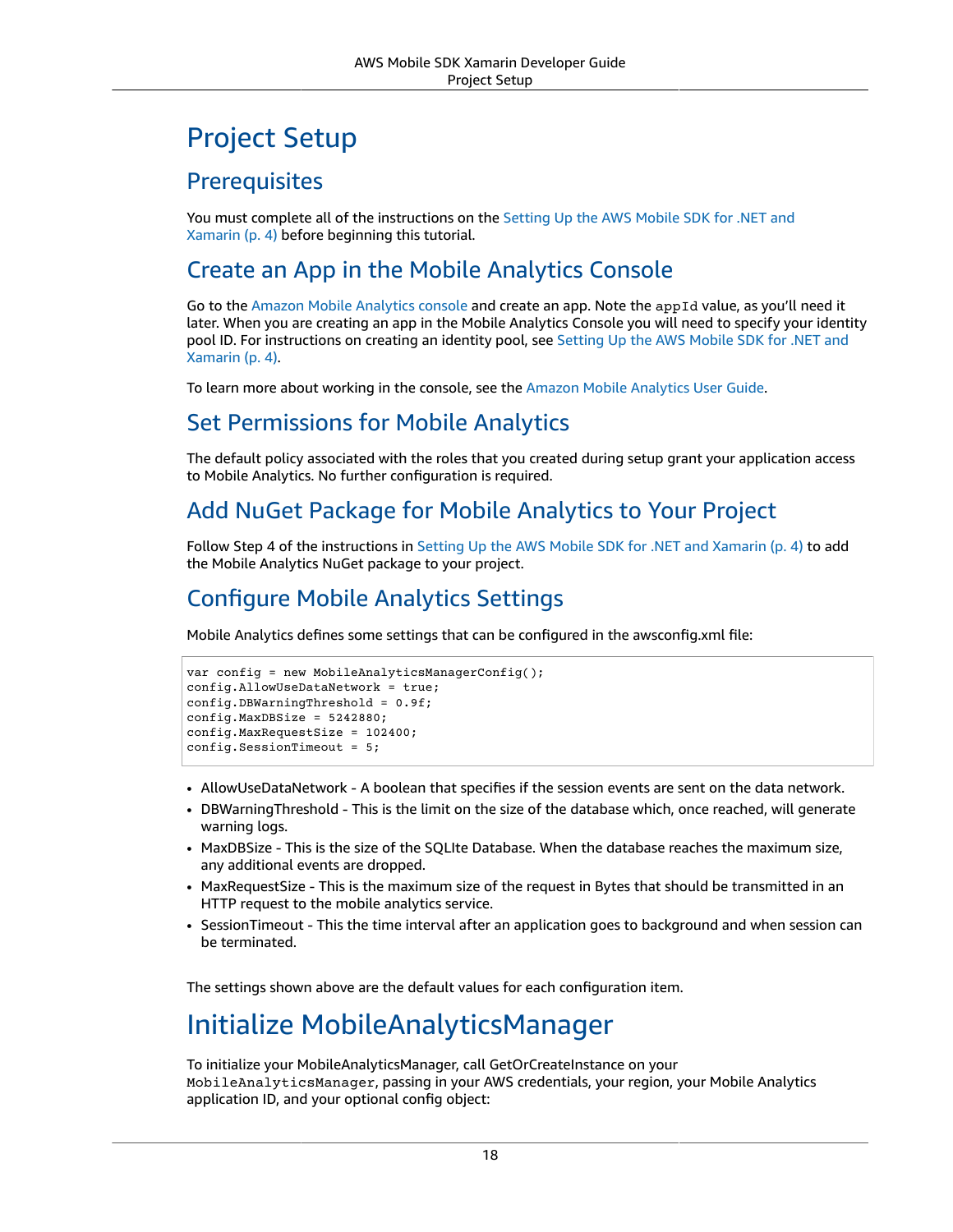```
var manager = MobileAnalyticsManager.GetOrCreateInstance(
   "APP_ID",
   "Credentials",
   "RegionEndPoint",
  config
);
```
## <span id="page-25-0"></span>Track Session Events

### Xamarin Android

Override the activity's OnPause() and OnResume() methods to record session events.

```
protected override void OnResume()
{
     manager.ResumeSession();
     base.OnResume();
}
protected override void OnPause()
{
     manager.PauseSession();
     base.OnPause();
}
```
This needs to be implemented for each activity in your application.

### Xamarin iOS

In your AppDelegate.cs:

```
public override void DidEnterBackground(UIApplication application)
{
     manager.PauseSession();
}
public override void WillEnterForeground(UIApplication application)
{
     manager.ResumeSession();
}
```
For more information on Mobile Analytics, see Amazon Mobile [Analytics \(p. 29\).](#page-35-0)

# <span id="page-25-1"></span>Receive Push Notifications using SNS (Xamarin iOS)

This document explains how to send push notifications to a Xamarin iOS application using Amazon Simple Notification Service (SNS) and the AWS Mobile SDK for .NET and Xamarin.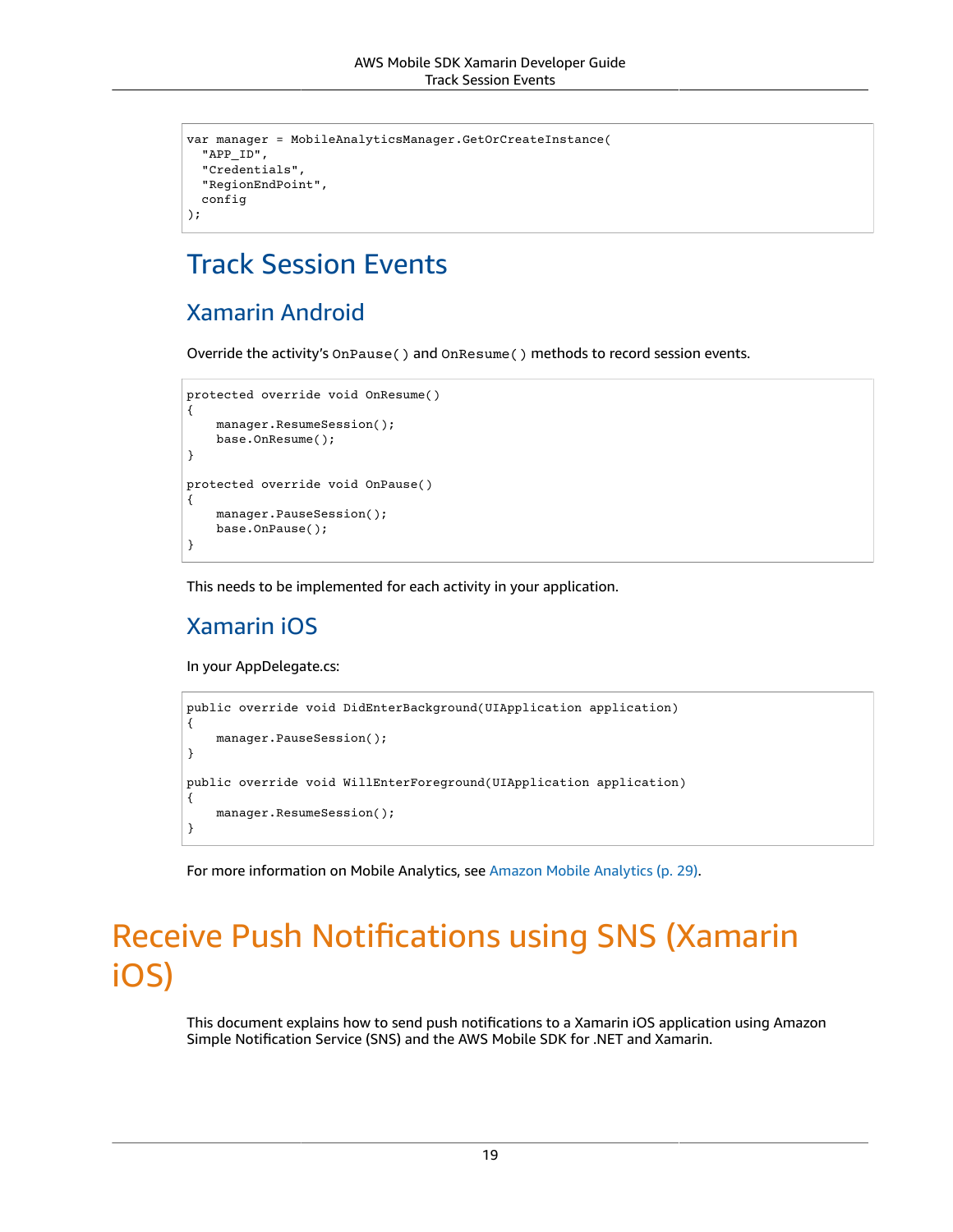# Project Setup

### **Prerequisites**

You must complete all of the instructions on the [Setting](#page-10-0) Up the AWS Mobile SDK for .NET and [Xamarin \(p. 4\)](#page-10-0) before beginning this tutorial.

### Set Permissions for SNS

Follow Step 2 in Setting Up the AWS Mobile SDK for .NET and [Xamarin \(p. 4\)](#page-10-0) to attach the policy mentioned below to your application's roles. This will give your application the proper permissions to access SNS:

- 1. Go to the [IAM Console](https://console.aws.amazon.com/iam/home) and select the IAM role that you want to configure.
- 2. Click **Attach Policy**, select the AmazonSNSFullAccess policy and click **Attach Policy**.

#### **Warning**

Using AmazonSNSFullAccess is not recommended in a production environment. We use it here to allow you to get up and running quickly. For more information about specifying permissions for an IAM role, see Overview of IAM Role [Permissions](https://docs.aws.amazon.com/IAM/latest/UserGuide/policies_permissions.html).

### Obtain Membership in the Apple iOS Developer Program

You will need to run your app on a physical device to receive push notifications. To run your app on a device, you must have a membership in the Apple iOS Developer Program [Membership.](https://developer.apple.com/programs/ios/) Once you have a membership, you can use Xcode to generate a signing identity. For more information, see Apple's [App](https://developer.apple.com/library/mac/documentation/IDEs/Conceptual/AppStoreDistributionTutorial/Introduction/Introduction.html#//apple_ref/doc/uid/TP40013839) [Distribution](https://developer.apple.com/library/mac/documentation/IDEs/Conceptual/AppStoreDistributionTutorial/Introduction/Introduction.html#//apple_ref/doc/uid/TP40013839) Quick Start documentation.

### Create an iOS Certificate

First, you need to create an iOS Certificate. Then, you need to create a provisioning profile configured for push notifications. To do so:

- 1. Go to the Apple [Developer](https://developer.apple.com/membercenter/index.action) Member Center, click **Certificates, Identifiers & Profiles**.
- 2. Click **Identifiers** under **iOS Apps**, click the plus button in the upper right-hand corner of the web page to add a new iOS App ID, and enter an App ID description.
- 3. Scroll down to the **Add ID Suffix** section and select **Explicit App ID** and enter your bundle identifier.
- 4. Scroll down to the **App Services** section and select **Push Notifications**.
- 5. Click **Continue**.
- 6. Click **Submit**.
- 7. Click **Done**.
- 8. Select the App ID you just created and then click **Edit**.
- 9. Scroll down to the **Push Notifications** section. Click **Create Certificate** under **Development SSL Certificate**.
- 10Follow the instructions to create a Certificate Signing Request (CSR), upload the request, and download an SSL certificate that will be used to communicate with Apple Notification Service (APNS).
- 11.Return to the **Certificates, Identifiers & Profiles** page. Click **All** under **Provisioning Profiles**.

12.Click the plus button in the upper right-hand corner to add a new provisioning profile.

13.Select **iOS App Development**, and then click **Continue**.

14Select your App ID, and then click **Continue**.

15.Select your developer certificate, and then click **Continue**.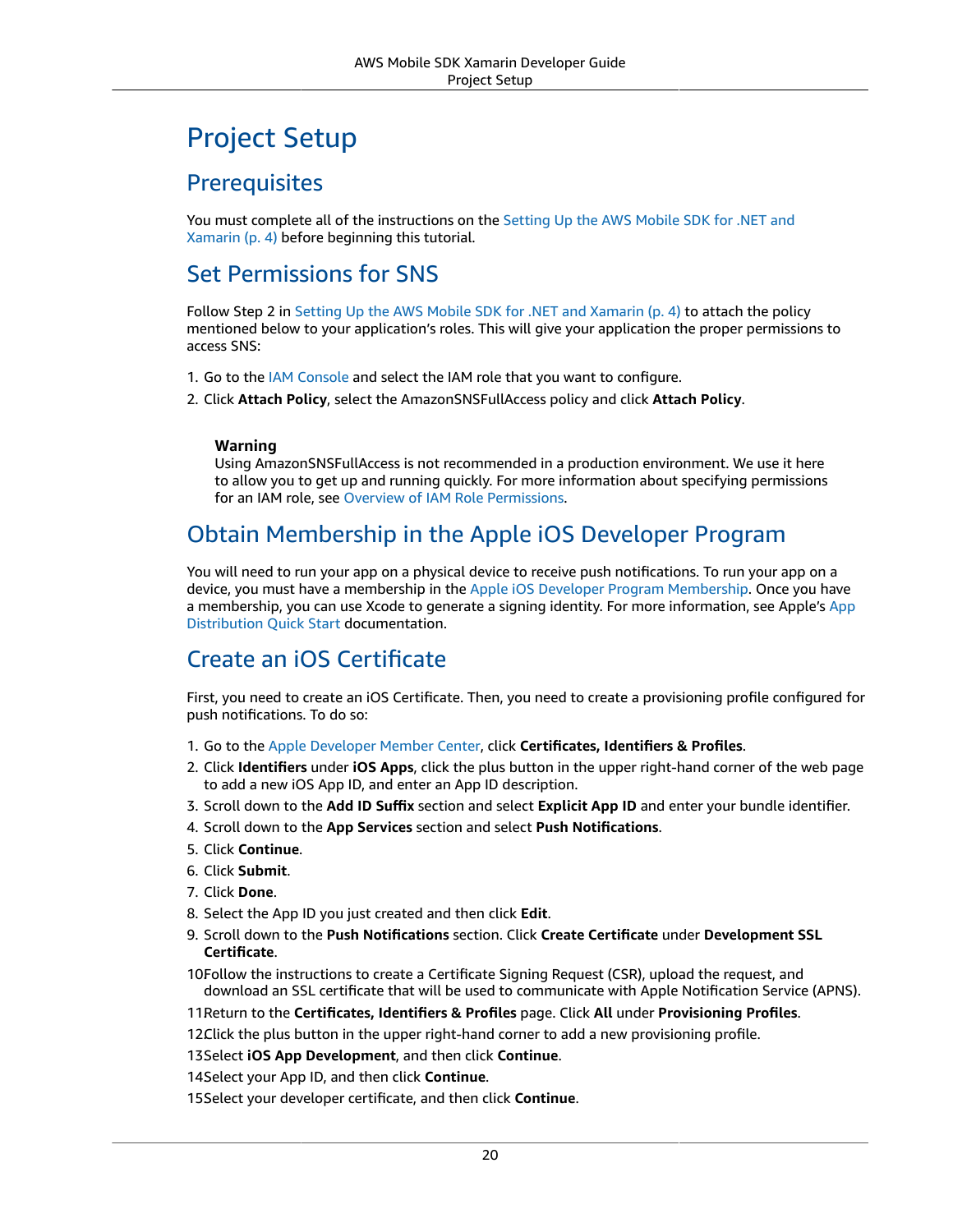16.Select your device, and then click **Continue**.

17Enter a profile name, and then click Generate.

18Download and double-click the provision file to install the provisioning profile.

For more information about provisioning a profile configured for push notifications, see Apple's [Configuring Push Notifications](https://developer.apple.com/library/mac/documentation/IDEs/Conceptual/AppDistributionGuide/ConfiguringPushNotifications/ConfiguringPushNotifications.html#//apple_ref/doc/uid/TP40012582-CH32-SW1) documentation.

### Use Certificate to Create Platform ARN in SNS Console

- 1. Run the KeyChain access app, select **My Certificates** on the lower left-hand side of the screen, and then right-click the SSL certificate you generated to connect to APNS and select **Export**. You will be prompted to specify a name for the file and a password to protect the certificate. The certificate will be saved in a P12 file.
- 2. Go to the [SNS Console](https://console.aws.amazon.com/sns/v2/home) and click **Applications** on the left-hand side of the screen.
- 3. Click **Create platform application** to create a new SNS platform application.
- 4. Enter an **Application Name**.
- 5. Select **Apple Development** for **Push notification platform**.
- 6. Click **Choose File** and select the P12 file you created when you exported your SSL certificate.
- 7. Enter the password you specified when you exported the SSL certificate and click **Load Credentials From File**.
- 8. Click **Create platform application**.
- 9. Select the Platform Application you just created and copy the Application ARN. You will need this in the upcoming steps.

### Add NuGet Package for SNS to Your Project

Follow Step 4 of the instructions in Setting Up the AWS Mobile SDK for .NET and [Xamarin \(p. 4\)](#page-10-0) to add the Amazon Simple Notification Service NuGet package to your project.

# <span id="page-27-0"></span>Create an SNS Client

var snsClient = new AmazonSimpleNotificationServiceClient(credentials, region);

# <span id="page-27-1"></span>Register Your Application for Remote Notifications

To register an application, call RegisterForRemoteNotifications on your UIApplication object, as shown below. Place the following code in AppDelegate.cs, inserting your platform application ARN where prompted below:

```
public override bool FinishedLaunching(UIApplication app, NSDictionary options) {
// do something
var pushSettings = UIUserNotificationSettings.GetSettingsForTypes (
  UIUserNotificationType.Alert |
  UIUserNotificationType.Badge |
  UIUserNotificationType.Sound,
  null
);
app.RegisterUserNotifications(pushSettings);
app.RegisterForRemoteNotifications();
// do something
  return true;
}
```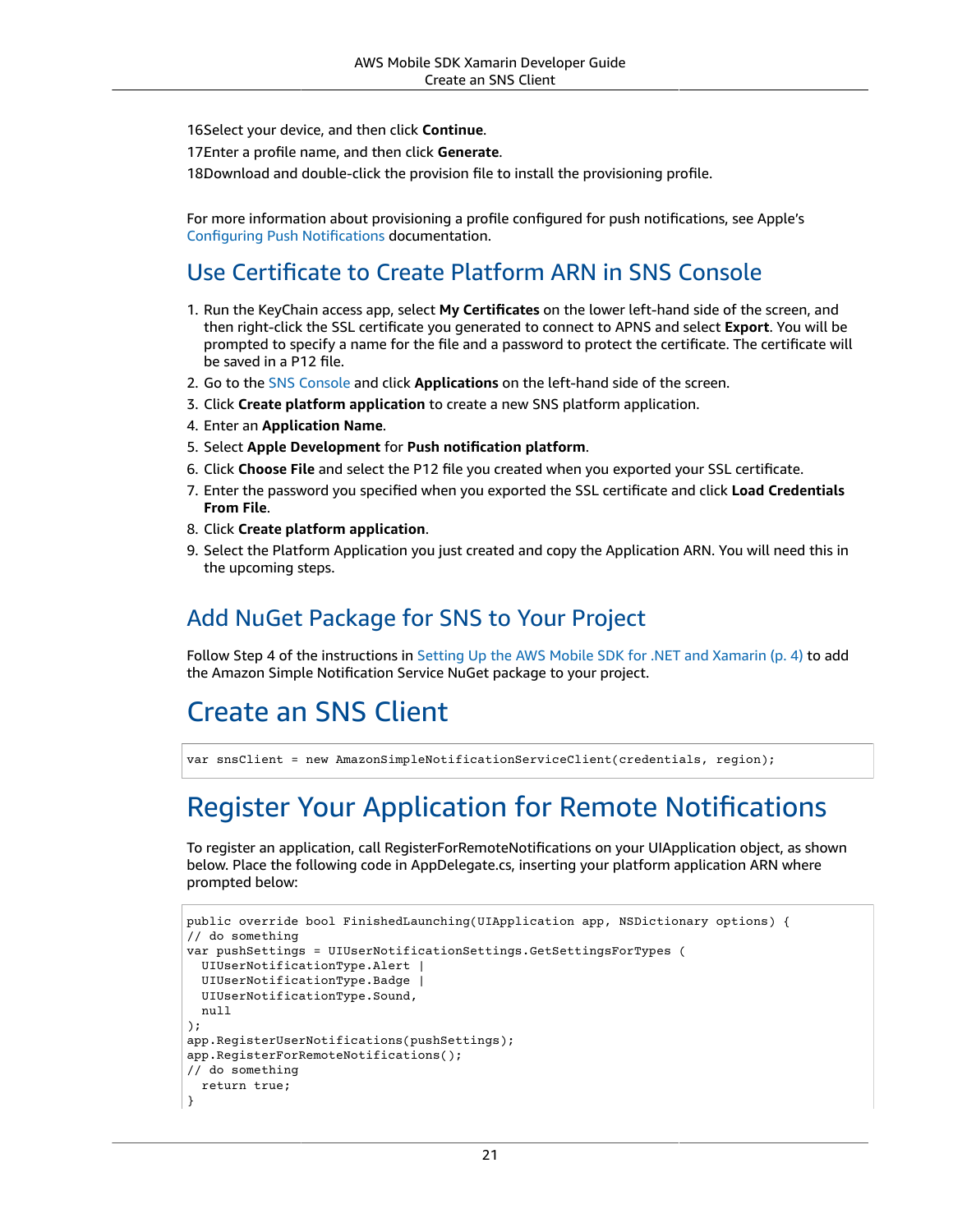```
public override void RegisteredForRemoteNotifications(UIApplication application, NSData
  token) {
   var deviceToken = token.Description.Replace("<", "").Replace(">", "").Replace(" ", "");
   if (!string.IsNullOrEmpty(deviceToken)) {
     //register with SNS to create an endpoint ARN
     var response = await SnsClient.CreatePlatformEndpointAsync(
     new CreatePlatformEndpointRequest {
       Token = deviceToken,
       PlatformApplicationArn = "YourPlatformArn" /* insert your platform application ARN
  here */
     });
   }
}
```
# <span id="page-28-0"></span>Send a Message from the SNS Console to Your Endpoint

- 1. Go to the [SNS Console > Applications.](https://console.aws.amazon.com/sns/v2/home)
- 2. Select your platform application, select an endpoint, and click **Publish to endpoint**.
- 3. Type in a text message in the text box and click **Publish message** to publish a message.

# <span id="page-28-1"></span>Receive Push Notifications using SNS (Xamarin Android)

The tutorial explains how to send push notifications to a Xamarin Android application using Amazon Simple Notification Service (SNS) and the AWS Mobile SDK for .NET and Xamarin.

### Project Setup

### **Prerequisites**

You must complete all of the instructions on the [Setting](#page-10-0) Up the AWS Mobile SDK for .NET and [Xamarin \(p. 4\)](#page-10-0) before beginning this tutorial.

### Set Permissions for SNS

Follow Step 2 in Setting Up the AWS Mobile SDK for .NET and [Xamarin \(p. 4\)](#page-10-0) to attach the policy mentioned below to your application's roles. This will give your application the proper permissions to access SNS:

- 1. Go to the [IAM Console](https://console.aws.amazon.com/iam/home) and select the IAM role that you want to configure.
- 2. Click **Attach Policy**, select the AmazonSNSFullAccess policy and click **Attach Policy**.

#### **Warning**

Using AmazonSNSFullAccess is not recommended in a production environment. We use it here to allow you to get up and running quickly. For more information about specifying permissions for an IAM role, see Overview of IAM Role [Permissions](https://docs.aws.amazon.com/IAM/latest/UserGuide/policies_permissions.html).

### Enable Push Notifications on Google Cloud

First, add a new Google API project: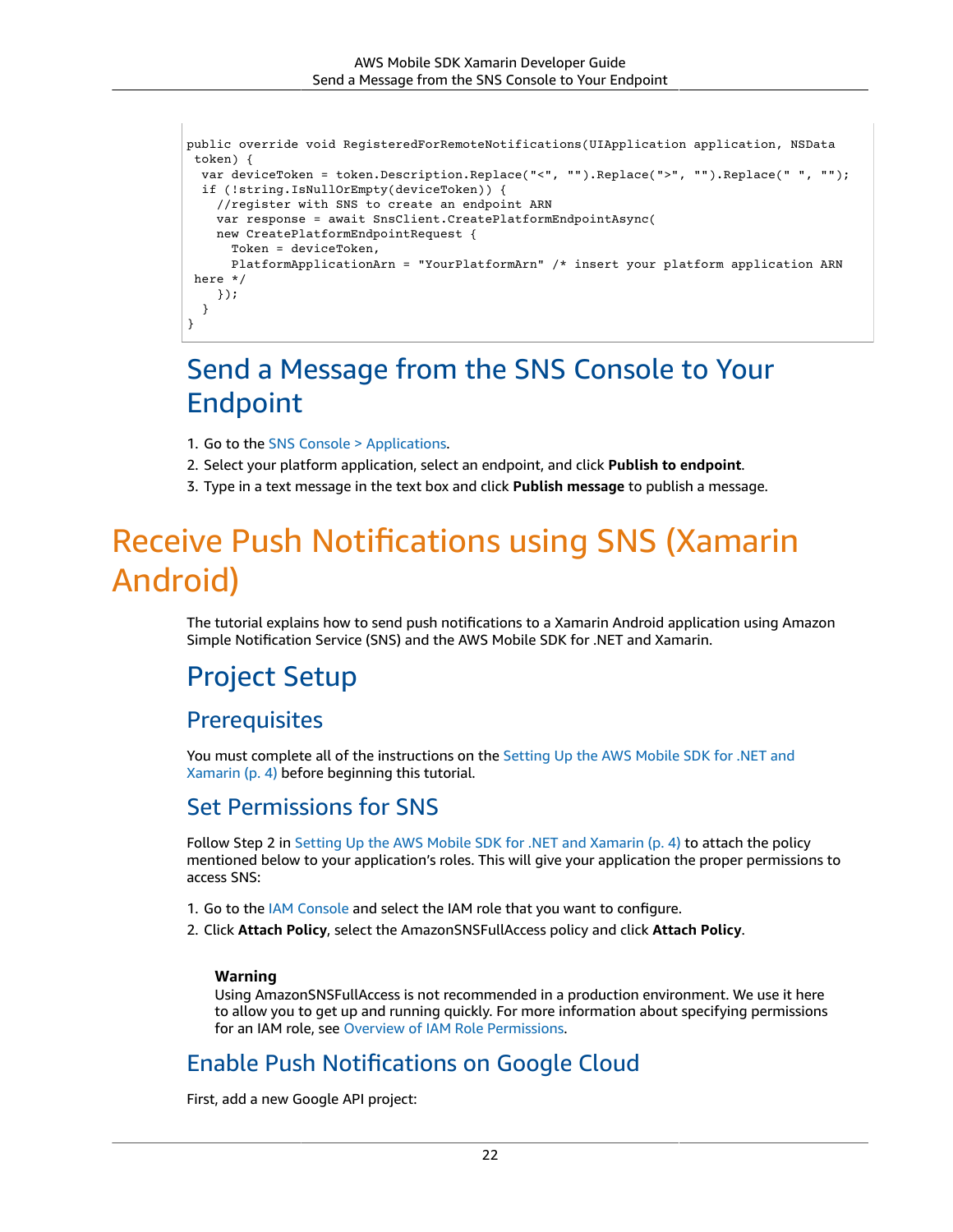- 1. Go to the Google [Developers](https://console.developers.google.com) Console.
- 2. Click **Create Project**.
- 3. In the **New Project** box, enter a project name, take note of the project ID (you will need it later) and click **Create**.

Next, enable the Google Cloud Messaging (GCM) service for your project:

- 1. In the Google [Developers](https://console.developers.google.com) Console, your new project should already be selected. If not, select it in the drop-down at the top of the page.
- 2. Select **APIs & auth** from the side bar on the left-hand side of the page.
- 3. In the search box, type "Google Cloud Messaging for Android" and click the **Google Cloud Messaging for Android** link.
- 4. Click **Enable API**.

Finally, obtain an API Key:

- 1. In the Google Developers Console, select **APIs & auth** > **Credentials**.
- 2. Under **Public API access**, click **Create new key**.
- 3. In the **Create a new key** dialog, click **Server key**.
- 4. In the resulting dialog, click **Create** and copy the API key displayed. You will use this API key to perform authentication later on.

### Use Project ID to Create a Platform ARN in SNS Console

- 1. Go to the [SNS Console](https://console.aws.amazon.com/sns/v2/home).
- 2. Click **Applications** on the left-hand side of the screen.
- 3. Click **Create platform application** to create a new SNS platform application.
- 4. Enter an **Application Name**.
- 5. Select **Google Cloud Messaging (GCM)** for **Push notification platform**.
- 6. Paste the API key into the text box labeled **API key**.
- 7. Click **Create platform application**.
- 8. Select the Platform Application you just created and copy the Application ARN.

### Add NuGet Package for SNS to Your Project

Follow Step 4 of the instructions in Setting Up the AWS Mobile SDK for .NET and [Xamarin \(p. 4\)](#page-10-0) to add the Amazon Simple Notification Service NuGet package to your project.

# Create an SNS client

var snsClient = new AmazonSimpleNotificationServiceClient(credentials, region);

# Register Your Application for Remote Notifications

In order to register for remote notifications on Android, you will need to create a BroadcastReceiver which can receive Google Cloud messages. Change the package name below where prompted to do so:

[BroadcastReceiver(Permission = "com.google.android.c2dm.permission.SEND")]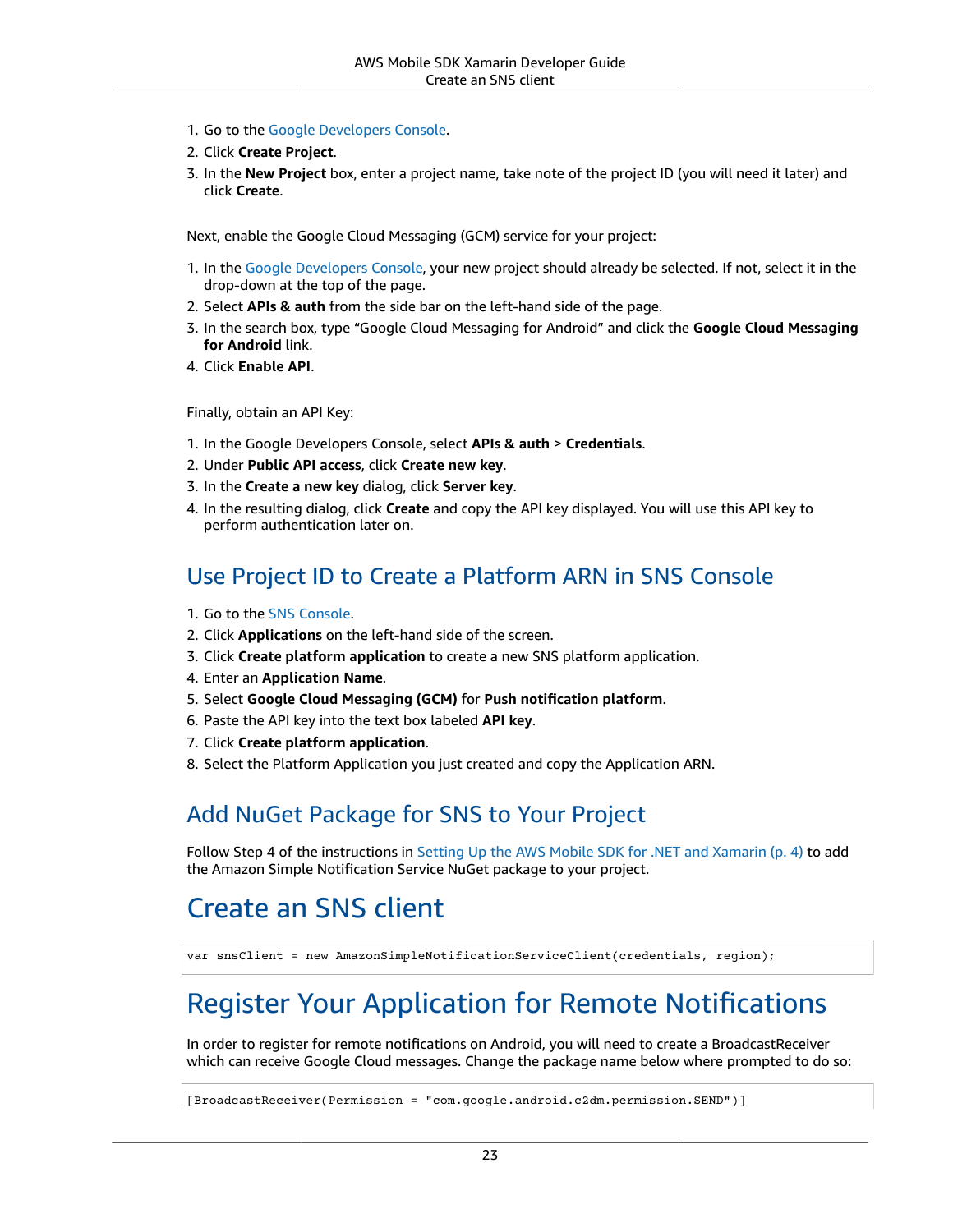```
[IntentFilter(new string[] {
       "com.google.android.c2dm.intent.RECEIVE"
}, Categories = new string[] {
       "com.amazonaws.sns" /* change to match your package */
})]
[IntentFilter(new string[] {
       "com.google.android.c2dm.intent.REGISTRATION"
}, Categories = new string[] {
       "com.amazonaws.sns" /* change to match your package */
})]
[IntentFilter(new string[] {
       "com.google.android.gcm.intent.RETRY"
}, Categories = new string[] {
       "com.amazonaws.sns" /* change to match your package */
})]
public class GCMBroadcastReceiver: BroadcastReceiver {
       const string TAG = "PushHandlerBroadcastReceiver";
       public override void OnReceive(Context context, Intent intent) {
               GCMIntentService.RunIntentInService(context, intent);
               SetResult(Result.Ok, null, null);
       }
}
[BroadcastReceiver]
[IntentFilter(new[] {
       Android.Content.Intent.ActionBootCompleted
})]
public class GCMBootReceiver: BroadcastReceiver {
       public override void OnReceive(Context context, Intent intent) {
               GCMIntentService.RunIntentInService(context, intent);
               SetResult(Result.Ok, null, null);
       }
}
```
Below is the service that receives the push notification from the BroadcastReceiver and displays the notification on the device's notification bar:

```
[Service]
 public class GCMIntentService: IntentService {
  static PowerManager.WakeLock sWakeLock;
  static object LOCK = new object();
  public static void RunIntentInService(Context context, Intent intent) {
    lock(LOCK) {
       if (sWakeLock == null) {
         // This is called from BroadcastReceiver, there is no init.
        var pm = PowerManager.FromContext(context);
         sWakeLock = pm.NewWakeLock(
         WakeLockFlags.Partial, "My WakeLock Tag");
       }
    }
    sWakeLock.Acquire();
    intent.SetClass(context, typeof(GCMIntentService));
    context.StartService(intent);
  }
  protected override void OnHandleIntent(Intent intent) {
     try {
       Context context = this.ApplicationContext;
      string action = intent.Action;
       if (action.Equals("com.google.android.c2dm.intent.REGISTRATION")) {
         HandleRegistration(intent);
```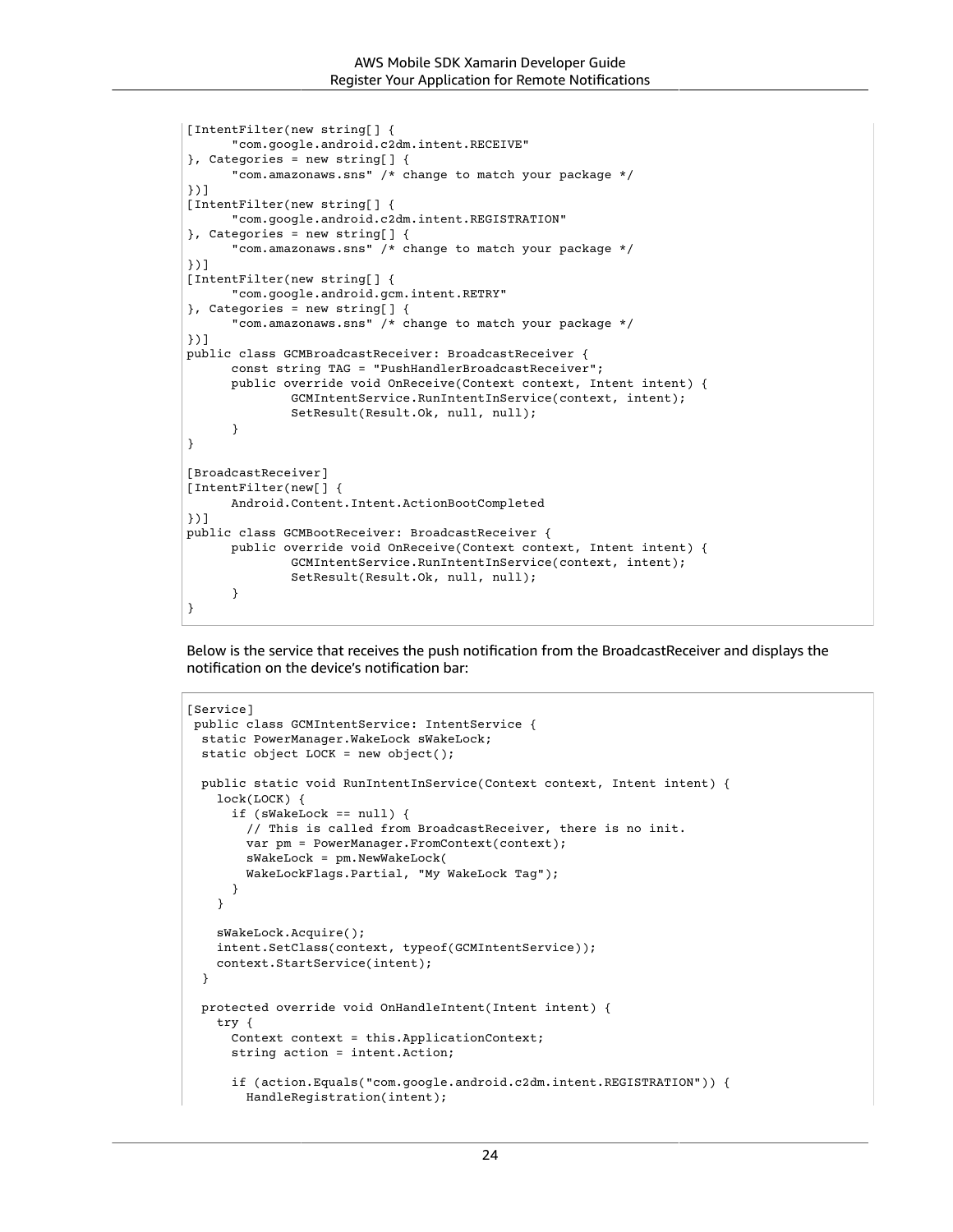```
 } else if (action.Equals("com.google.android.c2dm.intent.RECEIVE")) {
         HandleMessage(intent);
       }
     } finally {
       lock(LOCK) {
         //Sanity check for null as this is a public method
         if (sWakeLock != null) sWakeLock.Release();
       }
    }
  }
  private void HandleRegistration(Intent intent) {
    string registrationId = intent.GetStringExtra("registration_id");
     string error = intent.GetStringExtra("error");
    string unregistration = intent.GetStringExtra("unregistered");
     if (string.IsNullOrEmpty(error)) {
       var response = await SnsClient.CreatePlatformEndpointAsync(new
  CreatePlatformEndpointRequest {
         Token = registrationId,
         PlatformApplicationArn = "YourPlatformArn" /* insert your platform application ARN
 here */
       });
    }
  }
  private void HandleMessage(Intent intent) {
     string message = string.Empty;
    Bundle extras = intent.Extras;
    if (!string.IsNullOrEmpty(extras.GetString("message"))) {
      message = extras.GetString("message");
     } else {
       message = extras.GetString("default");
     }
    Log.Info("Messages", "message received = " + message);
    ShowNotification(this, "SNS Push", message);
    //show the message
   }
 public void ShowNotification(string contentTitle,
  string contentText) {
     // Intent
     Notification.Builder builder = new Notification.Builder(this)
       .SetContentTitle(contentTitle)
       .SetContentText(contentText)
       .SetDefaults(NotificationDefaults.Sound | NotificationDefaults.Vibrate)
       .SetSmallIcon(Resource.Drawable.Icon)
       .SetSound(RingtoneManager.GetDefaultUri(RingtoneType.Notification));
     // Get the notification manager:
     NotificationManager notificationManager =
  this.GetSystemService(Context.NotificationService) as NotificationManager;
    notificationManager.Notify(1001, builder.Build());
  }
}
```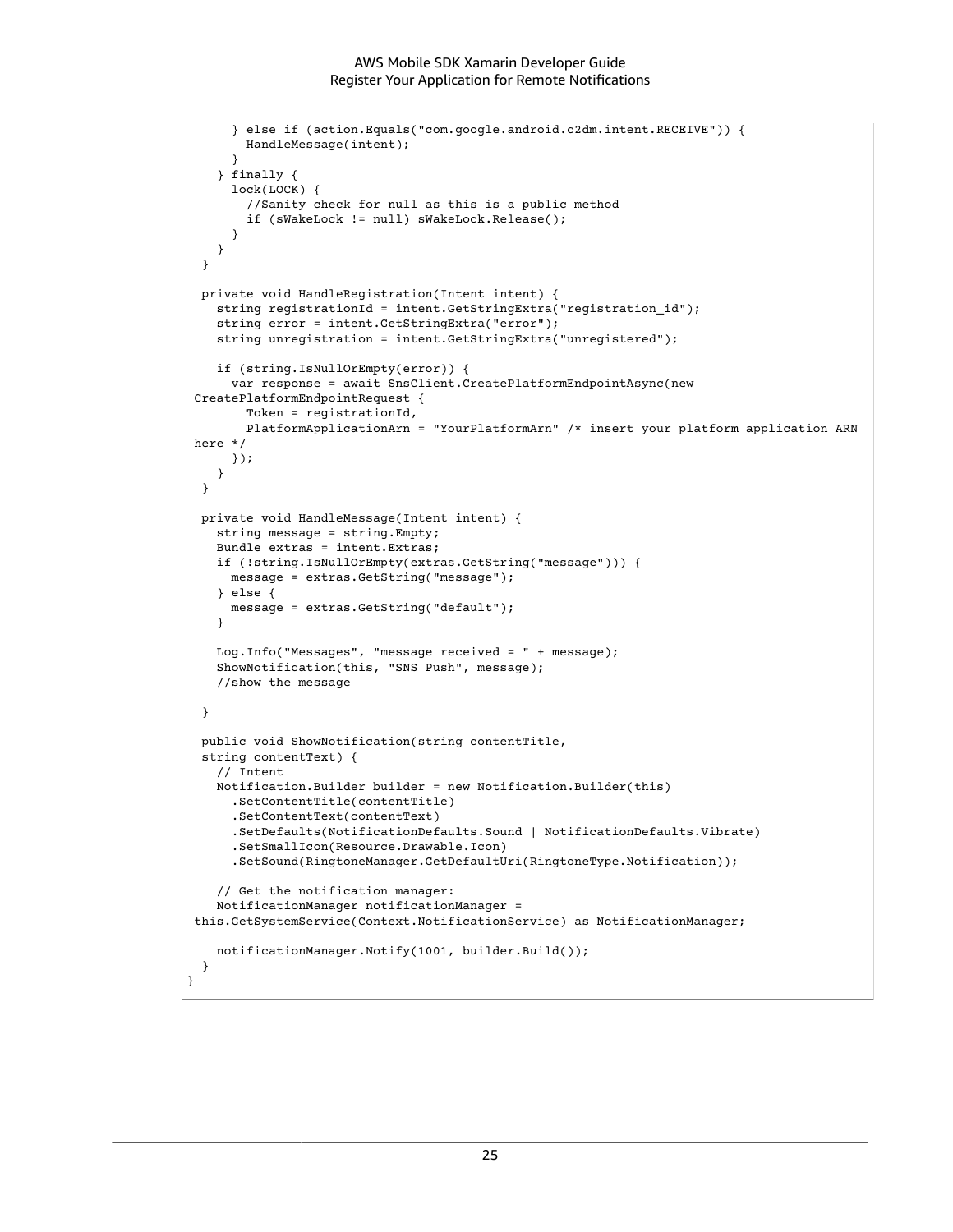# Send a Message from the SNS Console to Your Endpoint

- 1. Go to the [SNS Console > Applications.](https://console.aws.amazon.com/sns/v2/home)
- 2. Select your platform application, select an endpoint, and click **Publish to endpoint**.
- 3. Type in a text message in the text box and click **Publish message** to publish a message.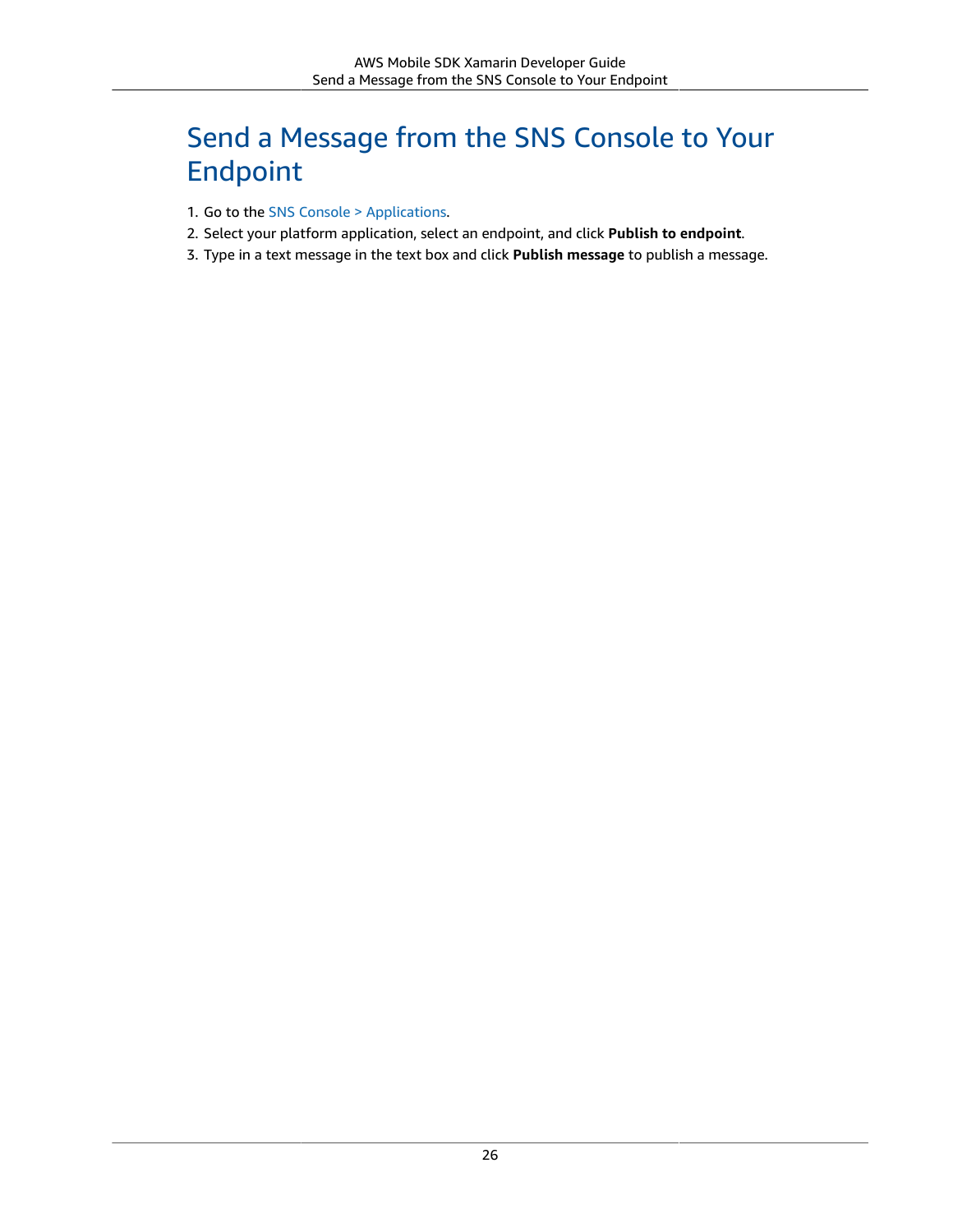# <span id="page-33-4"></span><span id="page-33-0"></span>Amazon Cognito Identity

# <span id="page-33-1"></span>What is Amazon Cognito Identity?

Amazon Cognito Identity enables you to create unique identities for your users and authenticate them with identity providers. With an identity, you can obtain temporary, limited-privilege AWS credentials to synchronize data with Amazon Cognito Sync, or directly access other AWS services. Amazon Cognito Identity supports public identity providers—Amazon, Facebook, and Google—as well as unauthenticated identities. It also supports developer authenticated identities, which let you register and authenticate users via your own backend authentication process.

For more information on Cognito Identity, see the Amazon Cognito [Developer](https://docs.aws.amazon.com/cognito/latest/developerguide/cognito-identity.html) Guide.

<span id="page-33-2"></span>For information about Cognito Authentication Region availability, see AWS Service Region [Availability.](https://aws.amazon.com/about-aws/global-infrastructure/regional-product-services/)

# Using a Public Provider to Authenticate Users

Using Amazon Cognito Identity, you can create unique identities for your users and authenticate them for secure access to your AWS resources like Amazon S3 or Amazon DynamoDB. Amazon Cognito Identity supports public identity providers—Amazon, Facebook, Twitter/Digits, Google, or any OpenID Connectcompatible provider—as well as unauthenticated identities.

For information on using public identity providers like Amazon, Facebook, Twitter/Digits, or Google to authenticate users, see the External [Providers](https://docs.aws.amazon.com/cognito/latest/developerguide/external-identity-providers.html) in the Amazon Cognito Developer Guide.

# <span id="page-33-3"></span>Using Developer Authenticated Identities

Amazon Cognito supports developer authenticated identities, in addition to web identity federation through Facebook, Google, and Amazon. With developer authenticated identities, you can register and authenticate users via your own existing authentication process, while still using [Amazon](#page-34-0) Cognito [Sync \(p. 28\)](#page-34-0) to synchronize user data and access AWS resources. Using developer authenticated identities involves interaction between the end user device, your backend for authentication, and Amazon Cognito.

For information on developer authenticated identities, see the Developer [Authenticated](https://docs.aws.amazon.com/cognito/latest/developerguide/developer-authenticated-identities.html) Identities in the Amazon Cognito Developer Guide.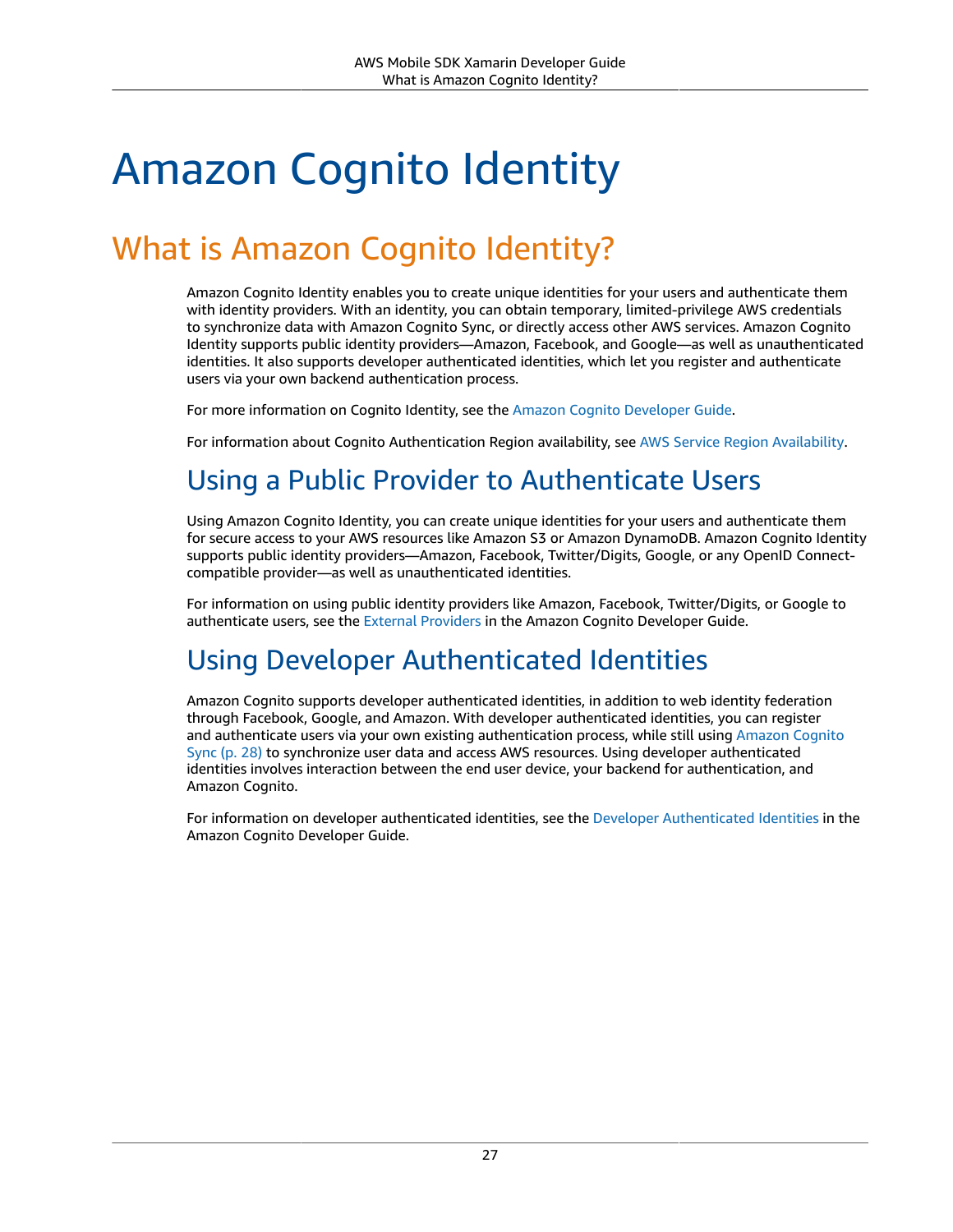# <span id="page-34-0"></span>Amazon Cognito Sync

# <span id="page-34-1"></span>What is Amazon Cognito Sync?

Cognito Sync is an AWS service and client library that enables cross-device syncing of user data (e.g. game scores, user preferences, game state). You can use the Cognito Sync API to synchronize user data across devices. To use Cognito Sync in your app, you must include the | in your project.

For instructions on how to integrate [Amazon](https://docs.aws.amazon.com/cognito/latest/developerguide/cognito-sync.html) Cognito Sync in your application, see Amazon Cognito Sync [Developer](https://docs.aws.amazon.com/cognito/latest/developerguide/cognito-sync.html) Guide.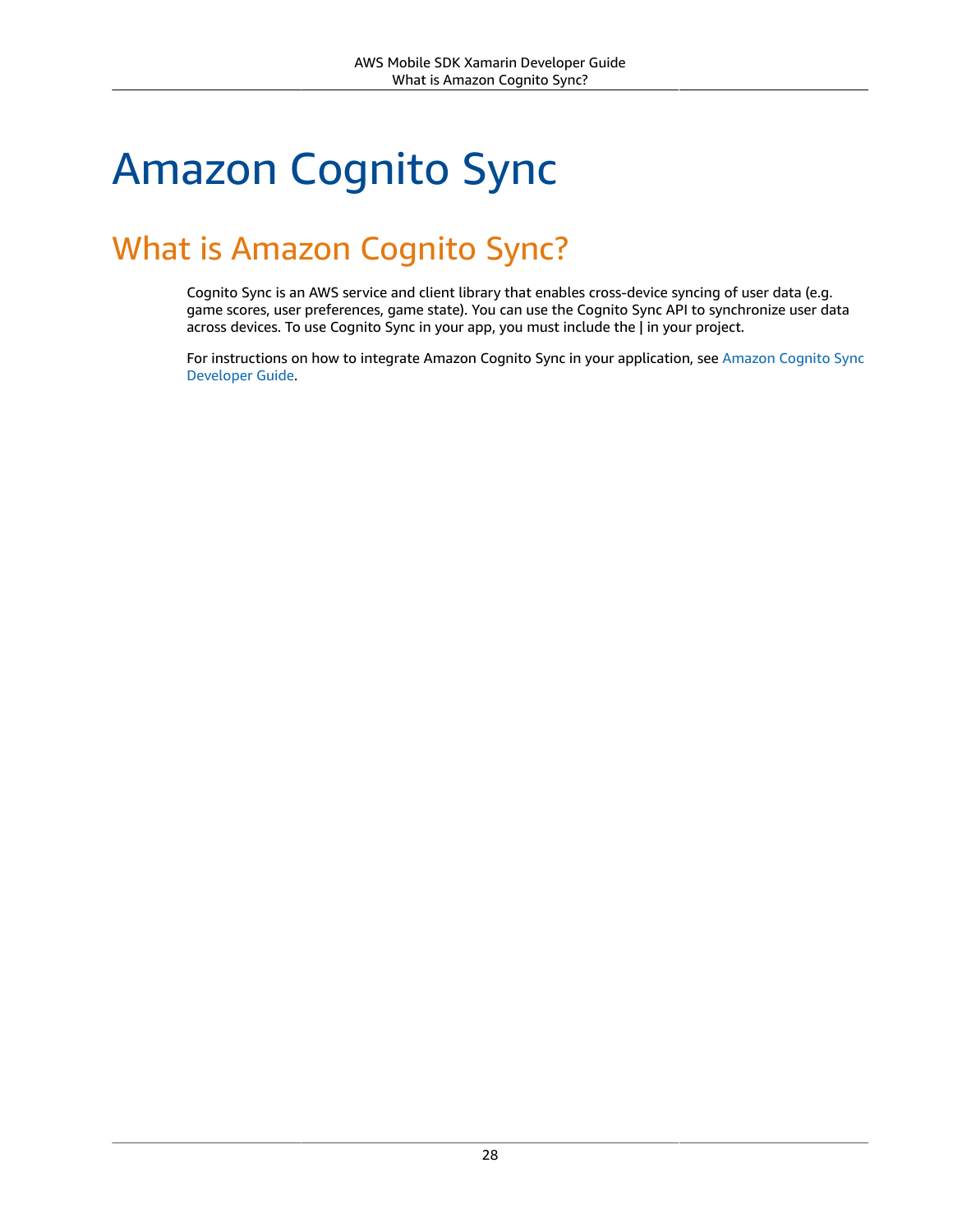# <span id="page-35-3"></span><span id="page-35-0"></span>Amazon Mobile Analytics

Amazon Mobile [Analytics](https://aws.amazon.com/mobileanalytics/) is a service for collecting, visualizing, understanding and extracting app usage data at scale. Mobile Analytics easily captures both standard device data and custom events and automatically calculates reports on your behalf. In addition to the aggregated reports listed below, you can also setup your data to be exported to Redshift and S3 automatically for further analysis.

Using Amazon Mobile Analytics, you can track customer behaviors, aggregate metrics, generate data visualizations, and identify meaningful patterns.

# <span id="page-35-2"></span><span id="page-35-1"></span>Key Concepts

# Report Types

Out of the box, Mobile Analytics provides the following reports in the Mobile Analytics Console:

- Daily Active Users (DAU), Monthly Active Users (MAU), and New Users
- Sticky Factor (DAU divided by MAU)
- Session Count and Average Sessions per Daily Active User
- Average Revenue per Daily Active User (ARPDAU) and Average Revenue per Daily Paying Active User (ARPPDAU)
- Day 1, 3, and 7 Retention and Week 1, 2, and 3 Retention
- Custom Events

These reports are provided via six reporting tabs in the console:

- **Overview** Track nine preselected reports in a simple-to-review dashboard to get a quick idea of engagement: MAU, DAU, New Users, Daily Sessions, Sticky Factor, 1-Day Retention, ARPDAU, Daily Paying Users, ARPPDAU.
- **Active Users** Track how many users engage with your app daily and monthly and monitor sticky factor to gauge engagement, appeal, and monetization.
- **Sessions** Track how often your app is used on a given day and how often each user opens your app during a day.
- **Retention** Track the rate at which customers come back to your app on a daily and weekly basis.
- **Revenue** Track in-app revenue trends to identify areas for monetization improvement.
- **Custom events** Track custom defined user actions specific to your app.

To learn more about Mobile Analytics reports and working in the Mobile Analytics console, see the Mobile Analytics Console Reports [Overview](https://docs.aws.amazon.com/mobileanalytics/latest/ug/using-the-console.html) in the Mobile Analytics Developer Guide.

# Project Setup

### **Prerequisites**

To use Mobile Analytics in your application, you'll need to add the SDK to your project. To do so, follow the instructions in Setting Up the AWS Mobile SDK for .NET and [Xamarin \(p. 4\).](#page-10-0)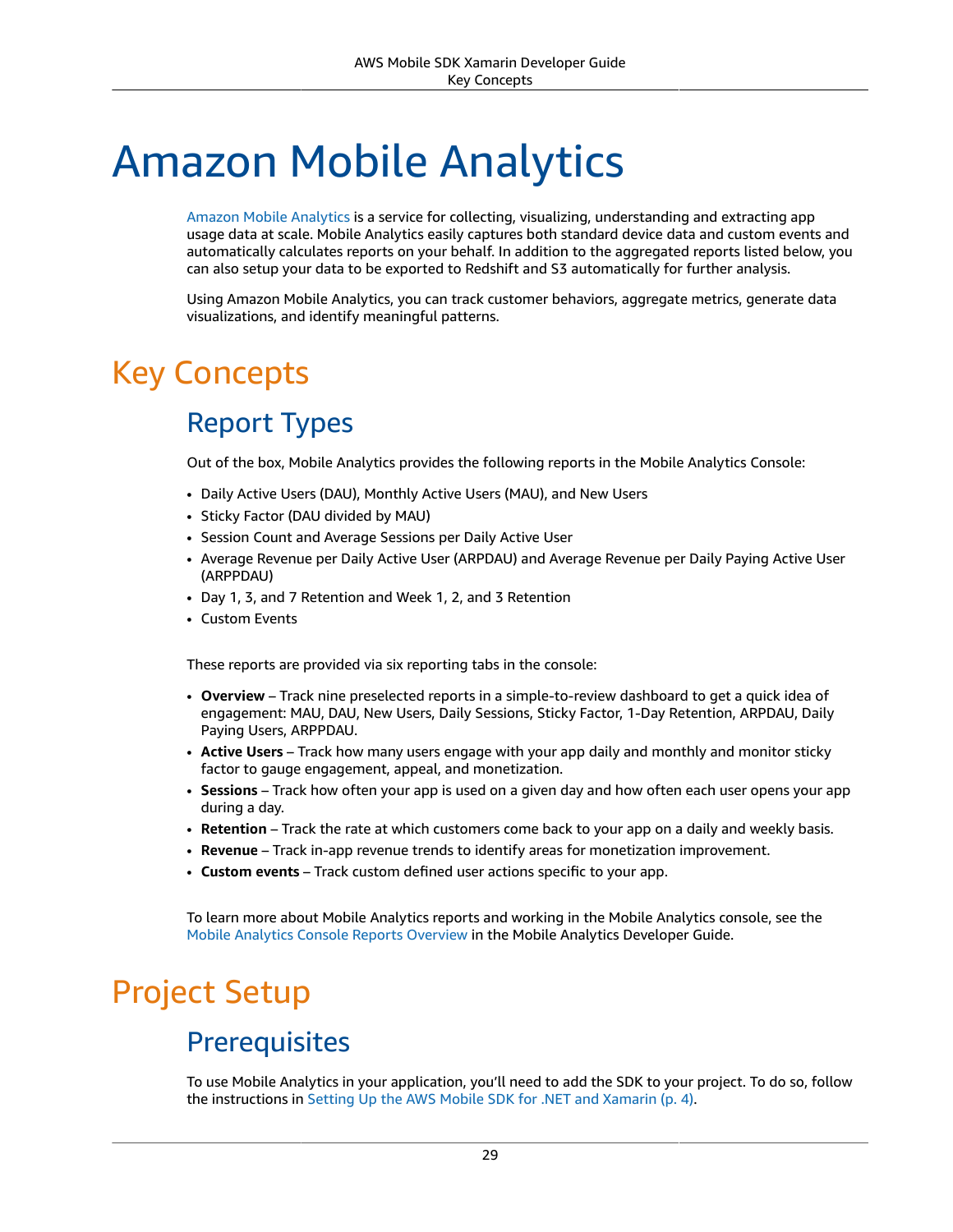## Configure Mobile Analytics Settings

Mobile Analytics defines some settings that can be configured in the awsconfig.xml file:

```
var config = new MobileAnalyticsManagerConfig();
config.AllowUseDataNetwork = true;
config.DBWarningThreshold = 0.9f;
config.MaxDBSize = 5242880;
config.MaxRequestSize = 102400;
config.SessionTimeout = 5;
```
- **SessionTimeout** If the app stays in background for a time greater than the SessionTimeout then Mobile Analytics client terminates the current session and a new session is created when the app comes back to the foreground. We recommend using values ranging from 5 to 10. The default value is 5.
- **MaxDBSize** The maximum size of the database (in bytes) used for local storage of events. If the database size exceeds this value, additional events will be ignored. We recommend using values ranging from 1MB to 10MB. The default value is 5242880 (5MB).
- **DBWarningThreashold** The Warning threshold. Valid values range between 0 1. If the values exceed the threshold warning logs will be generated. The default value is 0.9.
- **MaxRequestSize** The maximum size of an HTTP request made to the Mobile Analytics service. The value is specified in bytes and can range between 1-512KB. The default value os 102400 (100KB). Do not use values larger than 512KB, this may cause the service to reject the HTTP request.
- **AllowUseDataNetwork** A value indicating whether service call is allowed over a cellular data network. Use this option with caution as this may increase customer's data usage.

The settings shown above are the default values for each configuration item.

## Integrating Mobile Analytics with Your Application

The sections below explain how to integrate Mobile Analytics with your app.

## Create an App in the Mobile Analytics Console

Go to the Amazon Mobile [Analytics](https://aws.amazon.com/mobileanalytics/) console and create an app. Note the appId value, as you'll need it later. When you are creating an app in the Mobile Analytics Console you will need to specify your identity pool ID. For instructions on creating an identity pool, see [Setting](#page-10-0) Up the AWS Mobile SDK for .NET and [Xamarin \(p. 4\)](#page-10-0).

To learn more about working in the Mobile Analytics Console, see the Mobile [Analytics](https://docs.aws.amazon.com/mobileanalytics/latest/ug/using-the-console.html) Console Reports [Overview](https://docs.aws.amazon.com/mobileanalytics/latest/ug/using-the-console.html) in the Mobile Analytics Developer Guide.

## Create a MobileAnalyticsManager Client

To initialize your MobileAnalyticsManager, call GetOrCreateInstance on your MobileAnalyticsManager, passing in your AWS credentials, your region, your Mobile Analytics application ID, and your optional config object:

```
// Initialize the MobileAnalyticsManager
```

```
analyticsManager = MobileAnalyticsManager.GetOrCreateInstance(
```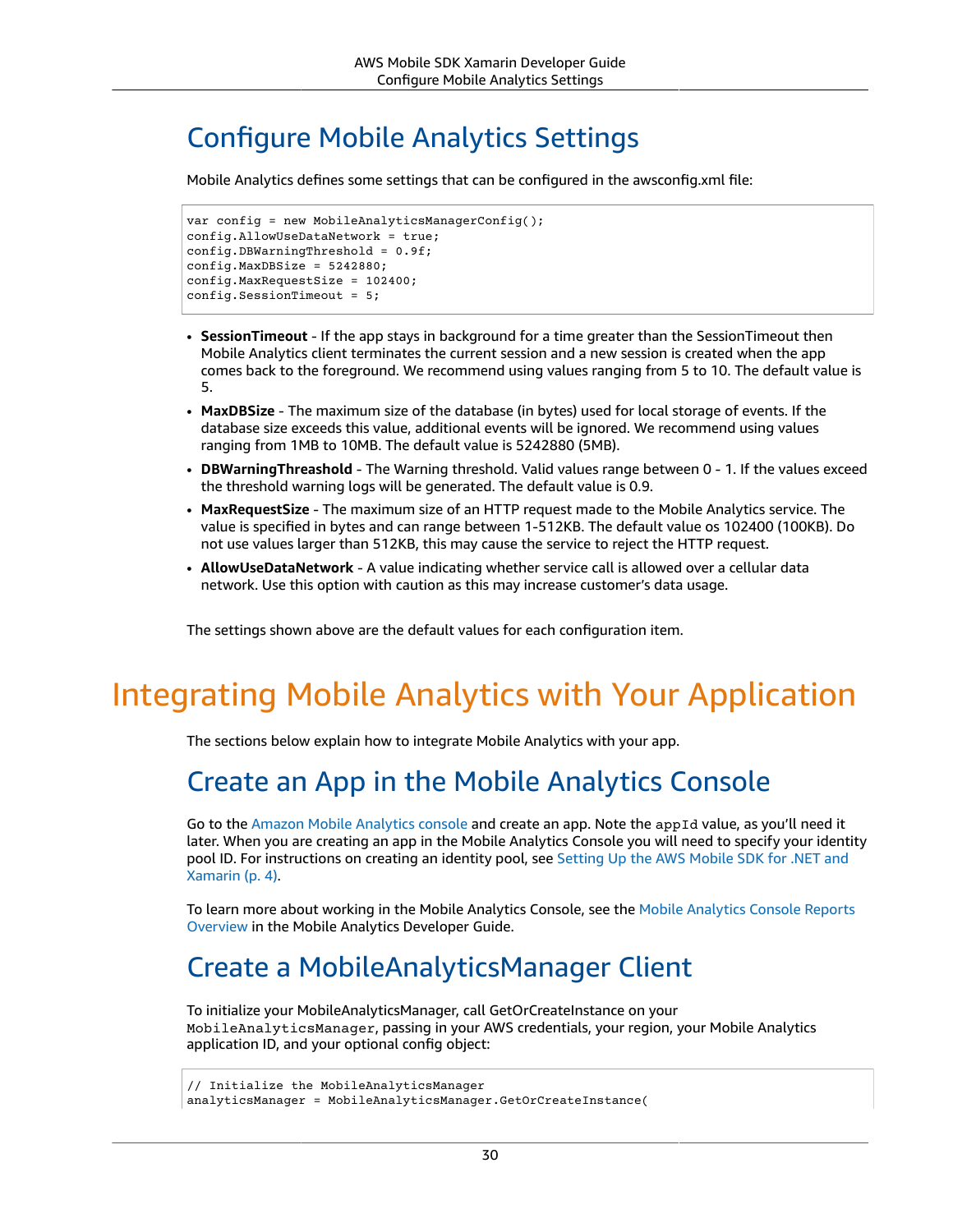```
 cognitoCredentials,
  RegionEndpoint.USEast1,
  APP_ID,
  config
);
```
The APP\_ID is generated for you during the app creation wizard. Both of these values must match those in the Mobile Analytics Console. The APP\_ID is used to group your data in the Mobile Analytics console. To find your app ID after creating the app in the Mobile Analytics console, browse to the Mobile Analytics Console, click the gear icon in the upper right-hand corner of the screen. This will display the App Management page which lists all registered apps and their app IDs.

## Record Monetization Events

The AWS Mobile SDK for .NET and Xamarin provides the MonetizationEvent class, which enables you generate monetization events to track purchases made within mobile applications. The following code snippet shows how to create a monetization event:

```
// Create the monetization event object
MonetizationEvent monetizationEvent = new MonetizationEvent();
// Set the details of the monetization event
monetizationEvent.Quantity = 3.0;
monetizationEvent.ItemPrice = 1.99;
monetizationEvent.ProductId = "ProductId123";
monetizationEvent.ItemPriceFormatted = "$1.99";
monetizationEvent.Store = "Your-App-Store";
monetizationEvent.TransactionId = "TransactionId123";
monetizationEvent.Currency = "USD";
// Record the monetiziation event
analyticsManager.RecordEvent(monetizationEvent);
```
## Record Custom Events

Mobile Analytics allows you to define custom events. Custom events are defined entirely by you; they help you track user actions specific to your app or game. For more information about Custom events, see [Custom-Events](https://aws.amazon.com/mobileanalytics/faqs/#custom-event-details).

For this example, we'll say that our app is a game, and that we want to record an event when a user completes a level. Create a "LevelComplete" event by creating a new AmazonMobileAnalyticsEvent instance:

```
CustomEvent customEvent = new CustomEvent("LevelComplete");
// Add attributes
customEvent.AddAttribute("LevelName","Level1");
customEvent.AddAttribute("CharacterClass","Warrior");
customEvent.AddAttribute("Successful","True");
// Add metrics
customEvent.AddMetric("Score",12345);
customEvent.AddMetric("TimeInLevel",64);
// Record the event
analyticsManager.RecordEvent(customEvent);
```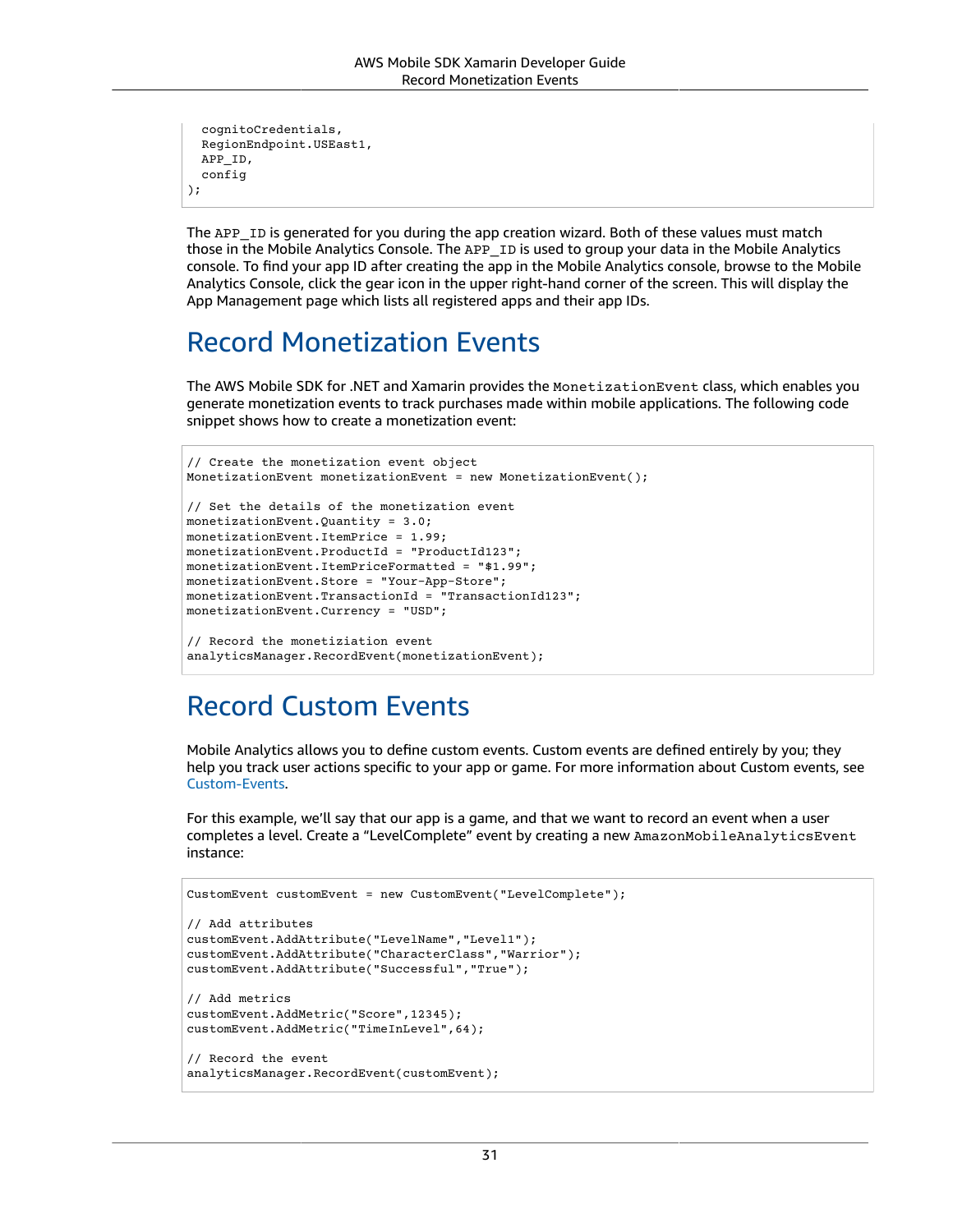## Recording Sessions

#### Xamarin iOS

When the application loses focus you can pause the session. For iOS apps, in the AppDelegate.cs file, override DidEnterBackground and WillEnterForeground to call MobileAnalyticsManager.PauseSesion and MobileAnalyticsManager.ResumeSession as shown in the following snippet:

```
public override void DidEnterBackground(UIApplication application)
{
   // ...
   _manager.PauseSesson();
   // ...
}
public override void WillEnterForeground(UIApplication application)
{
   // ...
   _manager.ResumeSession();
   // ...
}
```
### Xamarin Android

For Android apps call MobileAnalyticsManager.PauseSesion in the OnPause() method and MobileAnalyticsManager.ResumeSession in the OnResume() method as shown in the following code snippet:

```
protected override void OnResume()
{
   _manager.ResumeSession();
  base.OnResume();
}
protected override void OnPause()
{
  manager.PauseSession();
   base.OnPause();
}
```
By default, if the user switches focus away from the app for less than 5 seconds, and switches back to the app the session will be resumed. If the user switches focus away from the app for 5 seconds or longer, a new session will be created. This setting is configurable in the aws\_mobile\_analytics.json configuration file by setting the "SESSION\_DELTA" property to the number of seconds to wait before creating a new session.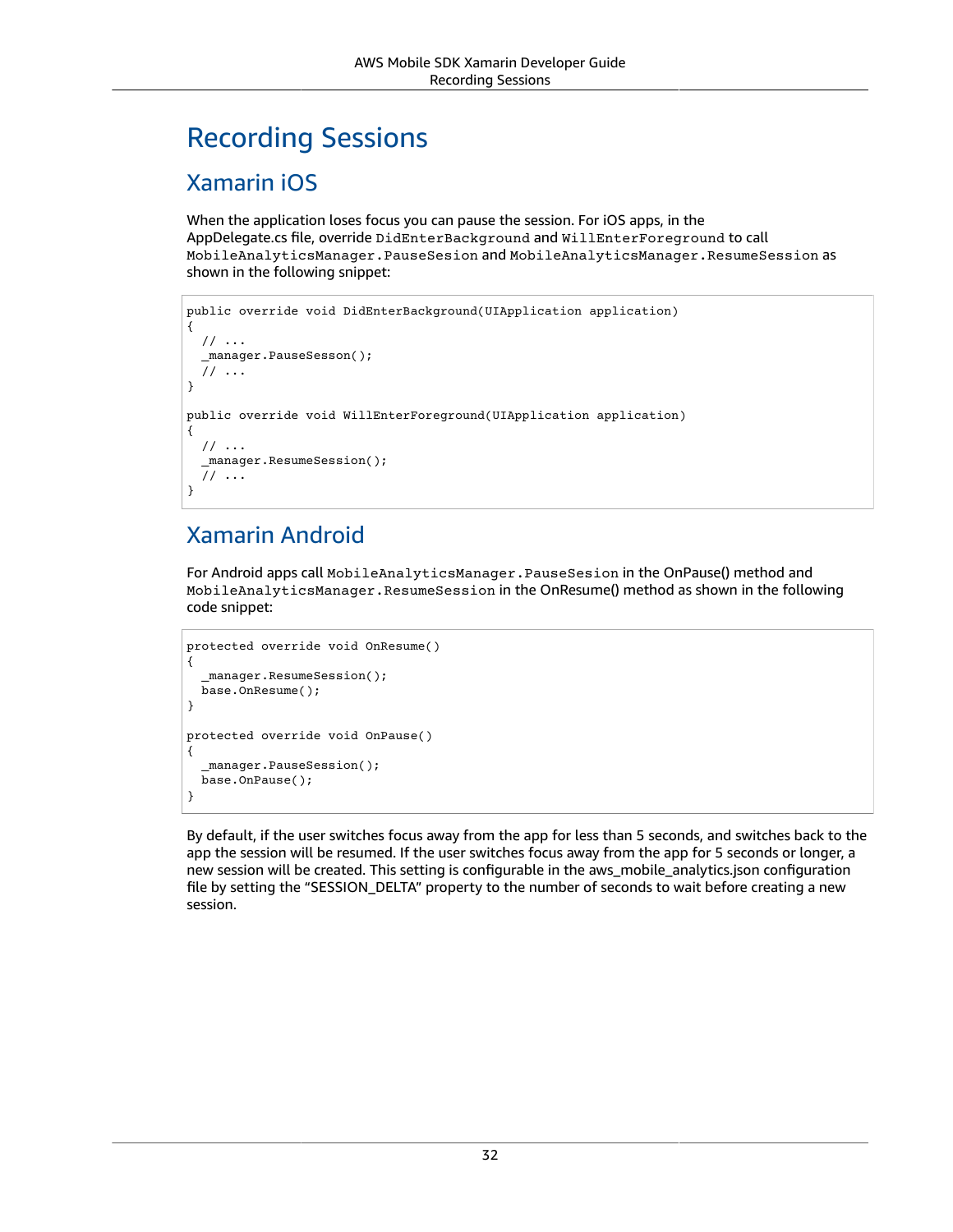# Amazon Simple Storage Service (S3)

## What is S3?

Amazon Simple Storage Service [\(Amazon](https://aws.amazon.com/s3/) S3), provides developers with secure, durable, highly-scalable object storage. Amazon S3 is easy to use, with a simple web services interface to store and retrieve any amount of data from anywhere on the web. With Amazon S3, you pay only for the storage you actually use. There is no minimum fee and no setup cost.

Amazon S3 provides cost-effective object storage for a wide variety of use cases including cloud applications, content distribution, backup and archiving, disaster recovery, and big data analytics.

For information about AWS S3 Region availability, see AWS Service Region [Availability.](https://aws.amazon.com/about-aws/global-infrastructure/regional-product-services/)

## Key Concepts

### Bucket

Every object you store in Amazon S3 resides in a bucket. You can use buckets to group related objects in the same way that you use a directory to group files in a file system. Buckets have properties, such as access permissions and versioning status, and you can specify the region where you want them to reside.

To learn more about S3 Buckets, see [Working](https://docs.aws.amazon.com/AmazonS3/latest/UG/BucketOperations.html) with Buckets in the S3 Developer Guide.

## **Objects**

Objects are the data that you store in Amazon S3. Every object resides within a bucket you create in specific AWS region.

Objects stored in a region never leave the region unless you explicitly transfer them to another region. For example, objects stored in the EU (Ireland) region never leave it. The objects stored in an Amazon S3 region physically remain in that region. Amazon S3 does not keep copies or move it to any other region. However, you can access the objects from anywhere, as long as you have necessary permissions.

Objects can be any file type: images, backup data, movies, etc. An object can be as large as 5 TB. You can have an unlimited number of objects in a bucket.

Before you can upload an object into Amazon S3, you must have write permissions to a bucket. For more information on setting bucket permissions, see Editing Bucket [Permissions](https://docs.aws.amazon.com/AmazonS3/latest/UG/EditingBucketPermissions.html) in the S3 Developer Guide.

To learn more about S3 objects, see [Working](https://docs.aws.amazon.com/AmazonS3/latest/UG/ObjectOperations.html) with Objects in the S3 Developer Guide.

## Object Metadata

Each object in Amazon S3 has a set of key-value pairs that represents its metadata. There are two types of metadata:

- **System metadata** Sometimes processed by Amazon S3, e.g., Content-Type, and Content-Length.
- **User metadata** Never processed by Amazon S3. User metadata is stored with the object and returned with it. The maximum size for user metadata is 2 KB, and both the keys and their values must conform to US-ASCII standards.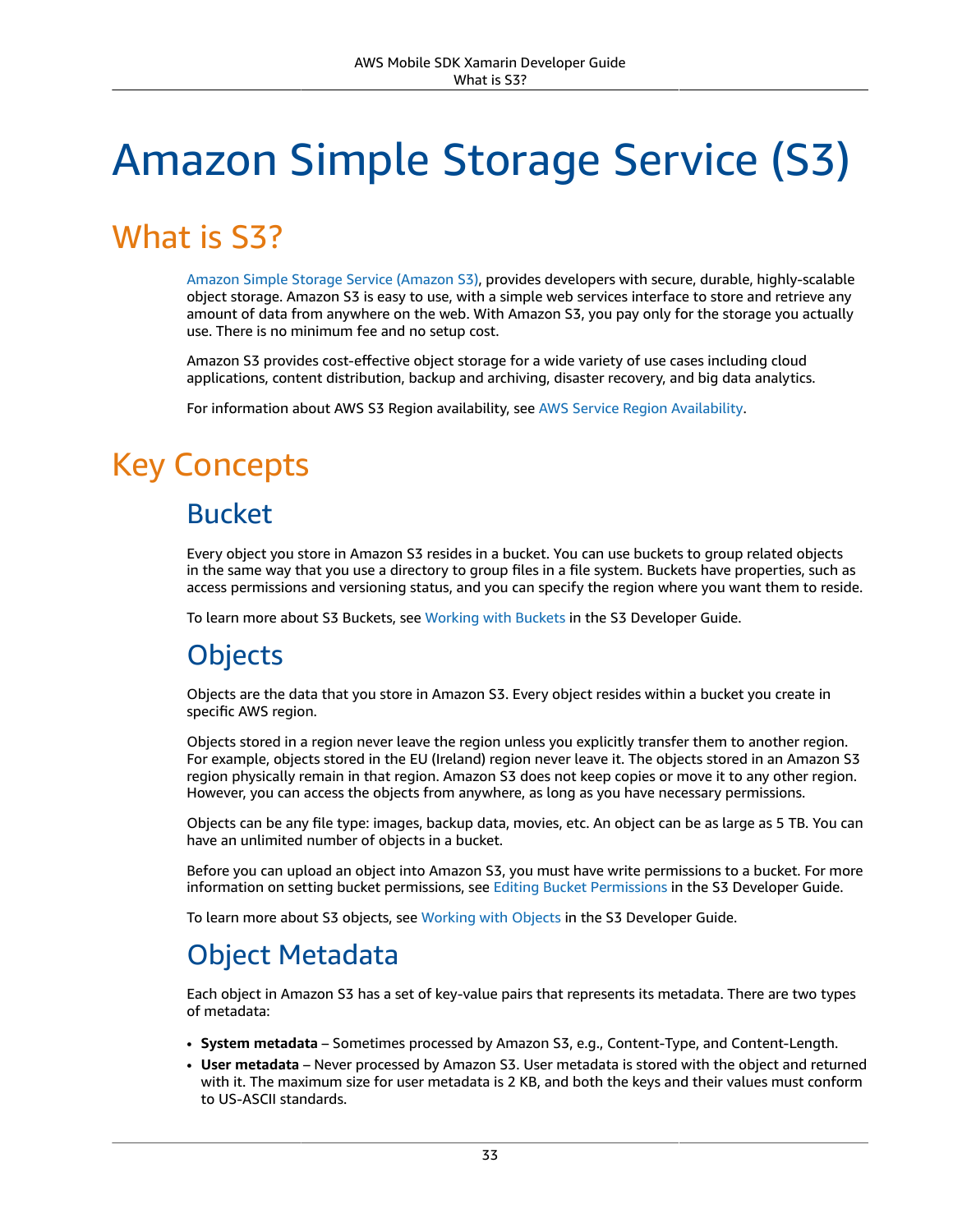To learn more about S3 object metadata, see Editing Object [Metadata.](https://docs.aws.amazon.com/AmazonS3/latest/UG/EditingtheMetadataofanObject.html)

## Project Setup

### **Prerequisites**

To use Amazon S3 in your application, you'll need to add the SDK to your project. To do so, follow the instructions in Setting Up the AWS Mobile SDK for .NET and [Xamarin \(p. 4\).](#page-10-0)

### Create an S3 Bucket

Amazon S3 stores your application's resources in Amazon S3 buckets - cloud storage containers that live in a specific [region](https://docs.aws.amazon.com/general/latest/gr/rande.html). Each Amazon S3 bucket must have a globally unique name. You can use the [Amazon](https://console.aws.amazon.com/s3/) [S3 Console](https://console.aws.amazon.com/s3/) to create a bucket.

- 1. Sign in to the [Amazon](https://console.aws.amazon.com/s3/) S3 console and click **Create Bucket**.
- 2. Enter a bucket name, select a region, and click **Create**.

## Set Permissions for S3

The default IAM role policy grants your application access to Amazon Mobile Analytics and Amazon Cognito Sync. In order for your Cognito identity pool to access Amazon S3, you must modify the identity pool's roles.

- 1. Go to the Identity and Access [Management](https://console.aws.amazon.com/iam/home) Console and click **Roles** in the left-hand pane.
- 2. Type your identity pool name into the search box. Two roles will be listed: one for unauthenticated users and one for authenticated users.
- 3. Click the role for unauthenticated users (it will have unauth appended to your identity pool name).
- 4. Click **Create Role Policy**, select **Policy Generator**, and then click **Select**.
- 5. On the **Edit Permissions** page, enter the settings shown in the following image, replacing the Amazon Resource Name (ARN) with your own. The ARN of an S3 bucket looks like arn:aws:s3:::examplebucket/\* and is composed of the region in which the bucket is located and the name of the bucket. The settings shown below will give your identity pool full to access to all actions for the specified bucket.

#### **Edit Permissions**

| The policy generator enables you to create policies that control access to Amazon Web Services (AWS) products and resources. For more information about<br>creating policies, see Overview of Policies in Using AWS Identity and Access Management. |                              |  |
|-----------------------------------------------------------------------------------------------------------------------------------------------------------------------------------------------------------------------------------------------------|------------------------------|--|
|                                                                                                                                                                                                                                                     | Effect Allow O Deny          |  |
| <b>AWS Service</b>                                                                                                                                                                                                                                  | ÷<br>Amazon S3               |  |
| <b>Actions</b>                                                                                                                                                                                                                                      | All Actions Selected         |  |
| Amazon Resource Name                                                                                                                                                                                                                                | arn:aws:s3:::examplebucket/* |  |
| (ARN)                                                                                                                                                                                                                                               | Add Conditions (optional)    |  |
|                                                                                                                                                                                                                                                     |                              |  |
|                                                                                                                                                                                                                                                     | <b>Add Statement</b>         |  |

1. Click the **Add Statement** button and then click **Next Step**.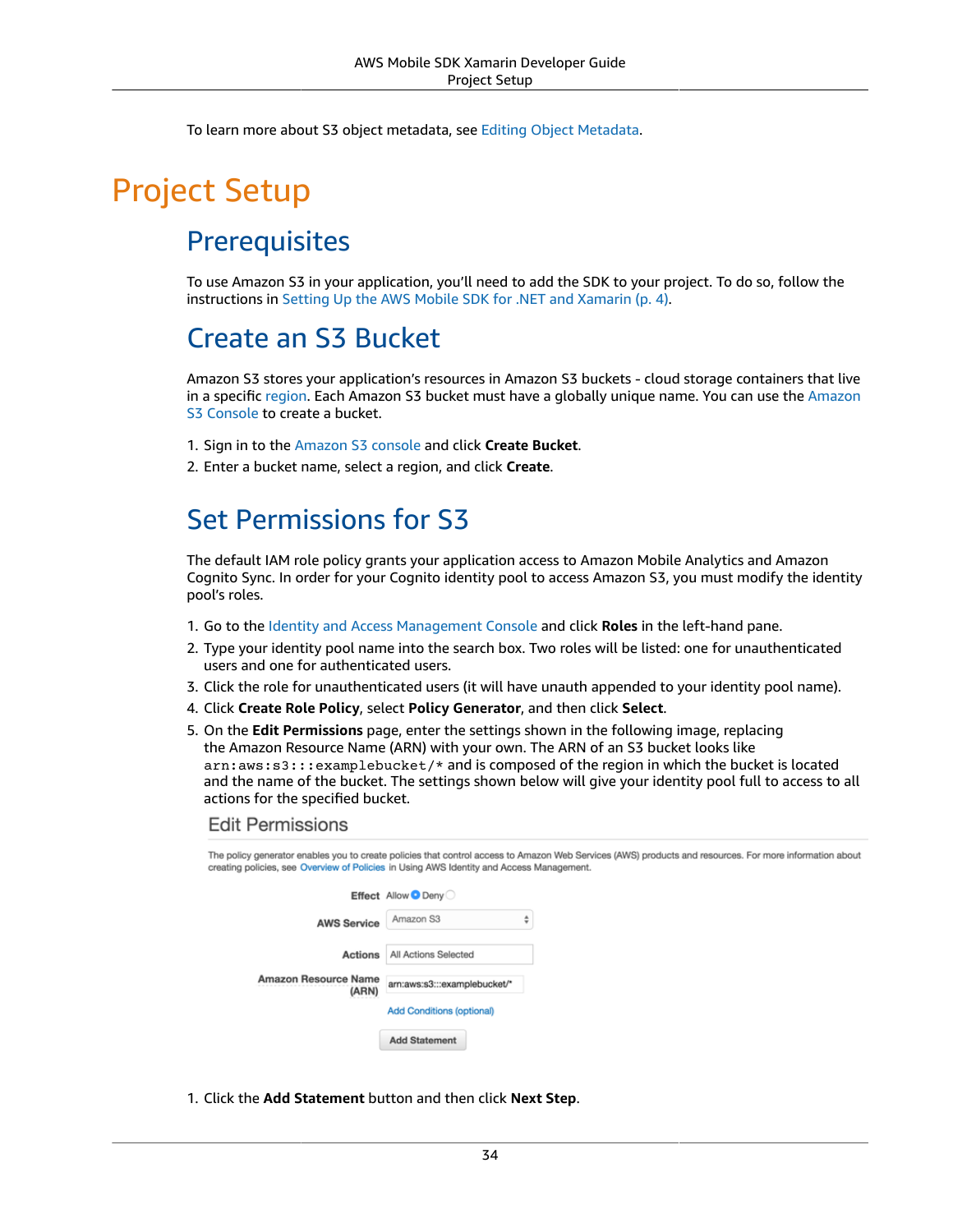2. The Wizard will show you the configuration that you generated. Click **Apply Policy**.

For more information on granting access to S3, see [Granting](http://blogs.aws.amazon.com/security/post/Tx3VRSWZ6B3SHAV/Writing-IAM-Policies-How-to-grant-access-to-an-Amazon-S3-bucket) Access to an Amazon S3 Bucket.

## (optional) Configure the Signature Version for S3 Requests

Every interaction with Amazon S3 is either authenticated or anonymous. AWS uses the Signature Version 4 or Signature Version 2 algorithms to authenticate calls to the service.

All new AWS regions created after January 2014 only support Signature Version 4. However, many older regions still support Signature Version 4 and Signature Version 2 requests.

If your bucket is in one of the regions that does not support Signature Version 2 requests as listed on [this](https://docs.aws.amazon.com/general/latest/gr/signature-version-2.html) [page](https://docs.aws.amazon.com/general/latest/gr/signature-version-2.html), you must set the AWSConfigsS3.UseSignatureVersion4 property to "true" like so:

AWSConfigsS3.UseSignatureVersion4 = true;

For more information on AWS Signature versions, see [Authenticating](https://docs.aws.amazon.com/AmazonS3/latest/API/sig-v4-authenticating-requests.html) Requests (AWS Signature Version [4\)](https://docs.aws.amazon.com/AmazonS3/latest/API/sig-v4-authenticating-requests.html).

## Integrating S3 with Your Application

There are two ways to interact with S3 in your Xamarin application. The two methods are explored indepth in the following topics:

## Using the S3 Transfer Utility

The S3 Transfer Utility makes it easier to upload and download files to S3 from your Xamarin application.

## Initialize the TransferUtility

Create an S3 client, passing it your AWS credentials object, and then pass the S3 client to the transfer utility, like so:

```
var s3Client = new AmazonS3Client(credentials, region);
var transferUtility = new TransferUtility(s3Client);
```
## (optional) Configure the TransferUtility

There are three optional properties that you can configure:

- **ConcurrentServiceRequests** Determines how many active threads or the number of concurrent asynchronous web requests will be used to upload/download the file. The default value is 10.
- **MinSizeBeforePartUpload** Gets or sets the minimum part size for upload parts in bytes. The default is 16 MB. Decreasing the minimum part size causes multipart uploads to be split into a larger number of smaller parts. Setting this value too low has a negative effect on transfer speeds, causing extra latency and network communication for each part.
- **NumberOfUploadThreads** Gets or sets the number of executing threads. This property determines how many active threads will be used to upload the file. The default value is 10 threads.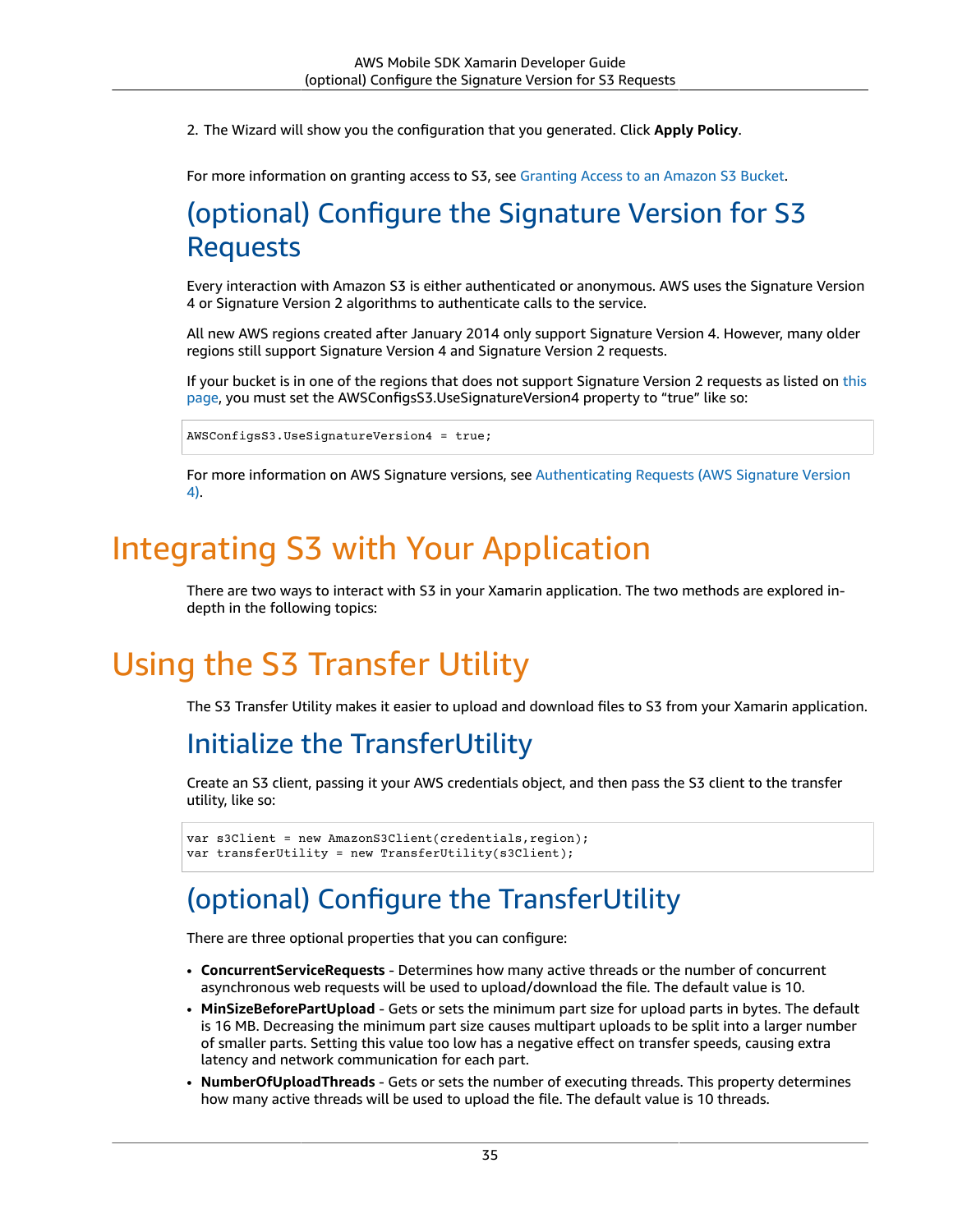To configure the S3 TransferUtility client, create a config object, set your properties, and pass the object to to your TransferUtility constructor like so:

```
var config = new TransferUtilityConfig();
config.ConcurrentServiceRequests = 10;
config.MinSizeBeforePartUpload=16*1024*1024;
config.NumberOfUploadThreads=10;
var s3Client = new AmazonS3Client(credentials);
var utility = new TransferUtility(s3Client,config);
```
### Download a File

To download a file from S3, call Download on the Transfer Utility object, passing the following parameters:

- file String name of the file that you want to download
- bucketName String name of the S3 bucket from which you want to download the file
- key A string representing the name of the S3 object (a file in this case) to download

```
transferUtility.Download(
  Path.Combine(Environment.SpecialFolder.ApplicationData,"file"),
   "bucketName",
   "key"
);
```
### Upload a File

To upload a file to S3, call Upload on the Transfer Utility object, passing the following parameters:

- file String name of the file that you want to upload
- bucketName String name of the S3 bucket to store the file

```
transferUtility.Upload(
  Path.Combine(Environment.SpecialFolder.ApplicationData,"file"),
   "bucketName"
);
```
The code above assumes that there is a file in the directory Environment.SpecialFolder.ApplicationData. Uploads automatically use S3's multi-part upload functionality on large files to enhance throughput.

## Using the Service Level S3 APIs

In addition to using the S3 TransferUtility, you can also interact with S3 using the low-level S3 APIs.

### Initialize the Amazon S3 Client

To use Amazon S3, we first need to create an AmazonS3Client instance which takes a reference to the CognitoAWSCredentials instance you created previously and your region: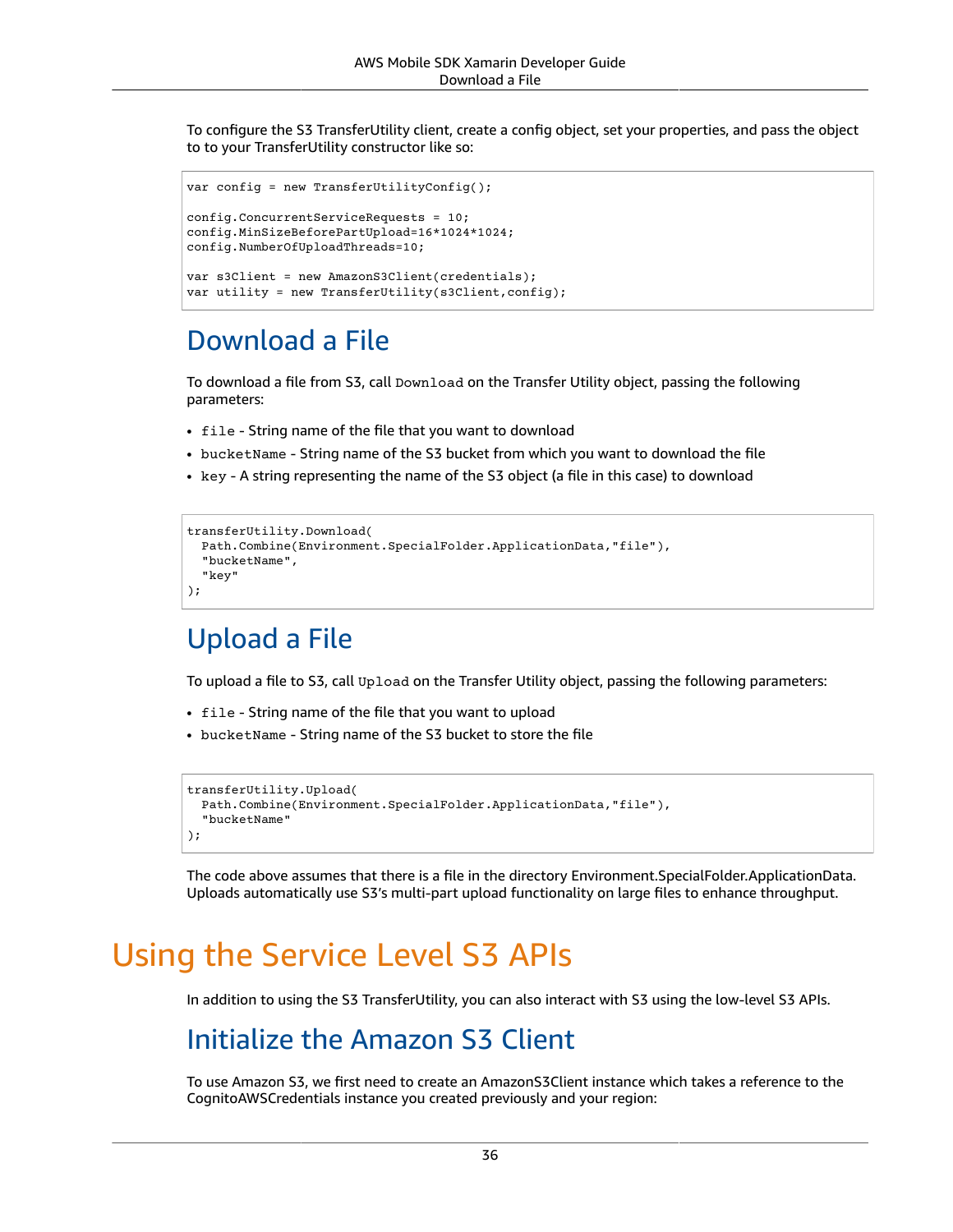AmazonS3Client S3Client = new AmazonS3Client (credentials,region);

## Download a File

To download a file from S3:

```
// Create a GetObject request
GetObjectRequest request = new GetObjectRequest
{
     BucketName = "SampleBucket",
     Key = "Item1"
};
// Issue request and remember to dispose of the response
using (GetObjectResponse response = client.GetObject(request))
{
    using (StreamReader reader = new StreamReader(response.ResponseStream))
     {
         string contents = reader.ReadToEnd();
         Console.WriteLine("Object - " + response.Key);
         Console.WriteLine(" Version Id - " + response.VersionId);
         Console.WriteLine(" Contents - " + contents);
     }
}
```
### Upload a File

To upload a file to S3:

```
// Create a client
AmazonS3Client client = new AmazonS3Client();
// Create a PutObject request
PutObjectRequest request = new PutObjectRequest
{
     BucketName = "SampleBucket",
     Key = "Item1",
     FilePath = "contents.txt"
};
// Put object
PutObjectResponse response = client.PutObject(request);
```
### Delete an Item

To delete an item in S3:

```
// Create a client
AmazonS3Client client = new AmazonS3Client();
// Create a DeleteObject request
DeleteObjectRequest request = new DeleteObjectRequest
{
     BucketName = "SampleBucket",
     Key = "Item1"
};
// Issue request
```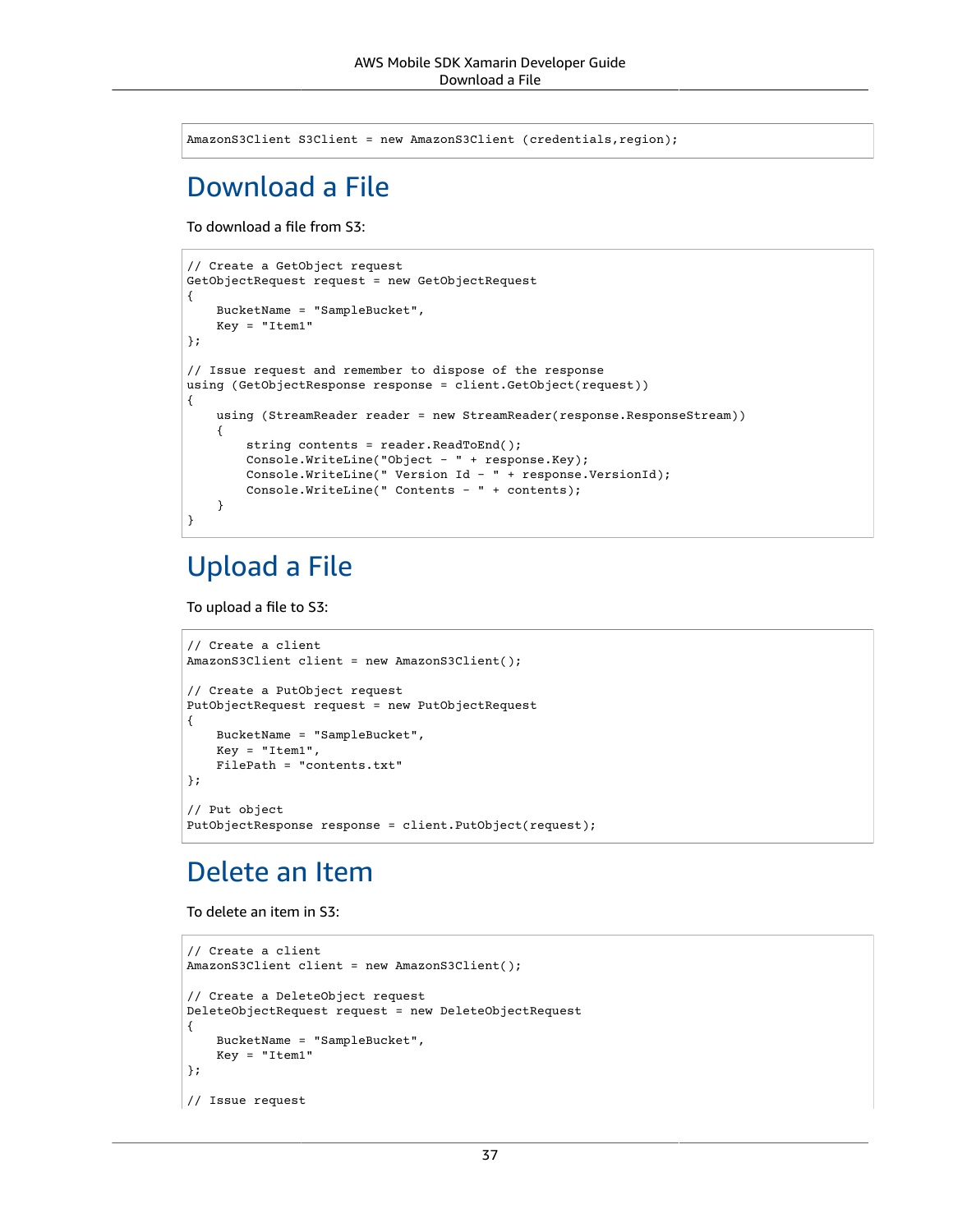```
client.DeleteObject(request);
```
## Delete Multiple Items

To delete multiple objects from a bucket using a single HTTP request:

```
// Create a client
AmazonS3Client client = new AmazonS3Client();
// Create a DeleteObject request
DeleteObjectsRequest request = new DeleteObjectsRequest
{
     BucketName = "SampleBucket",
     Objects = new List<KeyVersion>
     {
         new KeyVersion() {Key = "Item1"},
         // Versioned item
         new KeyVersion() { Key = "Item2", VersionId =
  "Rej8CiBxcZKVK81cLr39j27Y5FVXghDK", },
         // Item in subdirectory
         new KeyVersion() { Key = "Logs/error.txt"}
     }
};
try
{
     // Issue request
     DeleteObjectsResponse response = client.DeleteObjects(request);
}
catch (DeleteObjectsException doe)
{
     // Catch error and list error details
     DeleteObjectsResponse errorResponse = doe.Response;
     foreach (DeletedObject deletedObject in errorResponse.DeletedObjects)
     {
         Console.WriteLine("Deleted item " + deletedObject.Key);
     }
     foreach (DeleteError deleteError in errorResponse.DeleteErrors)
     {
         Console.WriteLine("Error deleting item " + deleteError.Key);
         Console.WriteLine(" Code - " + deleteError.Code);
         Console.WriteLine(" Message - " + deleteError.Message);
     }
}
```
You may specify up to 1000 keys.

### List Buckets

To return a list of all buckets owned by the authenticated sender of the request:

```
// Create a client
AmazonS3Client client = new AmazonS3Client();
// Issue call
ListBucketsResponse response = client.ListBuckets();
// View response data
Console.WriteLine("Buckets owner - {0}", response.Owner.DisplayName);
foreach (S3Bucket bucket in response.Buckets)
```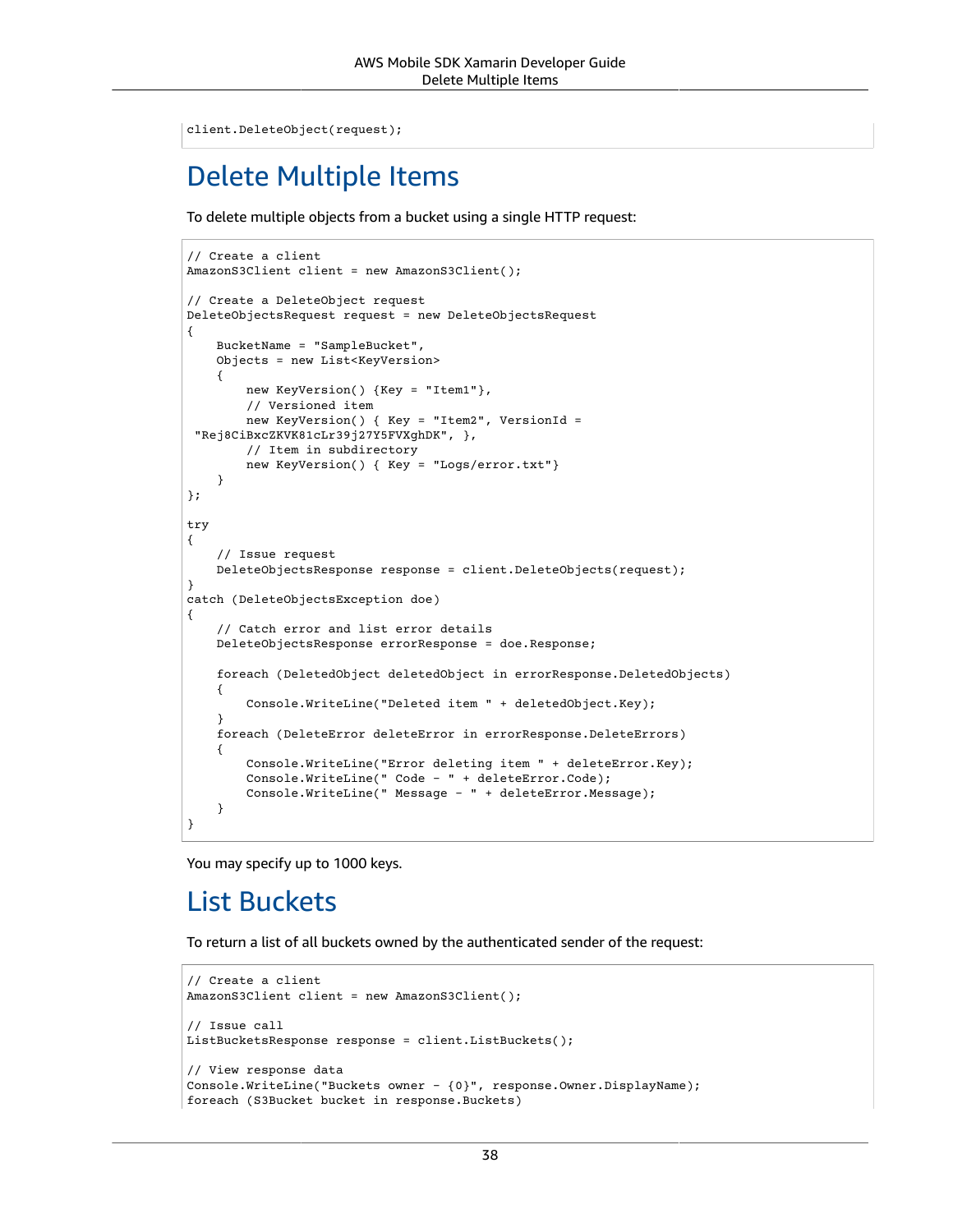```
{
     Console.WriteLine("Bucket {0}, Created on {1}", bucket.BucketName,
 bucket.CreationDate);
}
```
### List Objects

You can returns some or all (up to 1000) of the objects stored in your S3 bucket. To do so, you must have read access to the bucket.

```
// Create a GetObject request
GetObjectRequest request = new GetObjectRequest
{
  BucketName = "SampleBucket",
  Key = "Item1"
};
// Issue request and remember to dispose of the response
using (GetObjectResponse response = client.GetObject(request))
{
  using (StreamReader reader = new StreamReader(response.ResponseStream))
   {
       string contents = reader.ReadToEnd();
       Console.WriteLine("Object - " + response.Key);
       Console.WriteLine(" Version Id - " + response.VersionId);
       Console.WriteLine(" Contents - " + contents);
   }
}
```
## Get a Bucket's Region

To obtain the region that a bucket resides in:

```
// Create a client
AmazonS3Client client = new AmazonS3Client();
// Construct request
GetBucketLocationRequest request = new GetBucketLocationRequest
{
     BucketName = "SampleBucket"
};
// Issue call
GetBucketLocationResponse response = client.GetBucketLocation(request);
// View response data
Console.WriteLine("Bucket location - {0}", response.Location);
```
### Get a Bucket's Policy

To get a bucket's policy:

```
// Create a client
AmazonS3Client client = new AmazonS3Client();
// Construct request
GetBucketPolicyRequest getRequest = new GetBucketPolicyRequest
{
```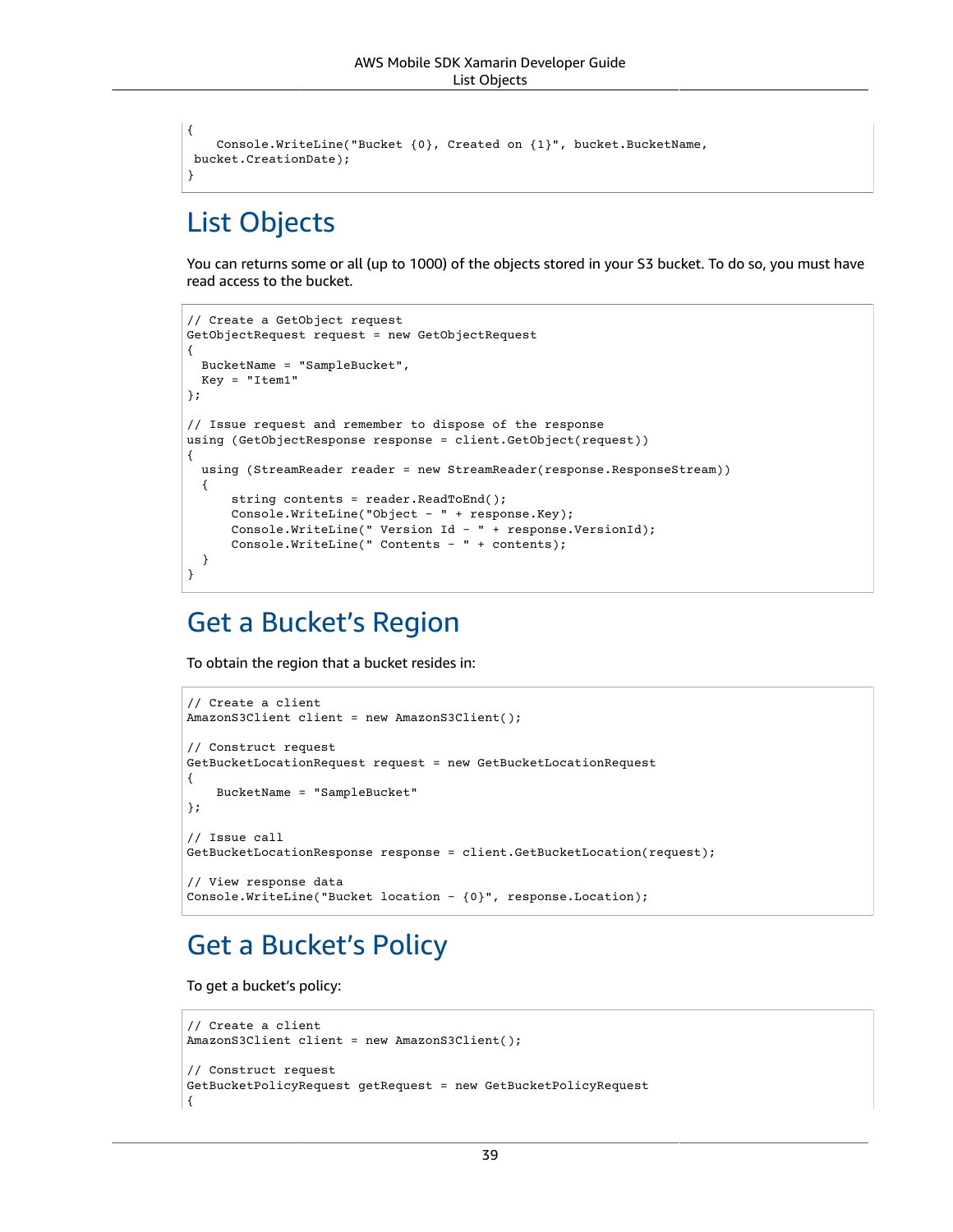```
 BucketName = "SampleBucket"
};
string policy = client.GetBucketPolicy(getRequest).Policy;
Console.WriteLine(policy);
Debug.Assert(policy.Contains("BasicPerms"));
```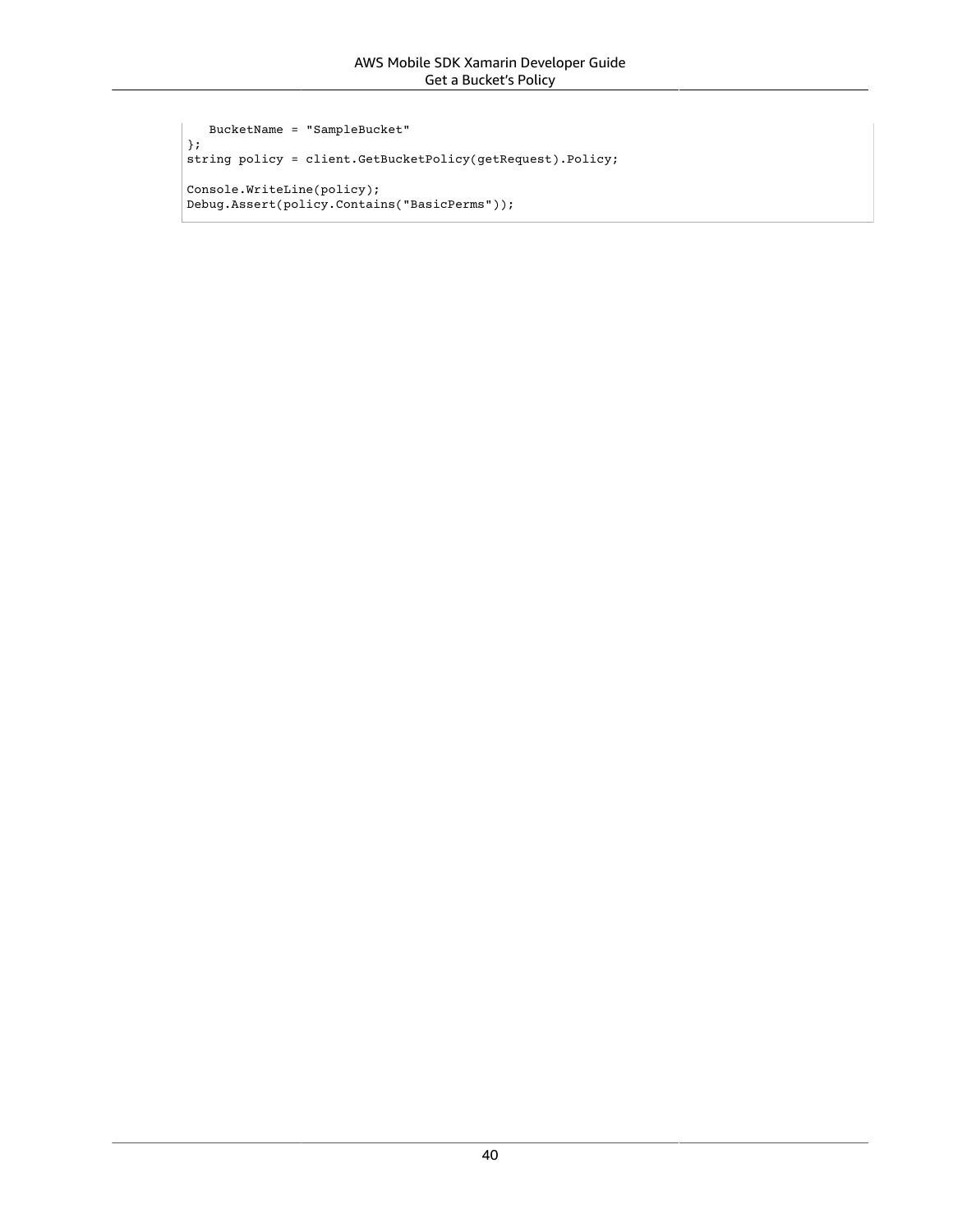# Amazon DynamoDB

## What is Amazon DynamoDB?

Amazon [DynamoDB](https://aws.amazon.com/dynamodb/) is a fast, highly scalable non-relational database service. DynamoDB removes traditional scalability limitations on data storage while maintaining low latency and predictable performance.

## Key Concepts

The DynamoDB data model concepts include tables, items, and attributes.

### Tables

In Amazon DynamoDB, a database is a collection of tables. A table is a collection of items and each item is a collection of attributes.

In a relational database, a table has a predefined schema such as the table name, primary key, list of its column names and their data types. All records stored in the table must have the same set of columns. In contrast, DynamoDB only requires that a table has a primary key, but does not require you to define all of the attribute names and data types in advance.

To learn more about working with tables, see Working with Tables in [DynamoDB](https://docs.aws.amazon.com/amazondynamodb/latest/developerguide/WorkingWithTables.html).

### Items and Attributes

Individual items in a DynamoDB table can have any number of attributes, although there is a limit of 400 KB on the item size. An item size is the sum of lengths of its attribute names and values (binary and UTF-8 lengths).

Each attribute in an item is a name-value pair. An attribute can be single-valued or multi-valued set. For example, a book item can have title and authors attributes. Each book has one title but can have many authors. The multi-valued attribute is a set; duplicate values are not allowed.

For example, consider storing a catalog of products in DynamoDB. You can create a table, ProductCatalog, with the Id attribute as its primary key. The primary key uniquely identifies each item, so that no two products in the table can have the same ID.

To learn more about working with items, see Working with Items in [DynamoDB](https://docs.aws.amazon.com/amazondynamodb/latest/developerguide/WorkingWithItems.html).

## Data Types

Amazon DynamoDB supports the following data types:

- **Scalar types** Number, String, Binary, Boolean, and Null.
- **Multi-valued types** String Set, Number Set, and Binary Set.
- **Document types** List and Map.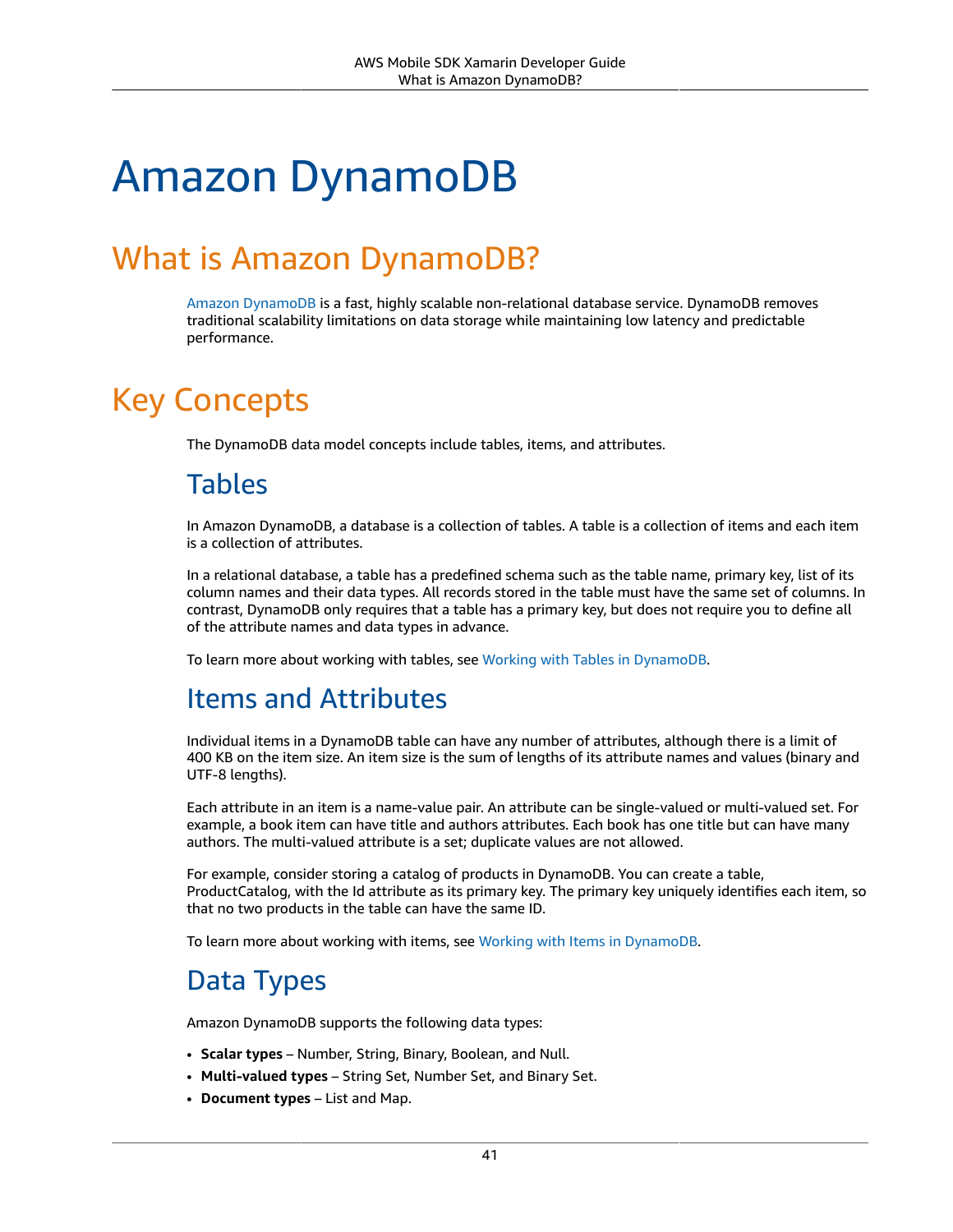For more information about Scalar Data Types, Multi-Valued Data Types, and Document Data Types, see [DynamoDB](https://docs.aws.amazon.com/amazondynamodb/latest/developerguide/DataModel.html#DataModel.DataTypes) Data Types.

## Primary Key

When you create a table, in addition to the table name, you must specify the primary key of the table. The primary key uniquely identifies each item in the table, so that no two items can have the same key. DynamoDB supports the following two types of primary keys:

- **Hash Key**: The primary key is made of one attribute, a hash attribute. DynamoDB builds an unordered hash index on this primary key attribute. Each item in the table is uniquely identified by its hash key value.
- **Hash and Range Key**: The primary key is made of two attributes. The first attribute is the hash attribute and the second one is the range attribute. DynamoDB builds an unordered hash index on the hash primary key attribute, and a sorted range index on the range primary key attribute. Each item in the table is uniquely identified by the combination of its hash and range key values. It is possible for two items to have the same hash key value, but those two items must have different range key values.

## Secondary Indexes

When you create a table with a hash and range key, you can optionally define one or more secondary indexes on that table. A secondary index lets you query the data in the table using an alternate key, in addition to queries against the primary key.

DynamoDB supports two kinds of secondary indexes: local secondary indexes and global secondary indexes.

- **Local secondary index**: An index that has the same hash key as the table, but a different range key.
- **Global secondary index**: An index with a hash and range key that can be different from those on the table.

You can define up to 5 global secondary indexes and 5 local secondary indexes per table. For more information, see Improving Data Access with Secondary Indexes in [DynamoDB](https://docs.aws.amazon.com/amazondynamodb/latest/developerguide/SecondaryIndexes.html) in the DynamoDB Developer Guide.

## Query and Scan

In addition to using primary keys to access items, Amazon DynamoDB also provides two APIs for searching the data: Query and Scan. We recommend that you read [Guidelines](https://docs.aws.amazon.com/amazondynamodb/latest/developerguide/QueryAndScanGuidelines.html) for Query and Scan in the DynamoDB Developer Guide to familiarize yourself with some best practices.

#### Query

A Query operation finds items in a table or a secondary index using only primary key attribute values. You must provide a hash key attribute name and a distinct value to search for. You can optionally provide a range key attribute name and value, and use a comparison operator to refine the search results.

For sample queries, see:

- [Using the Document Model \(p. 44\)](#page-50-0)
- Using the Object [Persistence](#page-53-0) Model [\(p. 47\)](#page-53-0)
- Using the [DynamoDB](#page-56-0) Service Level API[s \(p. 50\)](#page-56-0)

For more information on Query, see [Query](https://docs.aws.amazon.com/amazondynamodb/latest/developerguide/QueryAndScan.html#QueryAndScan.Query) in the DynamoDB Developer Guide.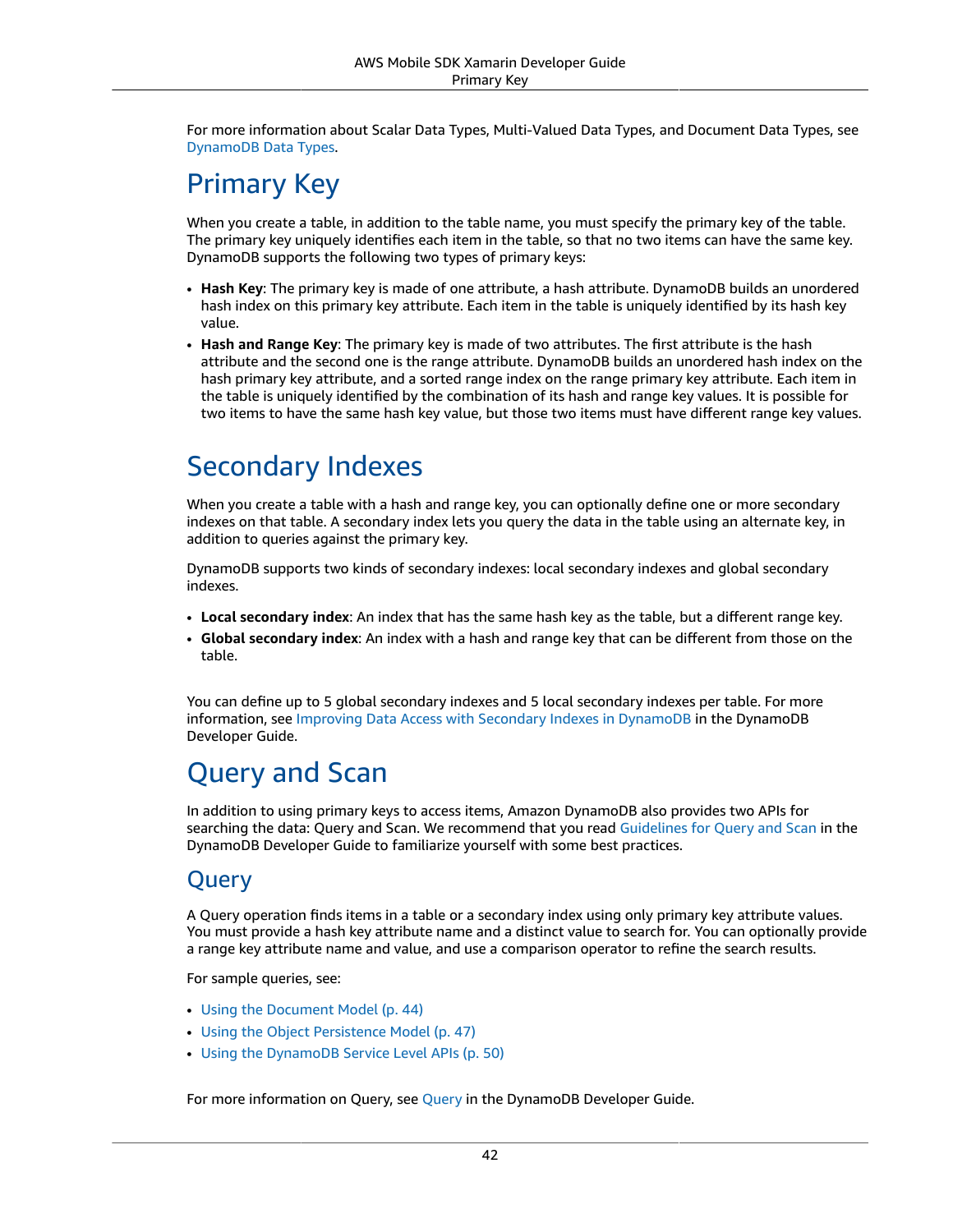#### Scan

A Scan operation reads every item in a table or a secondary index. By default, a Scan operation returns all of the data attributes for every item in the table or index. You can use the ProjectionExpression parameter so that Scan only returns some of the attributes, rather than all of them.

For sample scans, see:

- [Using the Document Model \(p. 44\)](#page-50-0)
- Using the Object [Persistence](#page-53-0) Model [\(p. 47\)](#page-53-0)
- Using the [DynamoDB](#page-56-0) Service Level API[s \(p. 50\)](#page-56-0)

For more information on [Scan](https://docs.aws.amazon.com/amazondynamodb/latest/developerguide/QueryAndScan.html#QueryAndScan.Scan), see Scan in the DynamoDB Developer Guide.

## Project Setup

## **Prerequisites**

To use DynamoDB in your application, you'll need to add the SDK to your project. To do so, follow the instructions in Setting Up the AWS Mobile SDK for .NET and [Xamarin \(p. 4\).](#page-10-0)

### Create a DynamoDB Table

To create a table, go to the [DynamoDB](https://console.aws.amazon.com/dynamodb/home) console and follow these steps:

- 1. Click **Create Table**.
- 2. Enter the name of the table.
- 3. Select **Hash** as the primary key type.
- 4. Select a type and enter a value for the hash attribute name. Click **Continue**.
- 5. On the **Add Indexes** page, if you plan to to use global secondary indexes, set **Index Type** to "Global Secondary Index" and under **Index Hash Key**, enter a value for the secondary index. This will allow you to query and scan using both the primary index and secondary index. Click **Add Index To Table**, and then click **Continue**. To skip using global secondary indexes, click **Continue**.
- 6. Set the read and write capacity to your desired levels. For more information on configuring capacity, see Provisioned [Throughput](https://docs.aws.amazon.com/amazondynamodb/latest/developerguide/ProvisionedThroughputIntro.html) in Amazon DynamoDB. Click **Continue**.
- 7. On the next screen, enter a notification email to create throughput alarms, if desired. Click **Continue**.
- 8. On the summary page, click **Create**. DynamoDB will create your database.

## Set Permissions for DynamoDB

To use DynamoDB in an application, you must set the correct permissions. The following IAM policy allows the user to delete, get, put, query, scan, and update items in a specific DynamoDB table, which is identified by [ARN:](https://docs.aws.amazon.com/general/latest/gr/aws-arns-and-namespaces.html)

```
{
   "Statement": [
     {
       "Effect": "Allow",
        "Action": [
          "dynamodb:DeleteItem",
```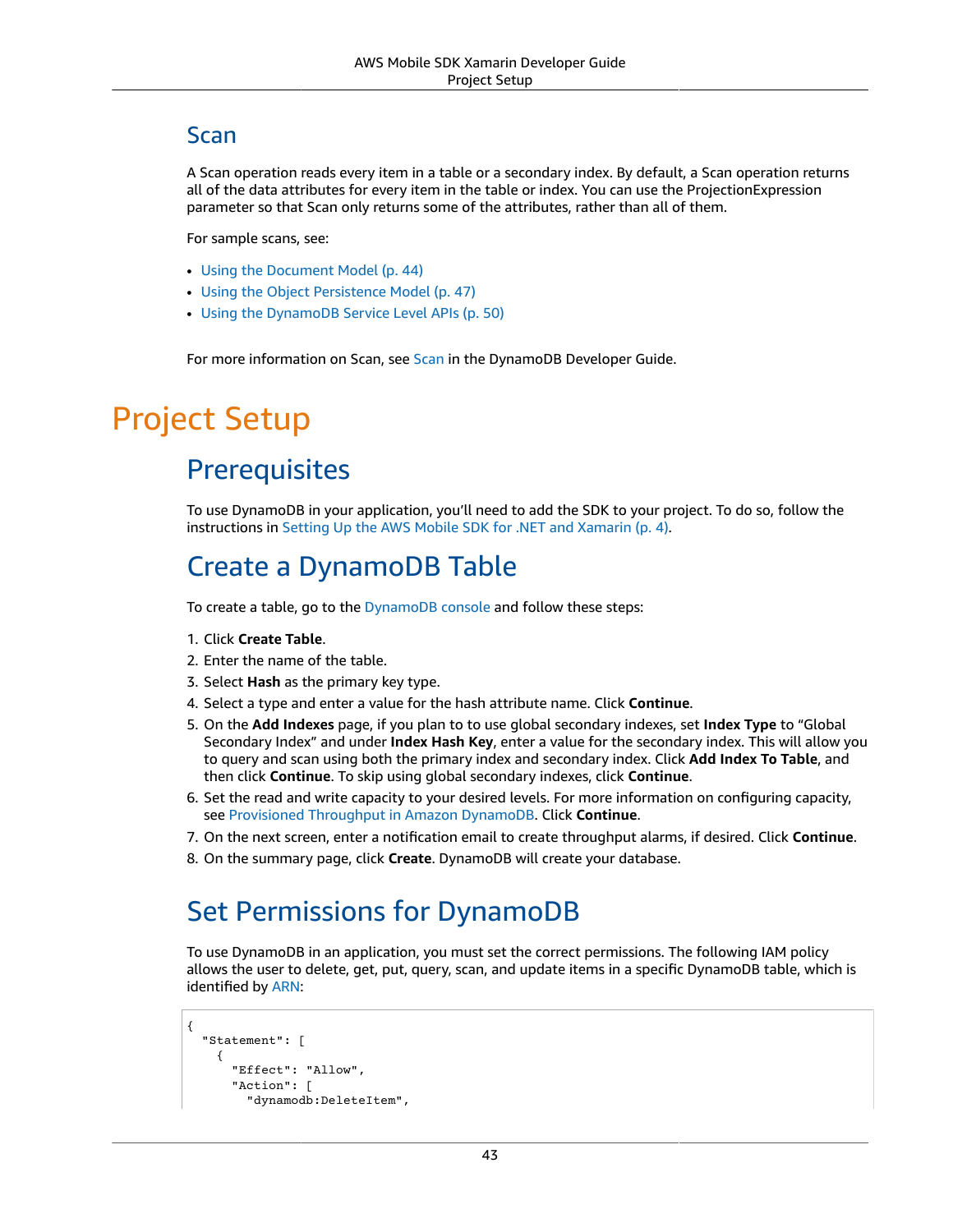```
 "dynamodb:GetItem",
          "dynamodb:PutItem",
          "dynamodb:Query",
          "dynamodb:Scan",
          "dynamodb:UpdateItem"
       ],
       "Resource": "arn:aws:dynamodb:us-west-2:123456789012:table/MyTable"
     }
   ]
}
```
You can modify policies in the IAM [console](https://console.aws.amazon.com/iam/). You should add or remove allowed actions based on the needs of your app.

To learn more about IAM policies, see [Using IAM.](https://docs.aws.amazon.com/IAM/latest/UserGuide/IAM_Introduction.html)

To learn more about DynamoDB-specific policies, see Using IAM to Control Access to [DynamoDB](https://docs.aws.amazon.com/amazondynamodb/latest/developerguide/UsingIAMWithDDB.html) [Resources](https://docs.aws.amazon.com/amazondynamodb/latest/developerguide/UsingIAMWithDDB.html) in the DynamoDB Developer Guide.

## Integrating DynamoDB with your Application

The AWS Mobile SDK for .NET and Xamarin provides a high-level library for working with DynamoDB. You can also make requests directly against the low-level DynamoDB API, but for most use cases the high-level library is recommended. The AmazonDynamoDBClient is an especially useful part of the highlevel library. Using this class, you can perform various create, read, update, and delete (CRUD) operations and execute queries.

The AWS Mobile SDK for .NET and Xamarin allows you to make calls using APIs from the AWS SDK for .NET to work with DynamoDB. All of the APIs are available in the AWSSDK.dll. For information about downloading the AWS SDK for .NET, see AWS SDK for [.NET.](https://aws.amazon.com/sdk-for-net/)

There are three ways you can interact with DynamoDB in your Xamarin application:

- **Document Model**: This API provides wrapper classes around the low-level DyanmoDB API to further simplify your programming tasks. The Table and Document are the key wrapper classes. You can use the document model for the data operations such as create, retrieve, update and delete items. The API is available in the Amazon.DynamoDB.DocumentModel namespace.
- **Object Persistence Model**: The Object Persistence API enables you to map your client-side classes to the DynamoDB tables. Each object instance then maps to an item in the corresponding tables. The DynamoDBContext class in this API provides methods for you to save client-side objects to a table, retrieve items as objects and perform query and scan. You can use the Object Persistence model for the data operations such as create, retrieve, update and delete items. You must first create your tables using the Service Client API and then use the object persistence model to map your classes to the tables. The API is available in the Amazon.DynamoDB.DataModel namespace.
- **Service Client API**: This is the protocol-level API that maps closely to the DynamoDB API. You can use this low-level API for all table and item operations such as create, update, delete table and items. You can also query and scan your tables. This API is available in the Amazon.DynamoDB namespace.

These three models are explored in-depth in the following topics:

## <span id="page-50-0"></span>Using the Document Model

The Document Model provides wrapper classes around the low-level .NET API. The Table and Document are the key wrapper classes. You can use the Document Model to create, retrieve, update and delete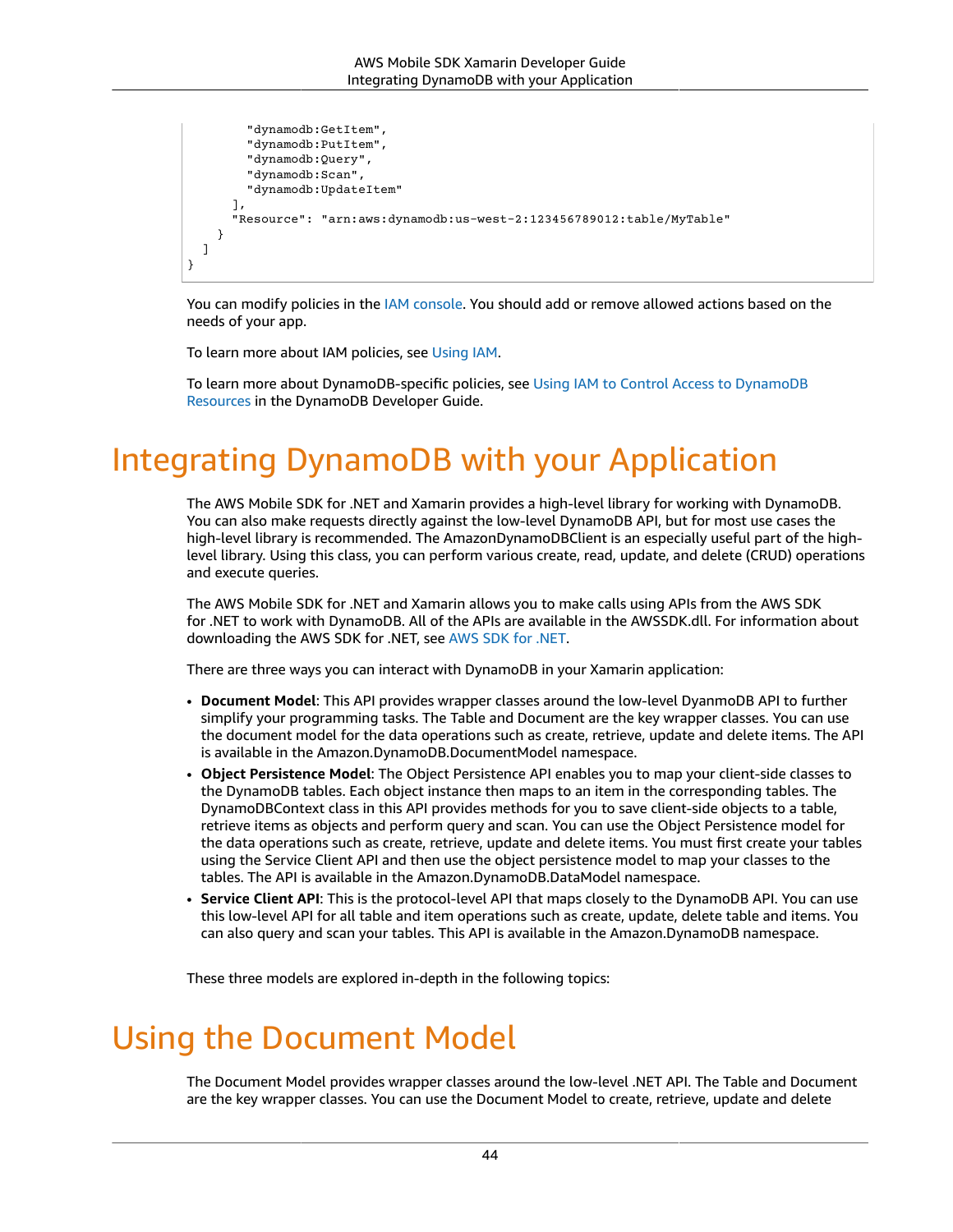items. To create, update and delete tables, you must use the low-level API. For instructions on how to use the low-level API, see Using the [DynamoDB](#page-56-0) Service Level API[s \(p. 50\)](#page-56-0). The low-level API is available in the Amazon.DynamoDB.DocumentModel namespace.

To learn more about the Document Model, see [.NET Document Model](https://docs.aws.amazon.com/amazondynamodb/latest/developerguide/DotNetSDKMidLevel.html).

## Create a DynamoDB Client

To create a DynamoDB client:

```
var client = new AmazonDynamoDBClient(credentials, region);
DynamoDBContext context = new DynamoDBContext(client);
```
## CRUD Operations

#### Save an Item

Create an item:

```
Table table = Table.LoadTable(client, "Books");
id = Guid.NewGuid().ToString();
var books = new Document();
books['Id"] = id;books["Author"] = "Mark Twain";
books["Title"] = "Adventures of Huckleberry Finn";
books["ISBN"] = "112-111111";books["Price"] = "10";
```
Save an item to a DynamoDB table:

```
var book = await table.PutItemAsync(books);
```
#### Retrieve an Item

To retrieve an item:

```
public async Task GetItemAsync(AWSCredentials credentials, RegionEndpoint region)
{
      var client = new AmazonDynamoDBClient(credentials, region);
      Table books = Table.LoadTable(client, "Books");
      var book = await books.GetItemAsync(id);
}
```
#### Update an Item

To update an item:

```
public async Task UpdateItemAttributesAsync(AWSCredentials credentials, RegionEndpoint
 region)
{
       var book = new Document();
      book['Id"] = id; book["PageCount"] = "200";
       var client = new AmazonDynamoDBClient(credentials, region);
```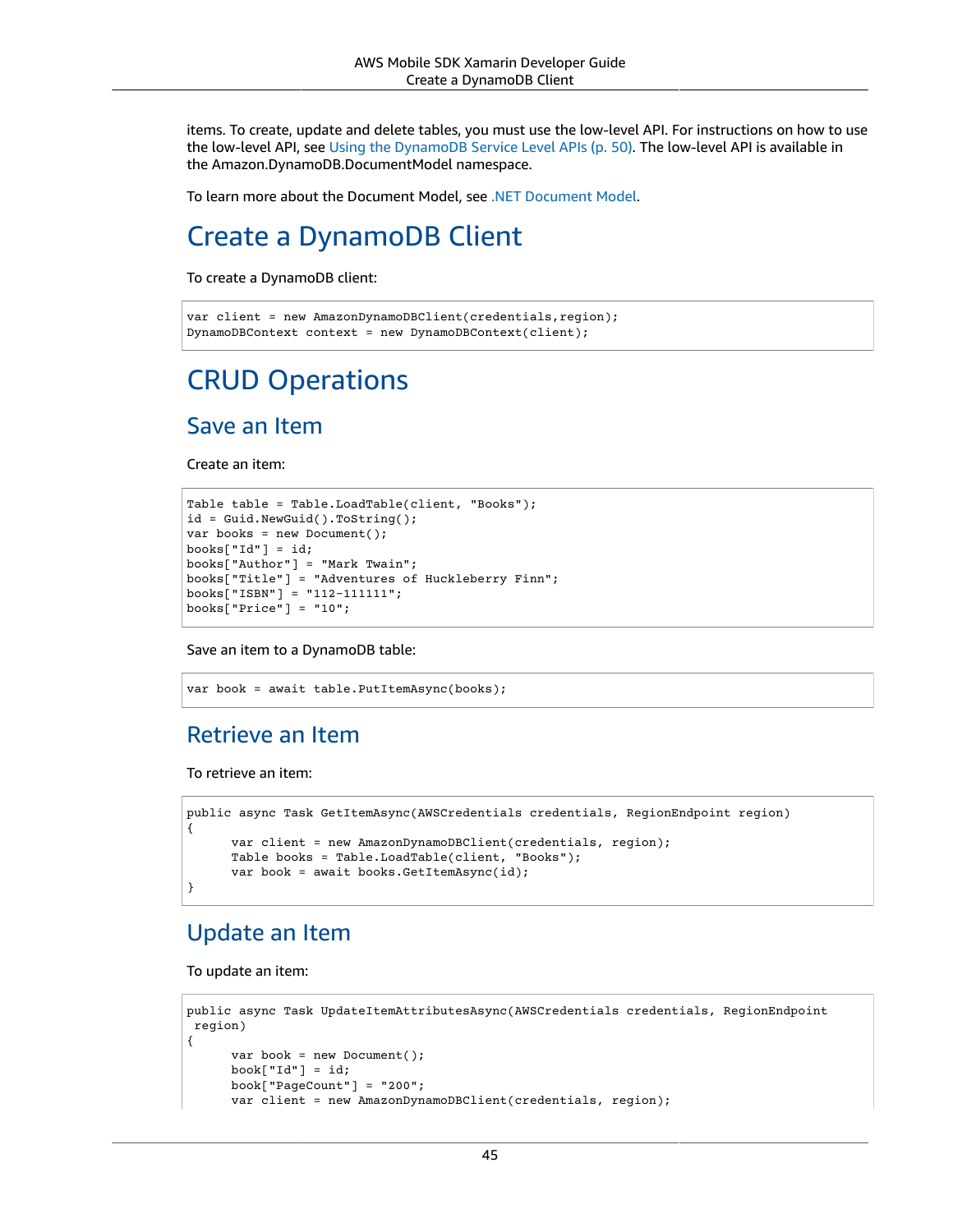```
 Table books = Table.LoadTable(client, "Books");
 Document updatedBook = await books.UpdateItemAsync(book);
```
To update an item conditionally:

}

```
public async Task UpdateItemConditionallyAsync(AWSCredentials credentials, RegionEndpoint
 region) {
      var book = new Document();
     book['Id"] = id; book["Price"] = "30";
      // For conditional price update, creating a condition expression.
      Expression expr = new Expression();
      expr.ExpressionStatement = "Price = :val";
      expr.ExpressionAttributeValues[":val"] = 10.00;
      var client = new AmazonDynamoDBClient(credentials, region);
      Table books = Table.LoadTable(client, "Books");
      Document updatedBook = await books.UpdateItemAsync(book);
}
```
#### Delete an Item

To delete an item:

```
public async Task DeleteItemAsync(AWSCredentials credentials, RegionEndpoint region)
{
   var client = new AmazonDynamoDBClient(credentials, region);
  Table books = Table.LoadTable(client, "Books");
   await books.DeleteItemAsync(id);
}
```
#### Query and Scan

To query and retrieve all books whose author is "Mark Twain":

```
public async Task QueryAsync(AWSCredentials credentials, RegionEndpoint region) {
   var client = new AmazonDynamoDBClient(credentials, region);
   Table books = Table.LoadTable(client, "Books");
   var search = books.Query(new QueryOperationConfig() {
    IndexName = "Author-Title-index",
   Filter = new QueryFilter("Author", QueryOperator.Equal, "Mark Twain")
   });
   Console.WriteLine("ScanAsync: printing query response");
   var documents = await search.GetRemainingAsync();
  documents.ForEach((d) = > { PrintDocument(d);
   });
}
```
The scan example code below returns all books in our table:

```
public async Task ScanAsync(AWSCredentials credentials, RegionEndpoint region) {
      var client = new AmazonDynamoDBClient(credentials, region);
       Table books = Table.LoadTable(client, "Books");
       var search = books.Scan(new ScanOperationConfig() {
               ConsistentRead = true
```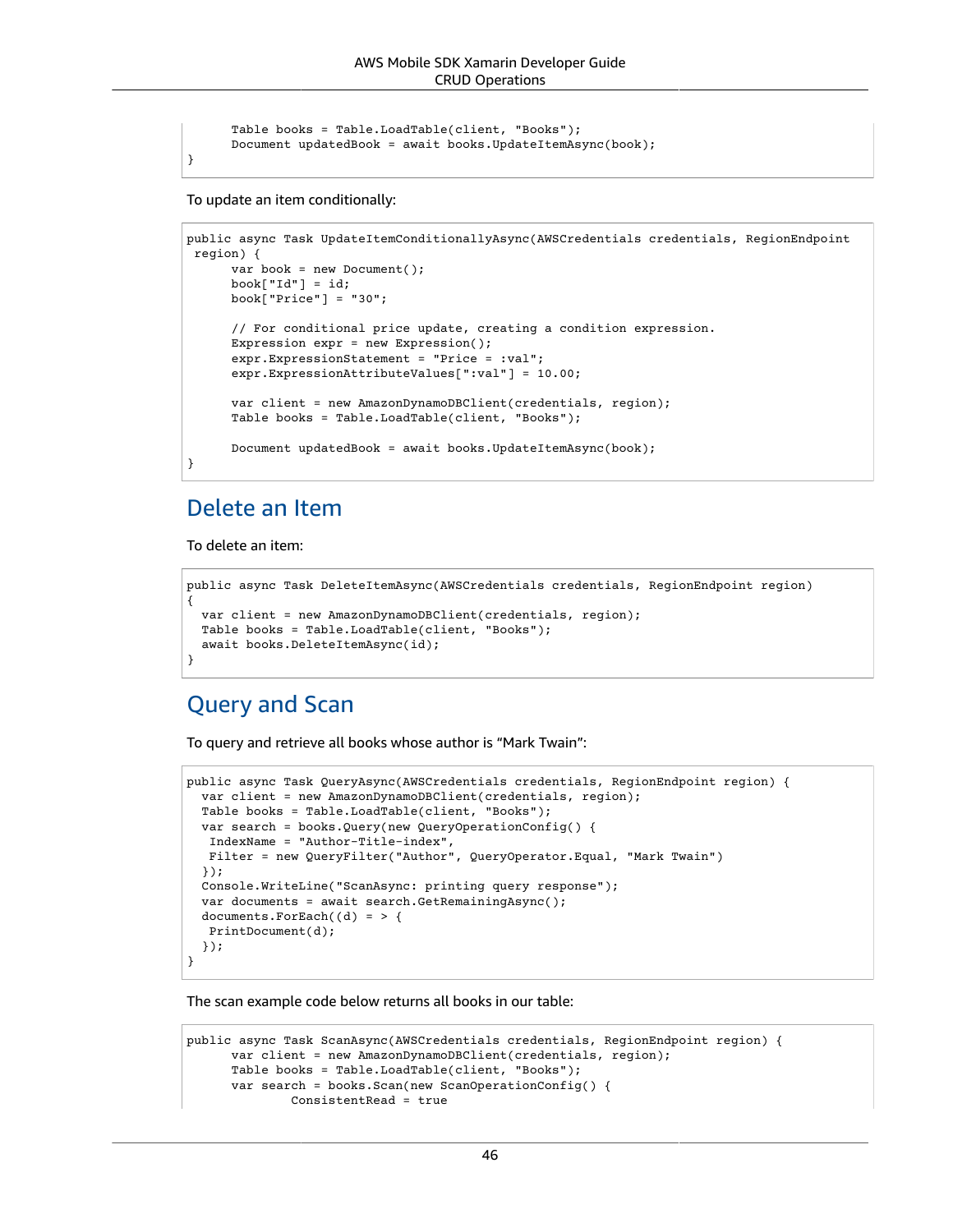```
 });
 Console.WriteLine("ScanAsync: printing scan response");
 var documents = await search.GetRemainingAsync();
documents.ForEach((d) = > { PrintDocument(d);
 });
```
## <span id="page-53-0"></span>Using the Object Persistence Model

The AWS Mobile SDK for .NET and Xamarin provides an Object Persistence model that enables you to map your client-side classes to a DynamoDB table. Each object instance then maps to an item in the corresponding table. To save your client-side objects to a table, the Object Persistence model provides the DynamoDBContext class, an entry point to DynamoDB. This class provides you a connection to DynamoDB and enables you to access tables, perform various CRUD operations, and execute queries.

The Object Persistence model does not provide an API to create, update, or delete tables. It provides only data operations. To create, update and delete tables, you must use the low-level API. For instructions on how to use the low-level API, see Using the [DynamoDB](#page-56-0) Service Level API[s \(p. 50\)](#page-56-0).

### **Overview**

}

The Object Persistence model provides a set of attributes to map client-side classes to tables, and properties/fields to table attributes. The Object Persistence model supports both the explicit and default mapping between class properties and table attributes.

- **Explicit mapping**: To map a property to a primary key, you must use the DynamoDBHashKey and DynamoDBRangeKey Object Persistence model attributes. Additionally, for the non-primary key attributes, if a property name in your class and the corresponding table attribute to which you want to map it are not the same, then you must define the mapping by explicitly adding the DynamoDBProperty attribute.
- **Default mapping** By default, the Object Persistence model maps the class properties to the attributes with the same name in the table.

You do not have to map every single class property. You identify these properties by adding the DynamoDBIgnore attribute. Saving and retrieving an instance of an object would omit any property marked with this attribute.

## Supported Data Types

The Object Persistence model supports a set of primitive .NET data types, collections, and arbitrary data types. The model supports the following primitive data types.

- bool
- byte
- char
- DateTime
- decimal, double, float
- Int16, Int32, Int64
- SByte
- string
- UInt16, UInt32, UInt64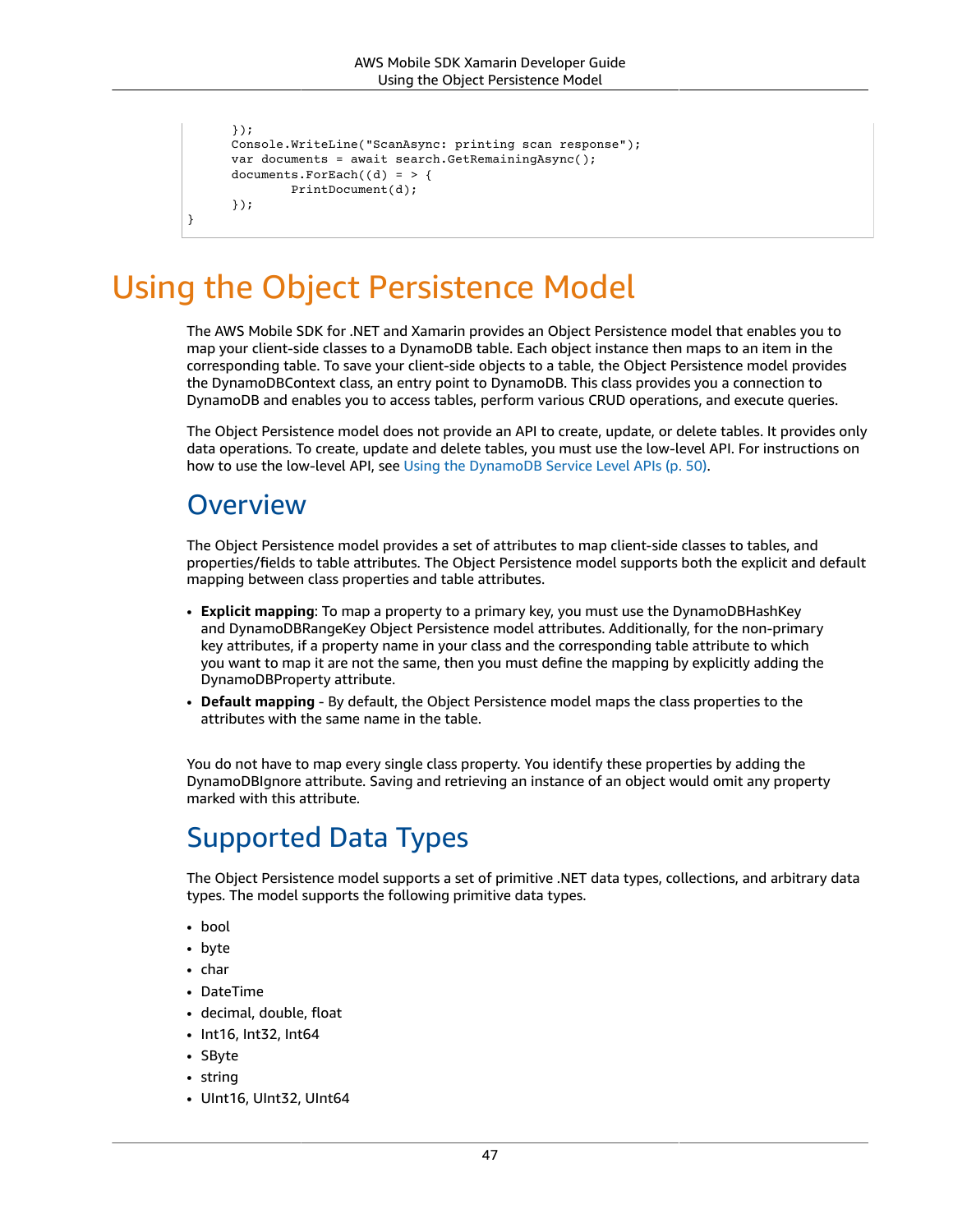The Object Persistence model also supports the .NET collection types with the following limitations:

- Collection type must implement ICollection interface.
- Collection type must be composed of the supported primitive types. For example, ICollection<string>, ICollection<bool>.
- Collection type must provide a parameter-less constructor.

For more information on the Object Persistence model, see .NET Object [Persistence](https://docs.aws.amazon.com/amazondynamodb/latest/developerguide/DotNetSDKHighLevel.html) Model.

## Create a DynamoDB Client

To create a DynamoDB client:

```
var client = new AmazonDynamoDBClient(credentials,region);
DynamoDBContext context = new DynamoDBContext(client);
```
## CRUD Operations

#### Save an Object

Create an object:

```
[DynamoDBTable("Books")]
public class Book {
   [DynamoDBHashKey] // Hash key.
   public string Id {
     get;
     set;
   }
   [DynamoDBGlobalSecondaryIndexHashKey]
   public string Author {
     get;
     set;
   }
   [DynamoDBGlobalSecondaryIndexRangeKey]
   public string Title {
     get;
     set;
   }
   public string ISBN {
     get;
     set;
   }
   public int Price {
     get;
     set;
   }
   public string PageCount {
     get;
     set;
   }
}
Book myBook = new Book
{
    Id = id,
```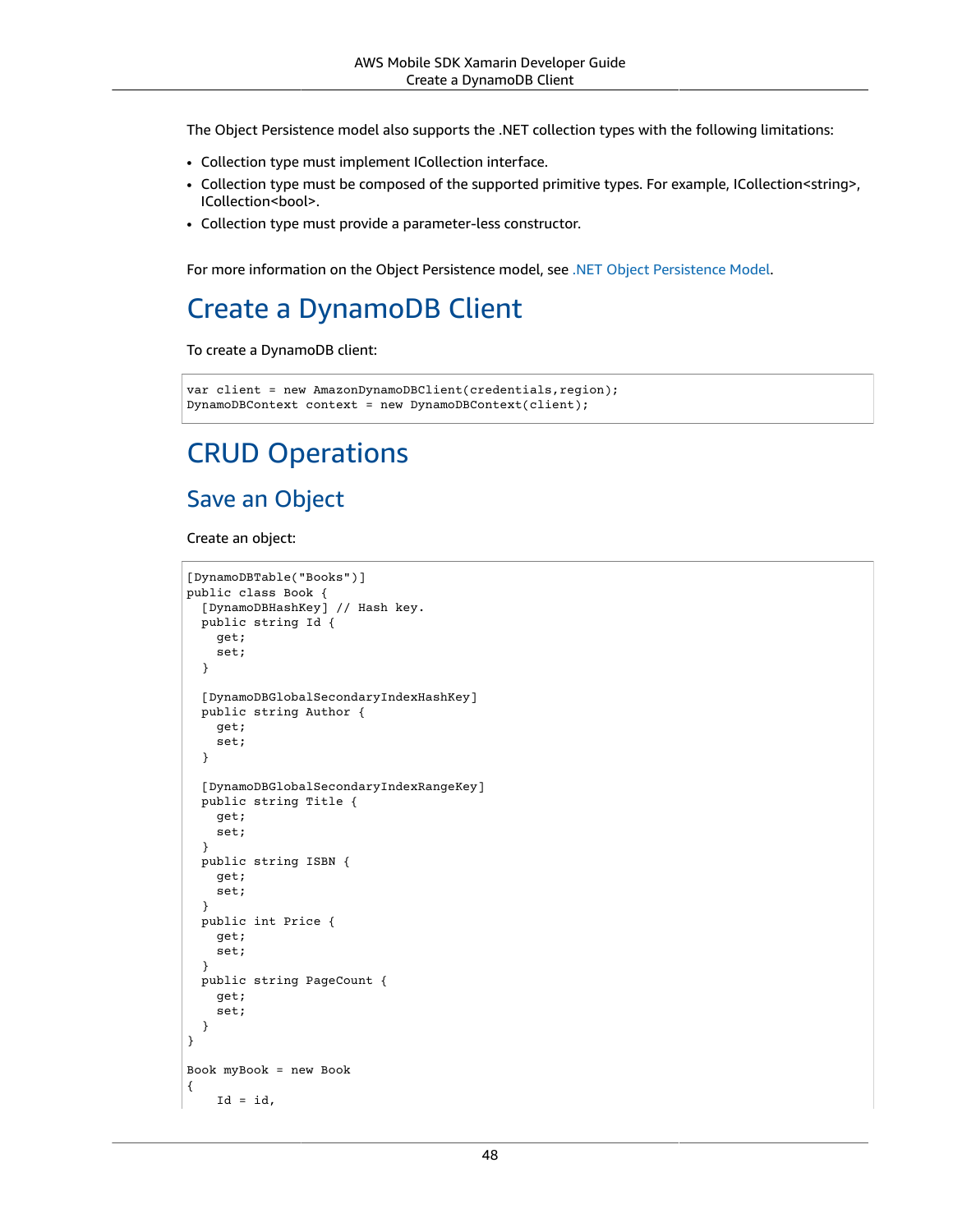```
 Author = "Charles Dickens",
    Title = "Oliver Twist",
     ISBN = "111-1111111001",
   Price = 10,
    PageCount = 300
};
```
Save an object to a DynamoDB table:

context.Save(myBook);

#### Retrieve an Object

To retrieve an object:

```
Book retrievedBook = context.Load<Book>(1);
```
### Update an Object

To update an object:

```
Book retrievedBook = context.Load<Book>(1);
retrievedBook.ISBN = "111-1111111001";
context.Save(retrievedBook);
```
### Delete an Object

To delete an object:

```
Book retrievedBook = context.Load<Book>(1);
context.Delete(retrievedBook);
```
## Query and Scan

To query and retrieve all books whose author is "Charles Dickens":

```
public async Task QueryAsync(AWSCredentials credentials, RegionEndpoint region) {
   var client = new AmazonDynamoDBClient(credentials, region);
   DynamoDBContext context = new DynamoDBContext(client);
   var search = context.FromQueryAsync < Book > (new
 Amazon.DynamoDBv2.DocumentModel.QueryOperationConfig() {
     IndexName = "Author-Title-index",
     Filter = new Amazon.DynamoDBv2.DocumentModel.QueryFilter("Author",
  Amazon.DynamoDBv2.DocumentModel.QueryOperator.Equal, "Charles Dickens")
   });
   Console.WriteLine("items retrieved");
  var searchResponse = await search.GetRemainingAsync();
   searchResponse.ForEach((s) = > {
     Console.WriteLine(s.ToString());
   });
}
```
The scan example code below returns all books in our table: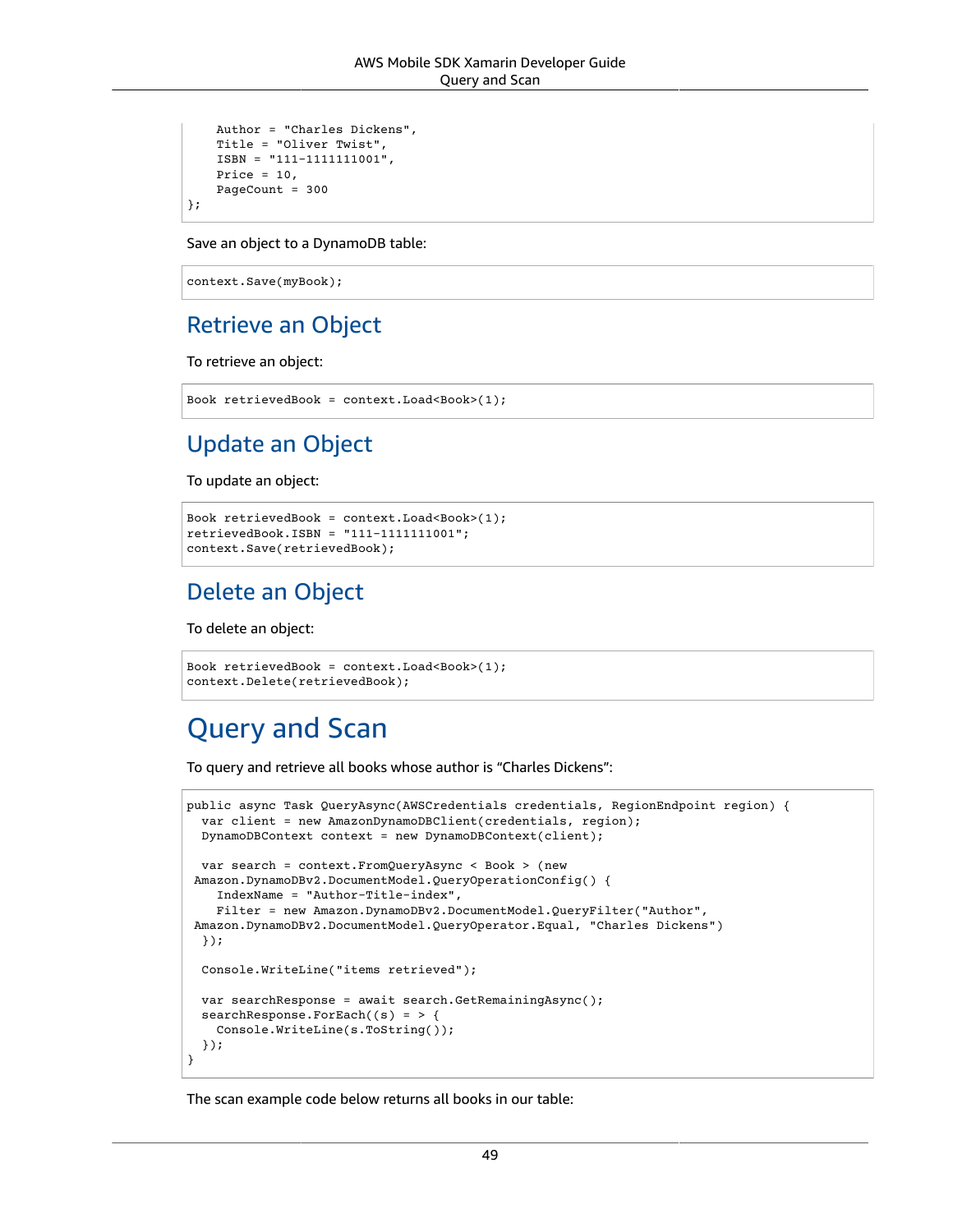```
public async Task ScanAsync(AWSCredentials credentials, RegionEndpoint region) {
   var client = new AmazonDynamoDBClient(credentials, region);
   DynamoDBContext context = new DynamoDBContext(client);
   var search = context.FromScanAsync < Book > (new
  Amazon.DynamoDBv2.DocumentModel.ScanOperationConfig() {
    ConsistentRead = true
   });
   Console.WriteLine("items retrieved");
   var searchResponse = await search.GetRemainingAsync();
   searchResponse.ForEach((s) = > {
   Console.WriteLine(s.ToString());
   });
}
```
## <span id="page-56-0"></span>Using the DynamoDB Service Level APIs

The Dynamo Service Level APIs allow you to create, update and delete tables. You can also perform typical create, read, update, and delete (CRUD) operations on items in a table using this API.

### Create a DynamoDB Client

To create a DynamoDB client:

AmazonDynamoDBClient client = new AmazonDynamoDBClient(credentials,region);

### CRUD Operations

#### Save an Item

To save an item to a DynamoDB table:

```
// Create a client
AmazonDynamoDBClient client = new AmazonDynamoDBClient(credentials, region);
// Define item attributes
Dictionary<string, AttributeValue> attributes = new Dictionary<string, AttributeValue>();
// Author is hash-key
attributes["Author"] = new AttributeValue { S = "Mark Twain" };
attributes["Title"] = new AttributeValue { S = "The Adventures of Tom Sawyer" };
attributes["PageCount"] = new AttributeValue { N = "275" };
attributes["Price"] = new AttributeValue{N = "10.00"};
attributes["Id"] = new AttributeValue{N="10"};
attributes["ISBN"] = new AttributeValue{S="111-1111111"};
// Create PutItem request
PutItemRequest request = new PutItemRequest
{
     TableName = "Books",
     Item = attributes
};
// Issue PutItem request
```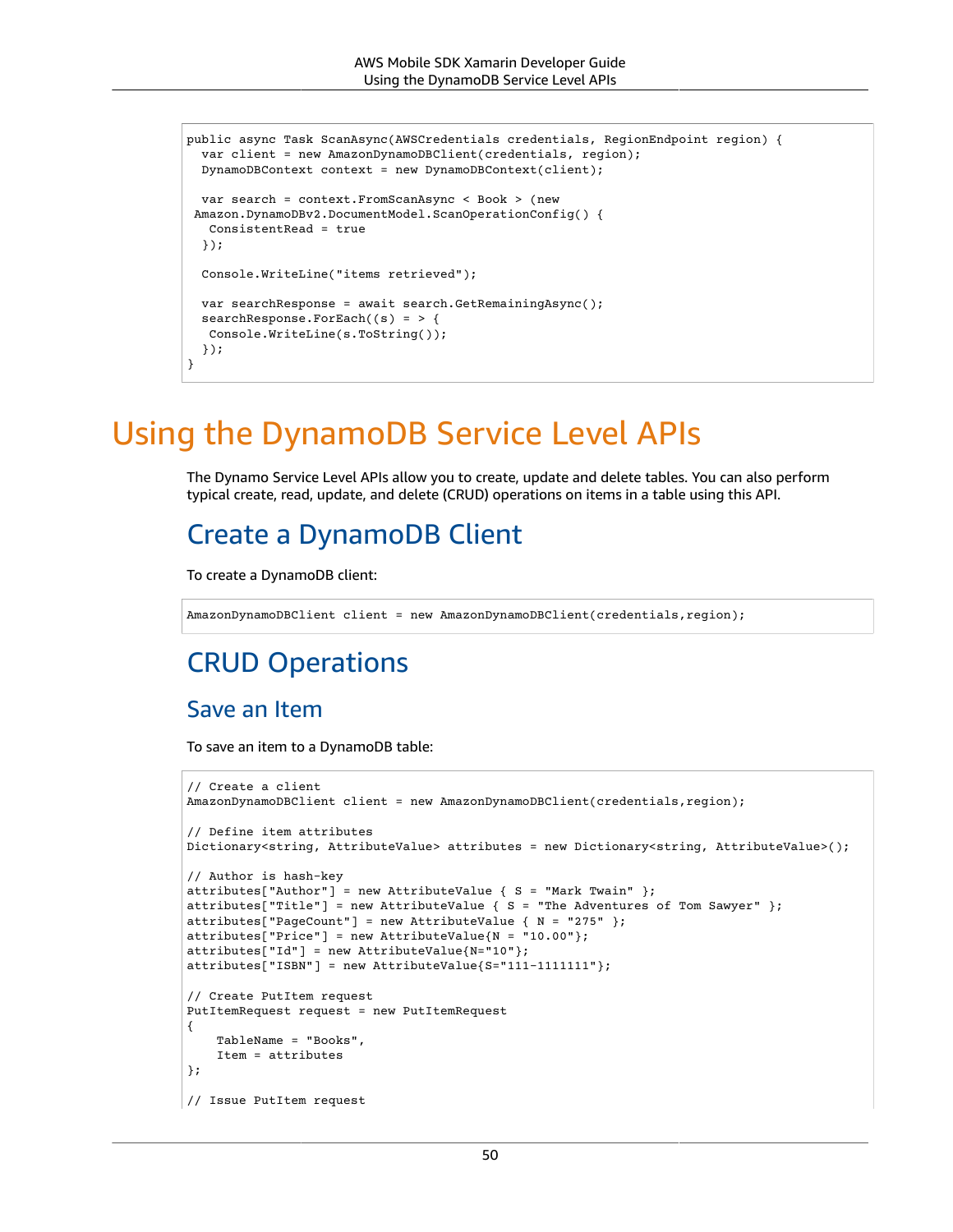```
var response = await client.PutItemAsync(request);
```
#### Retrieve an Item

To retrieve an item:

```
// Create a client
AmazonDynamoDBClient client = new AmazonDynamoDBClient(credentials,region);
Dictionary<string, AttributeValue> key = new Dictionary<string, AttributeValue>
{
     { "Id", new AttributeValue { N = "10" } }
};
// Create GetItem request
GetItemRequest request = new GetItemRequest
{
     TableName = "Books",
    Key = key,};
// Issue request
var result = await client.GetItemAsync(request);
// View response
Console.WriteLine("Item:");
Dictionary<string, AttributeValue> item = result.Item;
foreach (var keyValuePair in item)
{
     Console.WriteLine("Author := {0}", item["Author"]);
     Console.WriteLine("Title := {0}", item["Title"]);
     Console.WriteLine("Price:= {0}", item["Price"]);
     Console.WriteLine("PageCount := {0}", item["PageCount"]);
}
```
#### Update an Item

To update an item:

```
// Create a client
AmazonDynamoDBClient client = new AmazonDynamoDBClient(credentials, region);
Dictionary<string, AttributeValue> key = new Dictionary<string, AttributeValue>
{
     { "Id", new AttributeValue { N = "10" } }
};
// Define attribute updates
Dictionary<string, AttributeValueUpdate> updates = new Dictionary<string,
 AttributeValueUpdate>();
// Add a new string to the item's Genres SS attribute
updates["Genres"] = new AttributeValueUpdate()
{
     Action = AttributeAction.ADD,
    Value = new AttributeValue { SS = new List<string> { "Bildungsroman" } }
};
// Create UpdateItem request
UpdateItemRequest request = new UpdateItemRequest
{
     TableName = "Books",
    Key = key,
```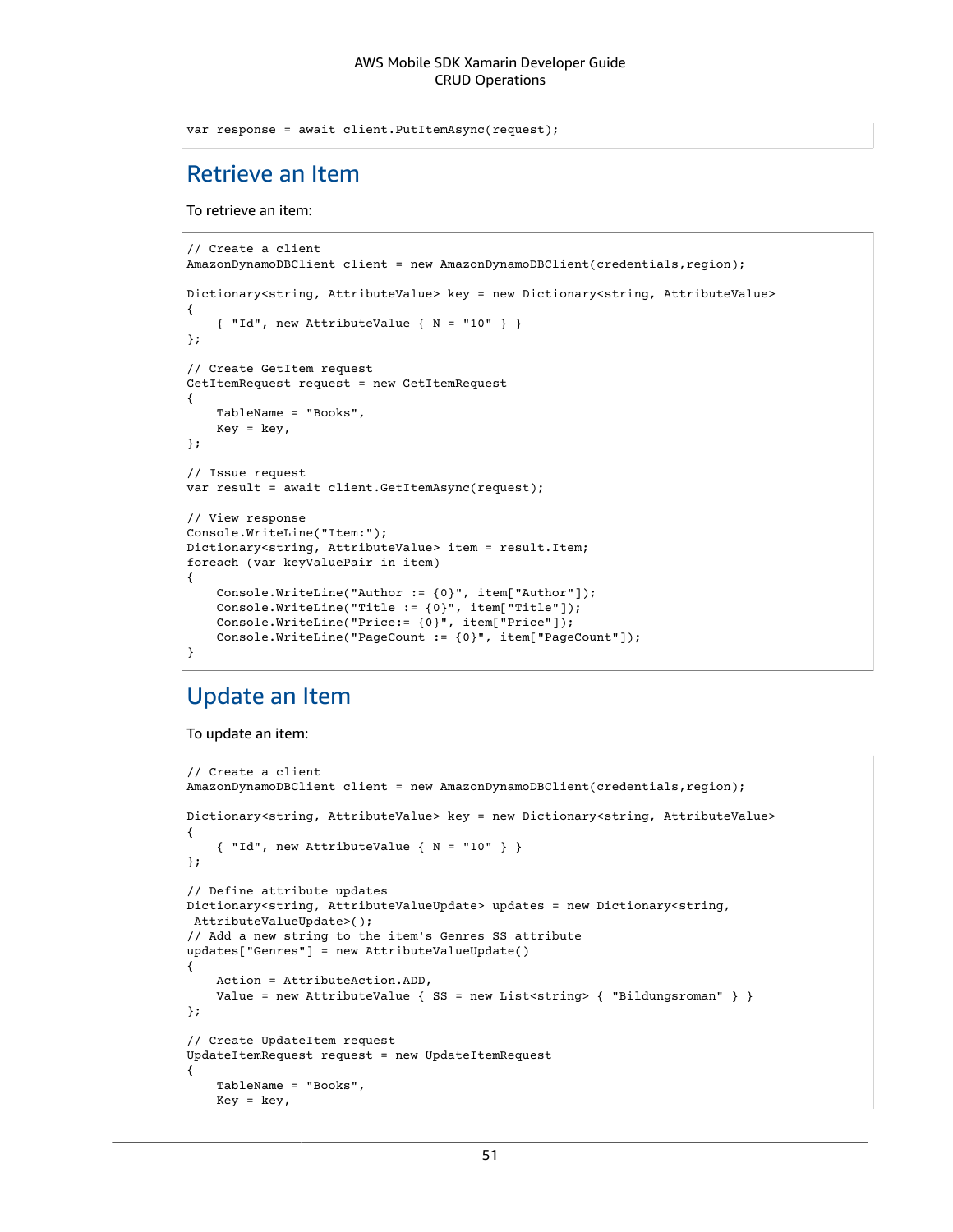```
 AttributeUpdates = updates
};
// Issue request
var response = await client.UpdateItemAsync(request);
```
#### Delete an Item

To delete an item:

```
// Create a client
AmazonDynamoDBClient client = new AmazonDynamoDBClient(credentials,region);
Dictionary<string, AttributeValue> key = new Dictionary<string, AttributeValue>
{
   { "Id", new AttributeValue { N = "10" } }
};
// Create DeleteItem request
DeleteItemRequest request = new DeleteItemRequest
{
   TableName = "Books",
  Key = key
};
// Issue request
var response = await client.DeleteItemAsync(request);
```
## Query and Scan

To query and retrieve all books whose author is "Mark Twain":

```
public void Query(AWSCredentials credentials, RegionEndpoint region) {
   using(var client = new AmazonDynamoDBClient(credentials, region)) {
     var queryResponse = await client.QueryAsync(new QueryRequest() {
       TableName = "Books",
       IndexName = "Author-Title-index",
      KeyConditionExpression = "Author = :vId", ExpressionAttributeValues = new Dictionary < string, AttributeValue > {
\overline{\mathcal{A}} ":v_Id", new AttributeValue {
             S = "Mark Twain"
 }
         }
       }
     });
     queryResponse.Items.ForEach((i) = > {
       Console.WriteLine(i["Title"].S);
     });
   }
}
```
The scan example code below returns all books in our table:

```
public void Scan(AWSCredentials credentials, RegionEndpoint region) {
       using(var client = new AmazonDynamoDBClient(credentials, region)) {
               var queryResponse = client.Scan(new ScanRequest() {
                       TableName = "Books"
               });
```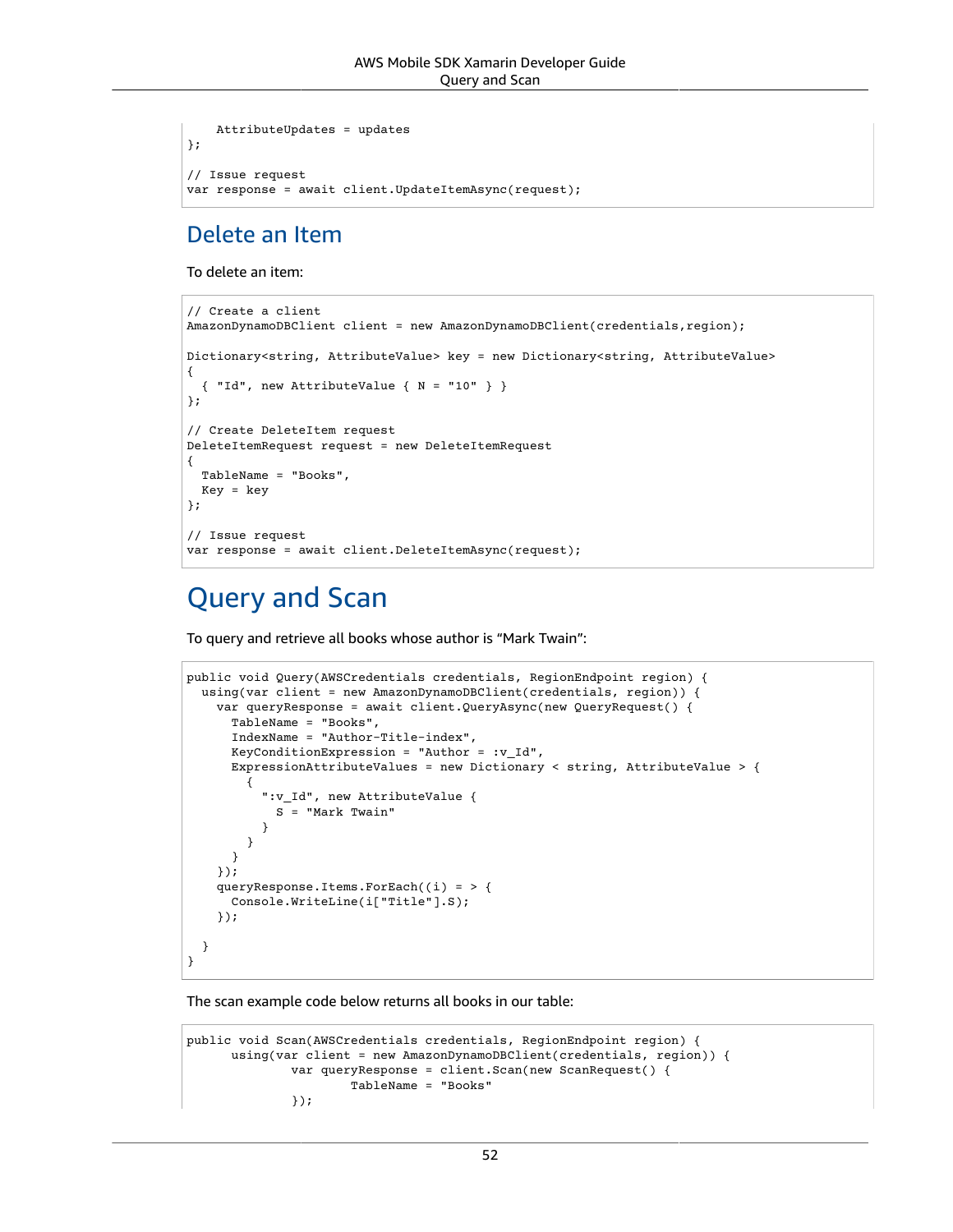```
 queryResponse.Items.ForEach((i) = > {
 Console.WriteLine(i["Title"].S);
          });
     }
```
}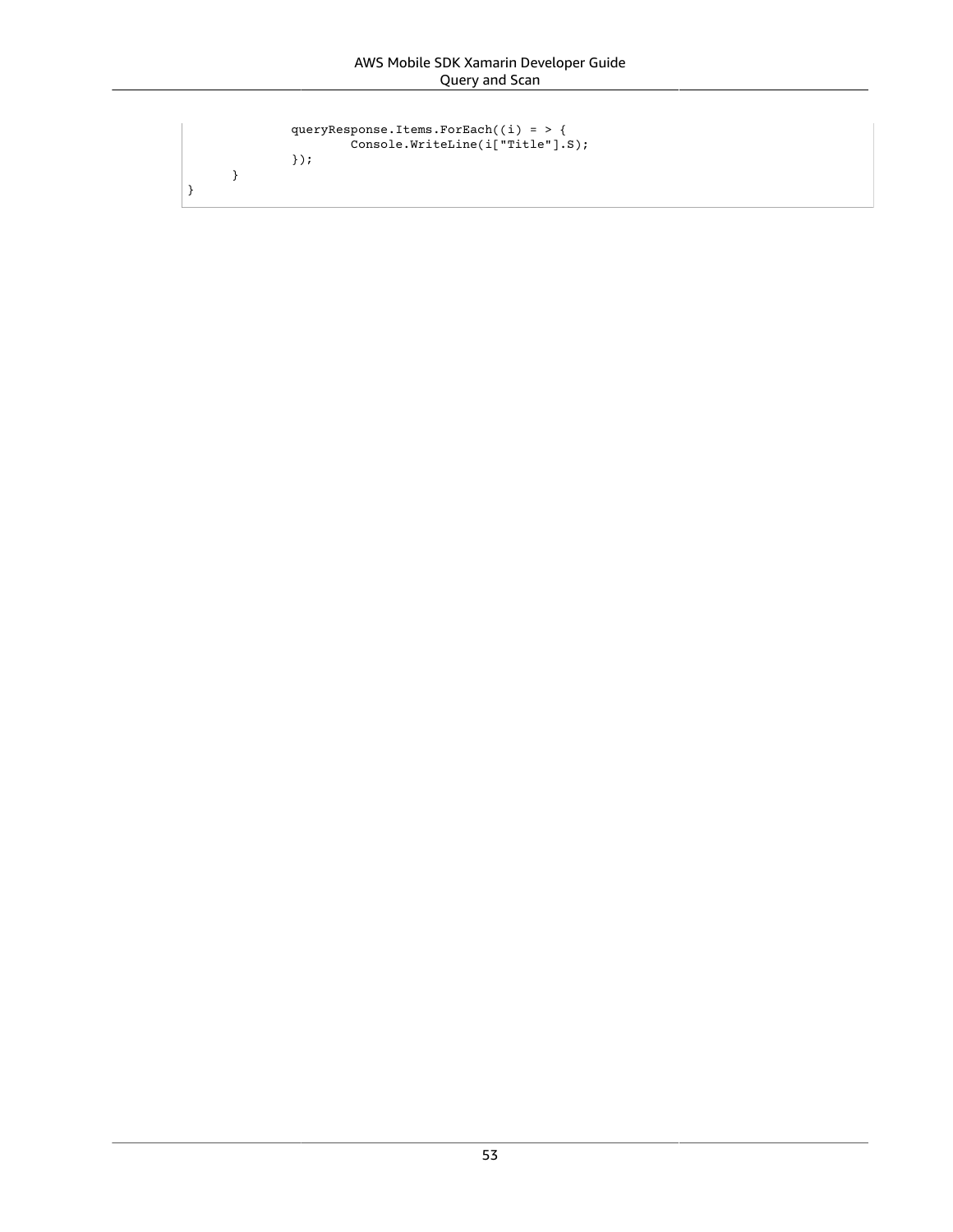# Amazon Simple Notification Service (SNS)

Using SNS and the AWS Mobile SDK for .NET and Xamarin, you can write applications that can receive mobile push notifications. For information about SNS, see Amazon Simple [Notification](https://aws.amazon.com/sns/) Service.

## Key Concepts

Amazon SNS allows applications and end-users on different devices to receive notifications via Mobile Push notification (Apple, Google and Kindle Fire Devices), HTTP/HTTPS, Email/Email-JSON, SMS or Amazon Simple Queue Service (SQS) queues, or AWS Lambda functions. SNS lets you send individual messages or to fan-out messages to large numbers of recipients subscribed to a single topic.

### **Topics**

A topic is an "access point" for allowing recipients to dynamically subscribe for identical copies of the same notification. One topic can support deliveries to multiple endpoint types – for example, you can group together iOS, Android and SMS recipients.

### **Subscriptions**

To receive messages published to a topic, you have to subscribe an endpoint to that topic. An endpoint is a mobile app, web server, email address, or an Amazon SQS queue that can receive notification messages from Amazon SNS. Once you subscribe an endpoint to a topic and the subscription is confirmed, the endpoint will receive all messages published to that topic.

## Publishing

When you publish to a topic, SNS delivers appropriately formatted copies of your message to each subscriber of that topic. For Mobile Push Notifications, you can publish directly to the endpoint or subscribe the endpoint to a topic.

## Project Setup

## **Prerequisites**

To use SNS in your application, you'll need to add the SDK to your project. To do so, follow the instructions in Setting Up the AWS Mobile SDK for .NET and [Xamarin \(p. 4\).](#page-10-0)

#### Set Permissions for SNS

For information on setting permissions for SNS, see [Managing](https://docs.aws.amazon.com/sns/latest/dg/AccessPolicyLanguage.html) Access to Your Amazon SNS Topics.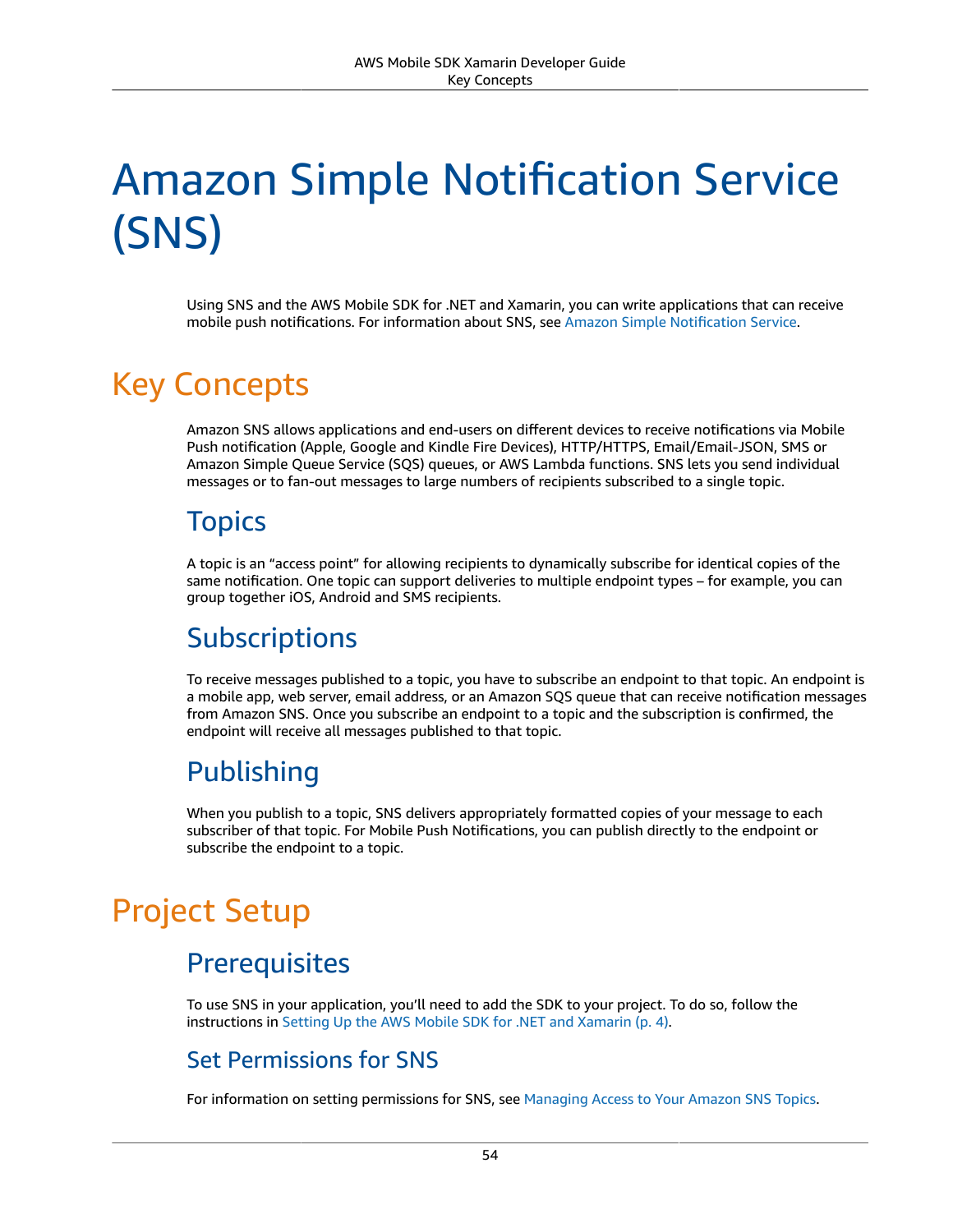### Add NuGet Package for SNS to Your Project

Follow Step 4 of the instructions in Setting Up the AWS Mobile SDK for .NET and [Xamarin \(p. 4\)](#page-10-0) to add the Amazon Simple Notification Service NuGet package to your project.

## Integrating SNS with Your Application

There are many ways to interact with SNS in your Xamarin application:

## Send Push Notifications (Xamarin Android)

This document explains how to send push notifications to a Xamarin Android application using Amazon Simple Notification Service (SNS) and the AWS Mobile SDK for .NET and Xamarin.

## Project Setup

#### **Prerequisites**

You must complete all of the instructions on the [Setting](#page-10-0) Up the AWS Mobile SDK for .NET and [Xamarin \(p. 4\)](#page-10-0) before beginning this tutorial.

#### Set Permissions for SNS

Follow Step 2 in Setting Up the AWS Mobile SDK for .NET and [Xamarin \(p. 4\)](#page-10-0) to attach the policy mentioned below to your application's roles. This will give your application the proper permissions to access SNS:

- 1. Go to the [IAM Console](https://console.aws.amazon.com/iam/home) and select the IAM role that you want to configure.
- 2. Click **Attach Policy**, select the AmazonSNSFullAccess policy and click **Attach Policy**.

#### **Warning**

Using AmazonSNSFullAccess is not recommended in a production environment. We use it here to allow you to get up and running quickly. For more information about specifying permissions for an IAM role, see Overview of IAM Role [Permissions](https://docs.aws.amazon.com/IAM/latest/UserGuide/policies_permissions.html).

#### Enable Push Notifications on Google Cloud

First, add a new Google API project:

- 1. Go to the Google [Developers](https://console.developers.google.com) Console.
- 2. Click **Create Project**.
- 3. In the **New Project** box, enter a project name, take note of the project ID (you will need it later) and click **Create**.

Next, enable the Google Cloud Messaging (GCM) service for your project:

- 1. In the Google [Developers](https://console.developers.google.com) Console, your new project should already be selected. If not, select it in the drop-down at the top of the page.
- 2. Select **APIs & auth** from the side bar on the left-hand side of the page.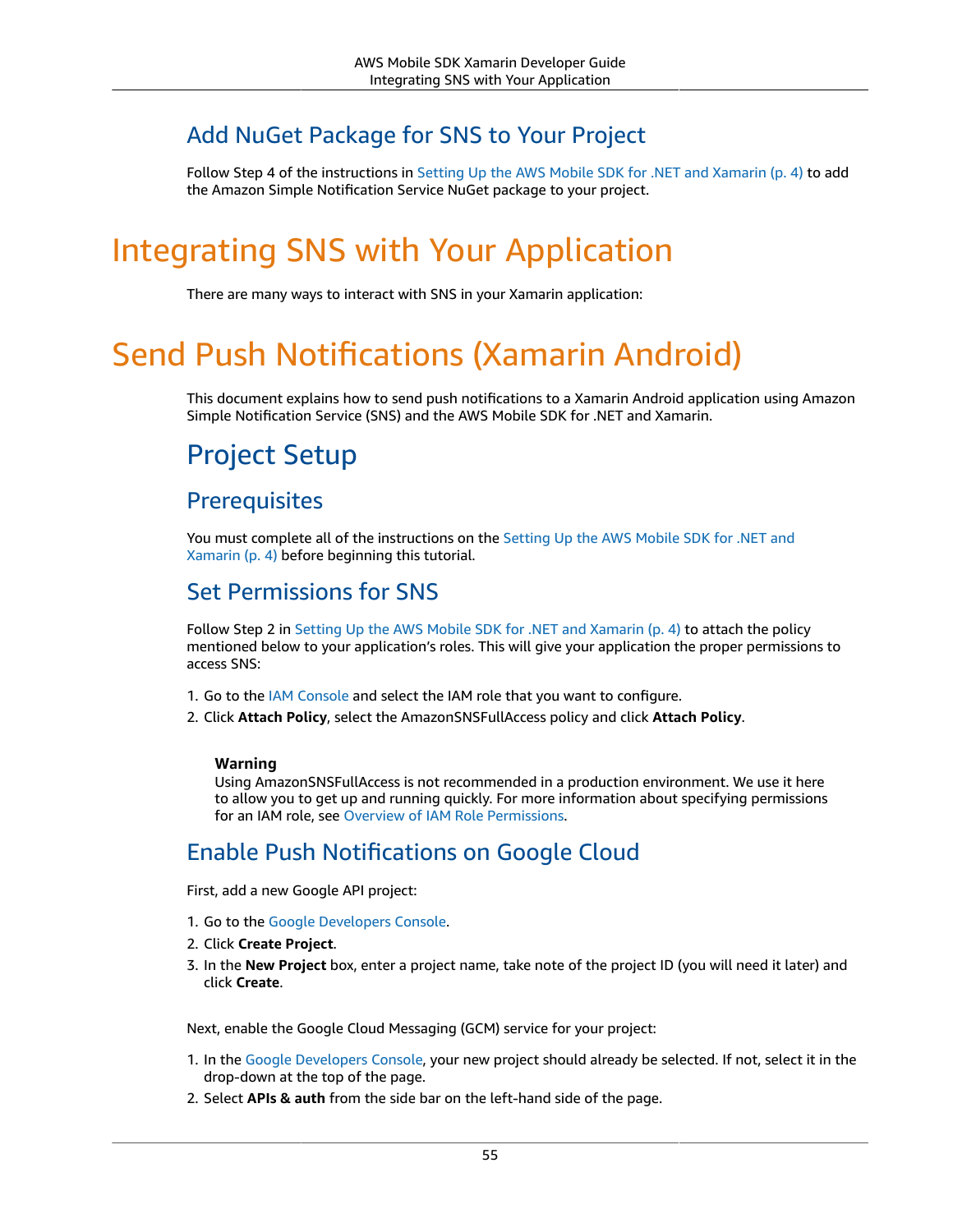- 3. In the search box, type "Google Cloud Messaging for Android" and click the **Google Cloud Messaging for Android** link.
- 4. Click **Enable API**.

Finally, obtain an API Key:

- 1. In the Google Developers Console, select **APIs & auth** > **Credentials**.
- 2. Under **Public API access**, click **Create new key**.
- 3. In the **Create a new key** dialog, click **Server key**.
- 4. In the resulting dialog, click **Create** and copy the API key displayed. You will use this API key to perform authentication later on.

#### Use Project ID to Create a Platform ARN in SNS Console

- 1. Go to the [SNS Console](https://console.aws.amazon.com/sns/v2/home).
- 2. Click **Applications** on the left-hand side of the screen.
- 3. Click **Create platform application** to create a new SNS platform application.
- 4. Enter an **Application Name**.
- 5. Select **Google Cloud Messaging (GCM)** for **Push notification platform**.
- 6. Paste the API key into the text box labeled **API key**.
- 7. Click **Create platform application**.
- 8. Select the Platform Application you just created and copy the Application ARN.

#### Add NuGet Package for SNS to Your Project

Follow Step 4 of the instructions in Setting Up the AWS Mobile SDK for .NET and [Xamarin \(p. 4\)](#page-10-0) to add the Amazon Simple Notification Service NuGet package to your project.

## Create an SNS client

var snsClient = new AmazonSimpleNotificationServiceClient(credentials, region);

## Register Your Application for Remote Notifications

In order to register for remote notifications on Android, you will need to create a BroadcastReceiver which can receive Google Cloud messages. Change the package name below where prompted to do so:

```
[BroadcastReceiver(Permission = "com.google.android.c2dm.permission.SEND")]
[IntentFilter(new string[] {
       "com.google.android.c2dm.intent.RECEIVE"
}, Categories = new string[] {
       "com.amazonaws.sns" /* change to match your package */
})]
[IntentFilter(new string[] {
       "com.google.android.c2dm.intent.REGISTRATION"
}, Categories = new string[] {
       "com.amazonaws.sns" /* change to match your package */
})]
[IntentFilter(new string[] {
      "com.google.android.gcm.intent.RETRY"
}, Categories = new string[] {
```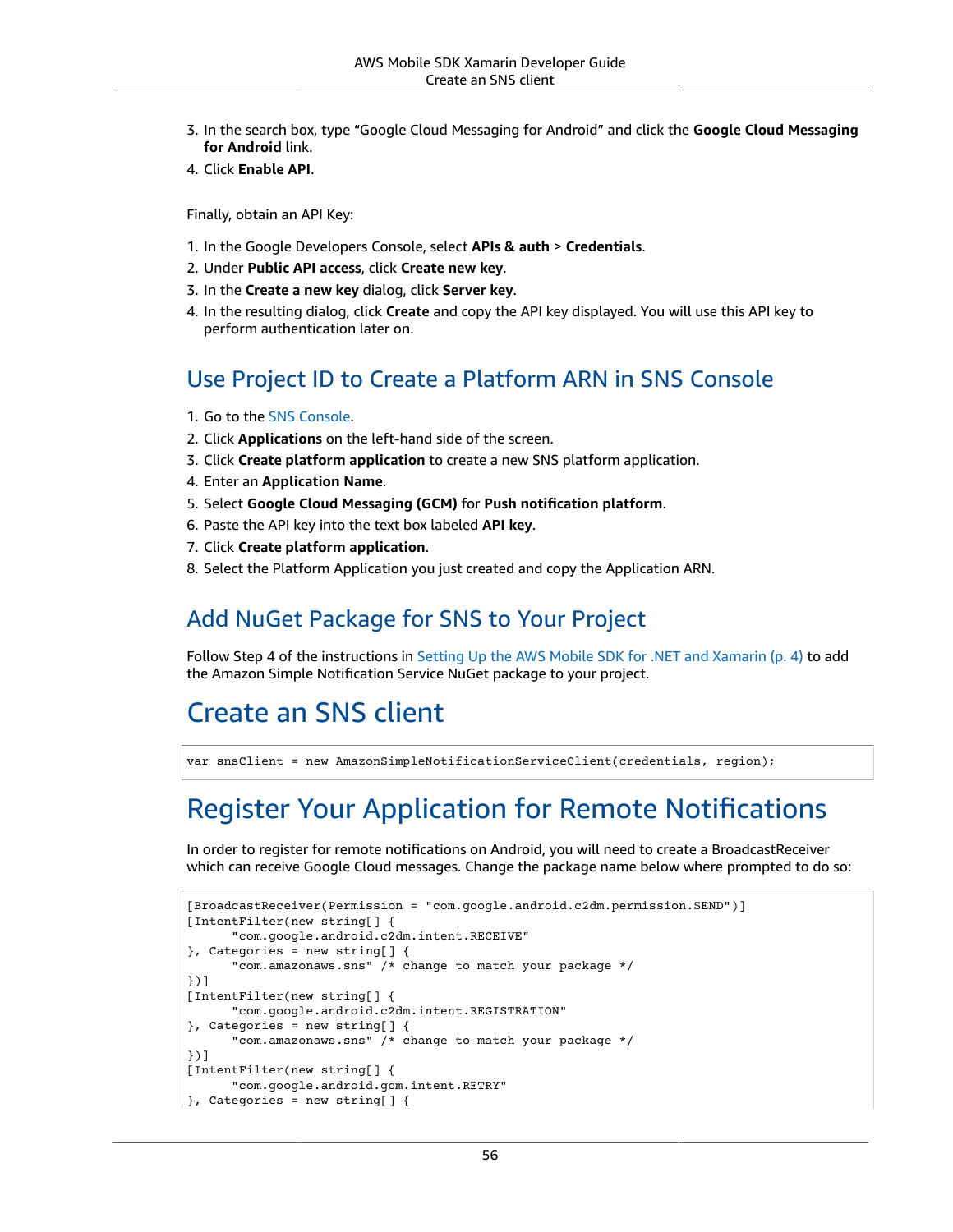```
 "com.amazonaws.sns" /* change to match your package */
})]
public class GCMBroadcastReceiver: BroadcastReceiver {
       const string TAG = "PushHandlerBroadcastReceiver";
       public override void OnReceive(Context context, Intent intent) {
               GCMIntentService.RunIntentInService(context, intent);
               SetResult(Result.Ok, null, null);
       }
}
[BroadcastReceiver]
[IntentFilter(new[] {
       Android.Content.Intent.ActionBootCompleted
})]
public class GCMBootReceiver: BroadcastReceiver {
       public override void OnReceive(Context context, Intent intent) {
               GCMIntentService.RunIntentInService(context, intent);
               SetResult(Result.Ok, null, null);
       }
}
```
Below is the service that receives the push notification from the BroadcastReceiver and displays the notification on the device's notification bar:

```
[Service]
 public class GCMIntentService: IntentService {
  static PowerManager.WakeLock sWakeLock;
  static object LOCK = new object();
  public static void RunIntentInService(Context context, Intent intent) {
    lock(LOCK) {
       if (sWakeLock == null) {
         // This is called from BroadcastReceiver, there is no init.
        var pm = PowerManager.FromContext(context);
         sWakeLock = pm.NewWakeLock(
         WakeLockFlags.Partial, "My WakeLock Tag");
       }
    }
    sWakeLock.Acquire();
    intent.SetClass(context, typeof(GCMIntentService));
    context.StartService(intent);
  }
  protected override void OnHandleIntent(Intent intent) {
     try {
      Context context = this.ApplicationContext;
      string action = intent.Action;
       if (action.Equals("com.google.android.c2dm.intent.REGISTRATION")) {
         HandleRegistration(intent);
       } else if (action.Equals("com.google.android.c2dm.intent.RECEIVE")) {
         HandleMessage(intent);
       }
    } finally {
       lock(LOCK) {
         //Sanity check for null as this is a public method
         if (sWakeLock != null) sWakeLock.Release();
       }
    }
  }
  private void HandleRegistration(Intent intent) {
    string registrationId = intent.GetStringExtra("registration_id");
```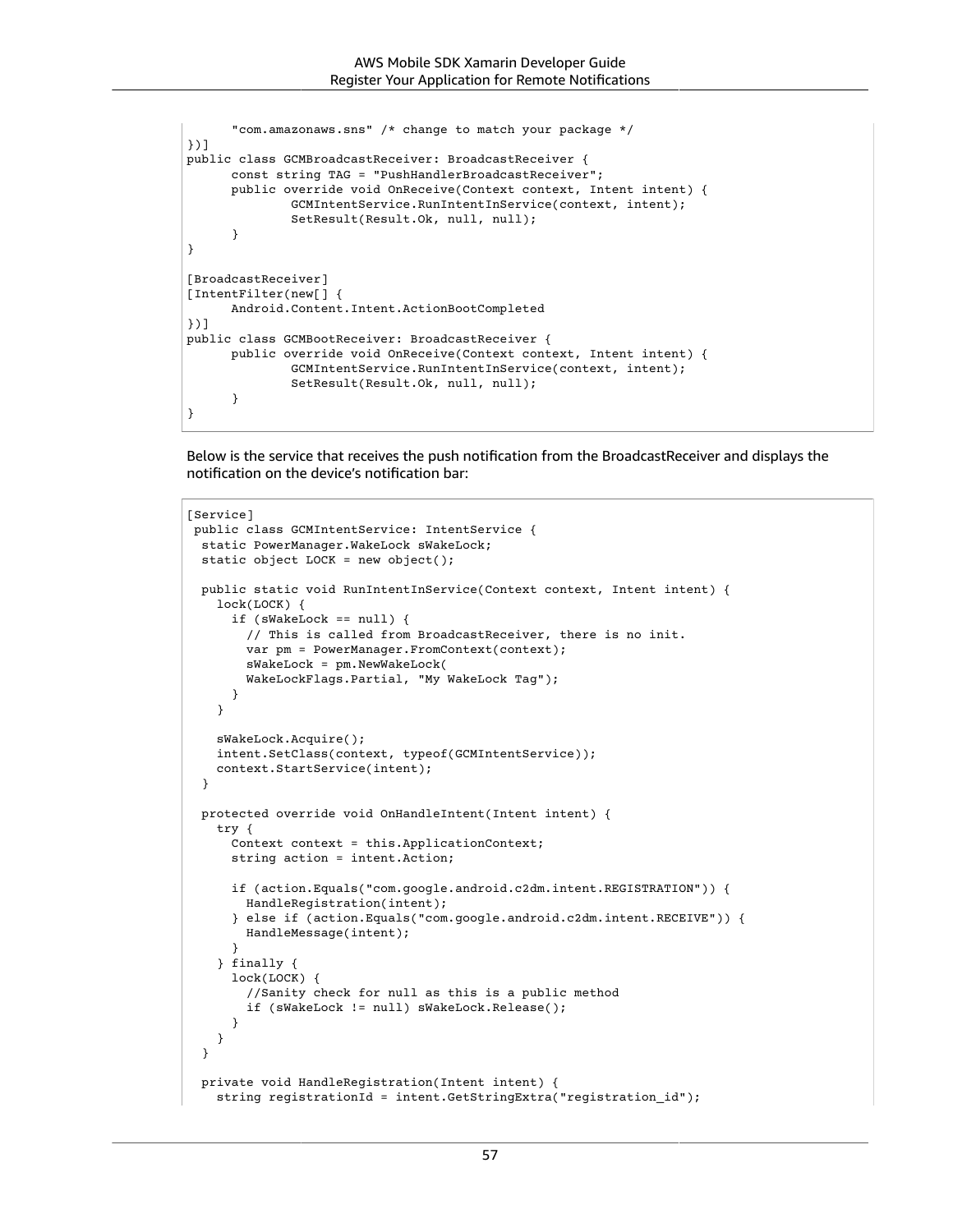```
 string error = intent.GetStringExtra("error");
    string unregistration = intent.GetStringExtra("unregistered");
    if (string.IsNullOrEmpty(error)) {
       var response = await SnsClient.CreatePlatformEndpointAsync(new
 CreatePlatformEndpointRequest {
         Token = registrationId,
         PlatformApplicationArn = "YourPlatformArn" /* insert your platform application ARN
 here */
       });
    }
  }
  private void HandleMessage(Intent intent) {
    string message = string.Empty;
    Bundle extras = intent.Extras;
    if (!string.IsNullOrEmpty(extras.GetString("message"))) {
      message = extras.GetString("message");
    } else {
      message = extras.GetString("default");
     }
    Log.Info("Messages", "message received = " + message);
    ShowNotification(this, "SNS Push", message);
    //show the message
  }
  public void ShowNotification(string contentTitle,
  string contentText) {
     // Intent
    Notification.Builder builder = new Notification.Builder(this)
       .SetContentTitle(contentTitle)
       .SetContentText(contentText)
       .SetDefaults(NotificationDefaults.Sound | NotificationDefaults.Vibrate)
       .SetSmallIcon(Resource.Drawable.Icon)
       .SetSound(RingtoneManager.GetDefaultUri(RingtoneType.Notification));
     // Get the notification manager:
    NotificationManager notificationManager =
 this.GetSystemService(Context.NotificationService) as NotificationManager;
    notificationManager.Notify(1001, builder.Build());
  }
}
```
## Send a Message from the SNS Console to Your Endpoint

- 1. Go to the [SNS Console > Applications.](https://console.aws.amazon.com/sns/v2/home)
- 2. Select your platform application, select an endpoint, and click **Publish to endpoint**.
- 3. Type in a text message in the text box and click **Publish message** to publish a message.

## Send Push Notifications (Xamarin iOS)

This document explains how to send push notifications to a Xamarin iOS application using Amazon Simple Notification Service (SNS) and the AWS Mobile SDK for .NET and Xamarin.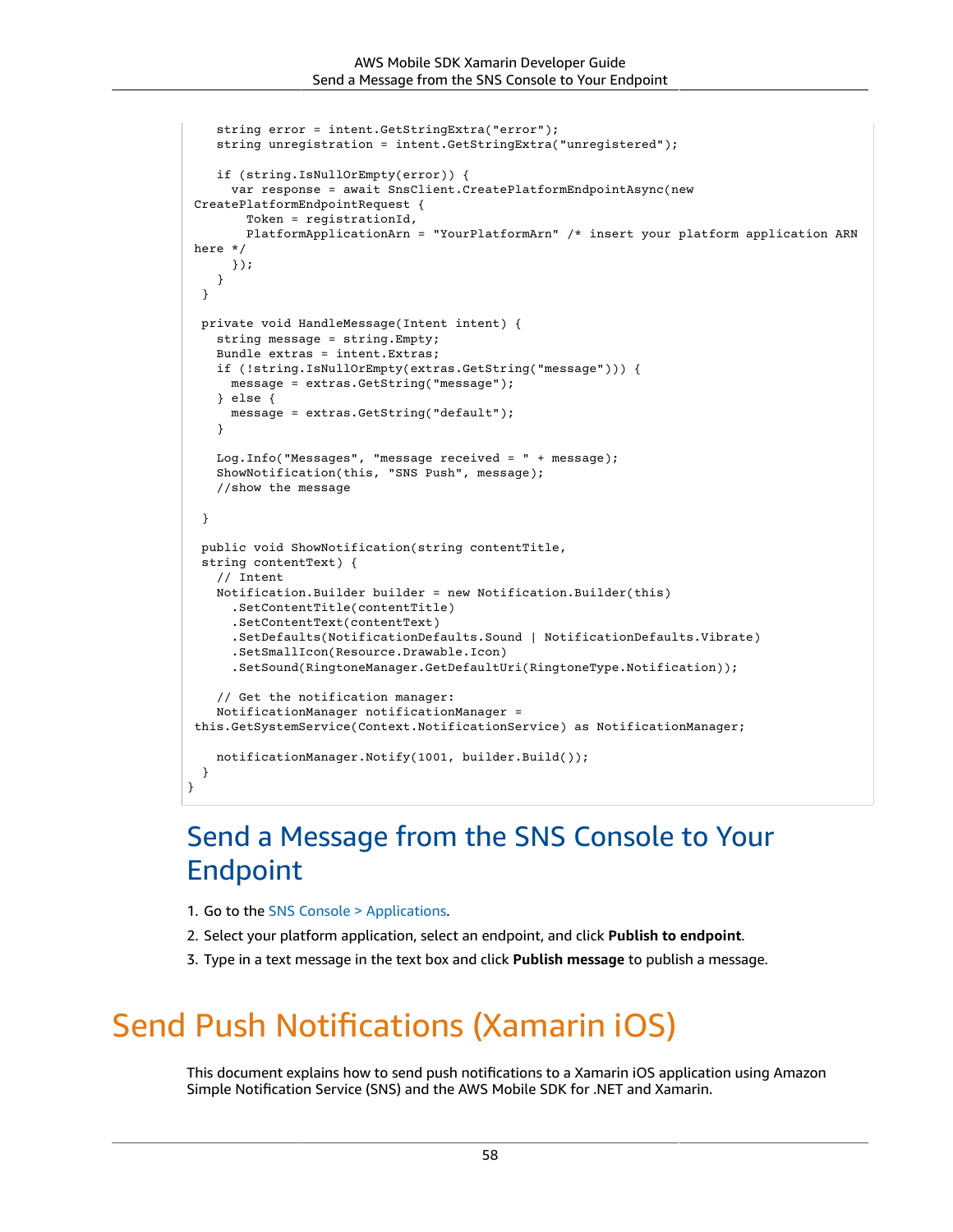## Project Setup

#### **Prerequisites**

You must complete all of the instructions on the [Setting](#page-10-0) Up the AWS Mobile SDK for .NET and [Xamarin \(p. 4\)](#page-10-0) before beginning this tutorial.

#### Set Permissions for SNS

Follow Step 2 in Setting Up the AWS Mobile SDK for .NET and [Xamarin \(p. 4\)](#page-10-0) to attach the policy mentioned below to your application's roles. This will give your application the proper permissions to access SNS:

- 1. Go to the [IAM Console](https://console.aws.amazon.com/iam/home) and select the IAM role that you want to configure.
- 2. Click **Attach Policy**, select the AmazonSNSFullAccess policy and click **Attach Policy**.

#### **Warning**

Using AmazonSNSFullAccess is not recommended in a production environment. We use it here to allow you to get up and running quickly. For more information about specifying permissions for an IAM role, see Overview of IAM Role [Permissions](https://docs.aws.amazon.com/IAM/latest/UserGuide/policies_permissions.html).

#### Obtain Membership in the Apple iOS Developer Program

You will need to run your app on a physical device to receive push notifications. To run your app on a device, you must have a membership in the Apple iOS Developer Program [Membership.](https://developer.apple.com/programs/ios/) Once you have a membership, you can use Xcode to generate a signing identity. For more information, see Apple's [App](https://developer.apple.com/library/mac/documentation/IDEs/Conceptual/AppStoreDistributionTutorial/Introduction/Introduction.html#//apple_ref/doc/uid/TP40013839) [Distribution](https://developer.apple.com/library/mac/documentation/IDEs/Conceptual/AppStoreDistributionTutorial/Introduction/Introduction.html#//apple_ref/doc/uid/TP40013839) Quick Start documentation.

#### Create an iOS Certificate

First, you need to create an iOS Certificate. Then, you need to create a provisioning profile configured for push notifications. To do so:

- 1. Go to the Apple [Developer](https://developer.apple.com/membercenter/index.action) Member Center, click **Certificates, Identifiers & Profiles**.
- 2. Click **Identifiers** under **iOS Apps**, click the plus button in the upper right-hand corner of the web page to add a new iOS App ID, and enter an App ID description.
- 3. Scroll down to the **Add ID Suffix** section and select **Explicit App ID** and enter your bundle identifier.
- 4. Scroll down to the **App Services** section and select **Push Notifications**.
- 5. Click **Continue**.
- 6. Click **Submit**.
- 7. Click **Done**.
- 8. Select the App ID you just created and then click **Edit**.
- 9. Scroll down to the **Push Notifications** section. Click **Create Certificate** under **Development SSL Certificate**.
- 10Follow the instructions to create a Certificate Signing Request (CSR), upload the request, and download an SSL certificate that will be used to communicate with Apple Notification Service (APNS).
- 11.Return to the **Certificates, Identifiers & Profiles** page. Click **All** under **Provisioning Profiles**.
- 12.Click the plus button in the upper right-hand corner to add a new provisioning profile.
- 13.Select **iOS App Development**, and then click **Continue**.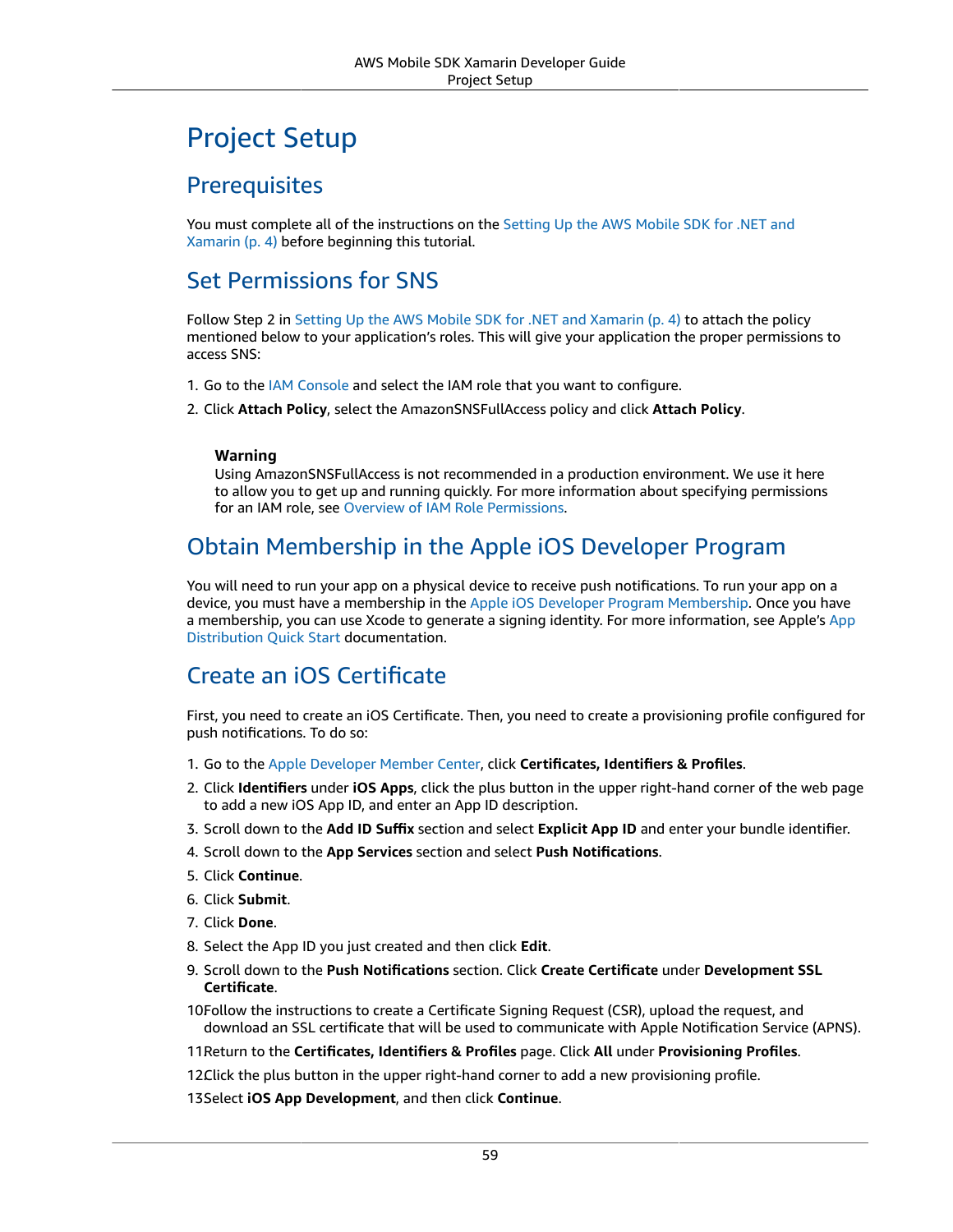14 Select your App ID, and then click **Continue**.

15.Select your developer certificate, and then click **Continue**.

16.Select your device, and then click **Continue**.

17Enter a profile name, and then click Generate.

18Download and double-click the provision file to install the provisioning profile.

For more information on provisioning a profile configured for push notifications, see Apple's [Configuring](https://developer.apple.com/library/mac/documentation/IDEs/Conceptual/AppDistributionGuide/ConfiguringPushNotifications/ConfiguringPushNotifications.html#//apple_ref/doc/uid/TP40012582-CH32-SW1) [Push Notifications](https://developer.apple.com/library/mac/documentation/IDEs/Conceptual/AppDistributionGuide/ConfiguringPushNotifications/ConfiguringPushNotifications.html#//apple_ref/doc/uid/TP40012582-CH32-SW1) documentation.

#### Use Certificate to Create Platform ARN in SNS Console

- 1. Run the KeyChain access app, select **My Certificates** on the lower left-hand side of the screen, and then right-click the SSL certificate you generated to connect to APNS and select **Export**. You will be prompted to specify a name for the file and a password to protect the certificate. The certificate will be saved in a P12 file.
- 2. Go to the [SNS Console](https://console.aws.amazon.com/sns/v2/home) and click **Applications** on the left-hand side of the screen.
- 3. Click **Create platform application** to create a new SNS platform application.
- 4. Enter an **Application Name**.
- 5. Select **Apple Development** for **Push notification platform**.
- 6. Click **Choose File** and select the P12 file you created when you exported your SSL certificate.
- 7. Enter the password you specified when you exported the SSL certificate and click **Load Credentials From File**.
- 8. Click **Create platform application**.
- 9. Select the Platform Application you just created and copy the Application ARN. You will need this in the upcoming steps.

#### Add NuGet Package for SNS to Your Project

Follow Step 4 of the instructions in Setting Up the AWS Mobile SDK for .NET and [Xamarin \(p. 4\)](#page-10-0) to add the Amazon Simple Notification Service NuGet package to your project.

## Create an SNS Client

```
var snsClient = new AmazonSimpleNotificationServiceClient(credentials, region);
```
## Register Your Application for Remote Notifications

To register an application, call RegisterForRemoteNotifications on your UIApplication object, as shown below. Place the following code in AppDelegate.cs, inserting your platform application ARN where prompted below:

```
public override bool FinishedLaunching(UIApplication app, NSDictionary options) {
// do something
var pushSettings = UIUserNotificationSettings.GetSettingsForTypes (
   UIUserNotificationType.Alert |
   UIUserNotificationType.Badge |
   UIUserNotificationType.Sound,
   null
```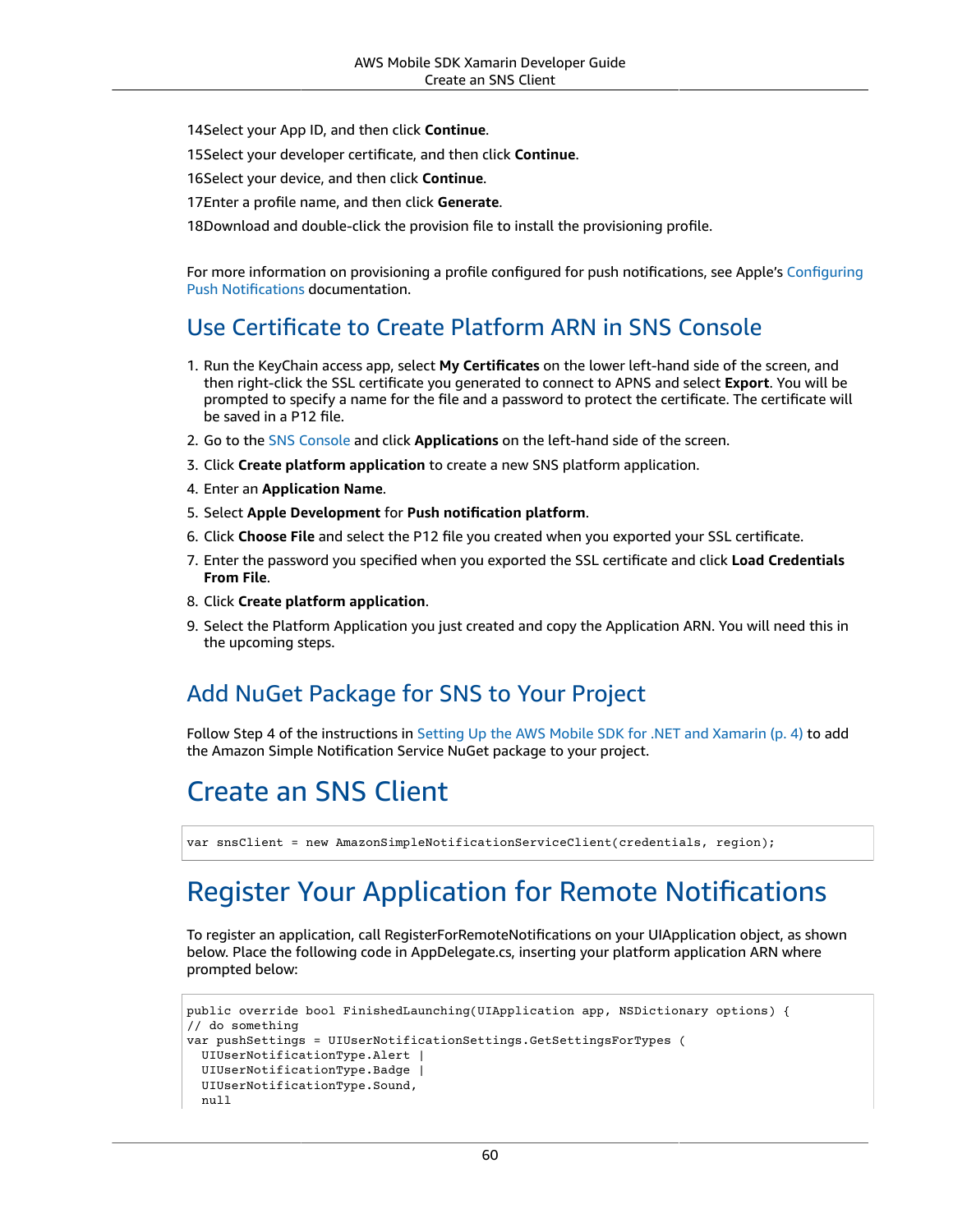```
);
app.RegisterUserNotifications(pushSettings);
app.RegisterForRemoteNotifications();
// do something
   return true;
}
public override void RegisteredForRemoteNotifications(UIApplication application, NSData
  token) {
   var deviceToken = token.Description.Replace("<", "").Replace(">", "").Replace(" ", "");
   if (!string.IsNullOrEmpty(deviceToken)) {
     //register with SNS to create an endpoint ARN
     var response = await SnsClient.CreatePlatformEndpointAsync(
     new CreatePlatformEndpointRequest {
       Token = deviceToken,
       PlatformApplicationArn = "YourPlatformArn" /* insert your platform application ARN
  here */
     });
   }
}
```
## Send a Message from the SNS Console to Your Endpoint

- 1. Go to the [SNS Console > Applications.](https://console.aws.amazon.com/sns/v2/home)
- 2. Select your platform application, select an endpoint, and click **Publish to endpoint**.
- 3. Type in a text message in the text box and click **Publish message** to publish a message.

## Send and Receive SMS Notifications

You can use Amazon Simple Notification Service (Amazon SNS) to send and receive Short Message Service (SMS) notifications to SMS-enabled mobile phones and smart phones.

#### **Note**

SMS notifications are currently supported for phone numbers in the United States. SMS messages can be sent only from topics created in the US East (N. Virginia) region. However, you can publish messages to topics that you create in the US East (N. Virginia) region from any other region.

## Create a Topic

To create a topic:

- 1. In the Amazon SNS console, click **Create new topic**. The Create new topic dialog box appears.
- 2. In the Topic name box, type a topic name.
- 3. In the Display name box, type a display name. The topic must have a display name assigned to it because the first ten (10) characters of the display name are used as the initial part of the text message prefix. The display name you enter will appear in the confirmation message that SNS sends to the user (the display name below is "AMZN SMS").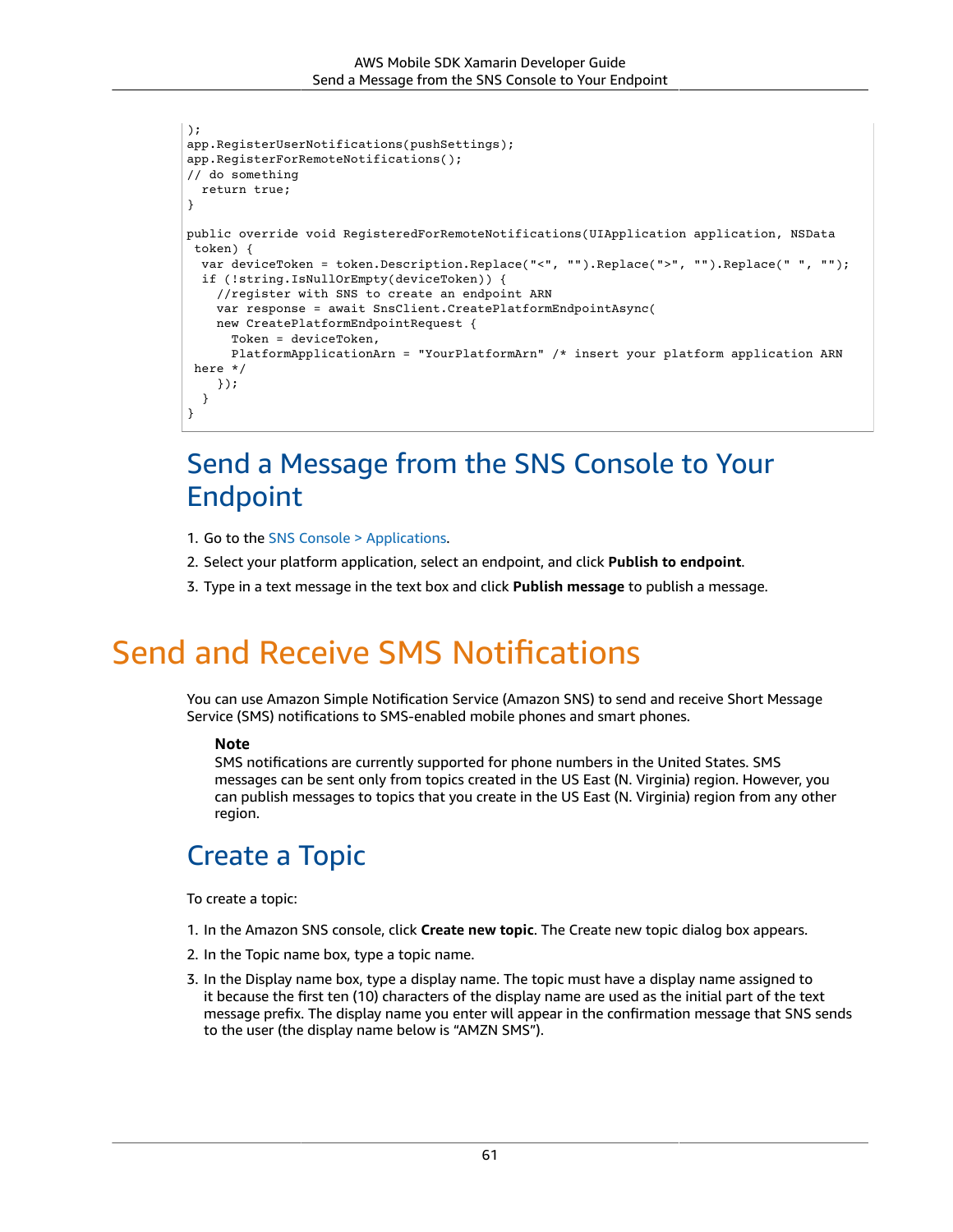Would you like to receive messages from AMZN SMS? Reply YES AMZN SMS to receive messages. Reply HELP or STOP. Msg&data rates may apply.

- 1. Click **Create topic**. The new topic appears in the Topics page.
- 2. Select the new topic and then click the topic ARN. The Topic Details page appears.
- 3. Copy the topic ARN, as you will need it when you subscribe to a topic in the next step.

arn:aws:sns:us-west-2:111122223333:MyTopic

## Subscribe to a Topic Using the SMS Protocol

Create an SNS client, passing your credentials object and the region of your identity pool:

var snsClient = new AmazonSimpleNotificationServiceClient(credentials, region);

To subscribe to a topic, invoke SubscribeAsync and pass it the ARN of the topic that you want to subscribe to, the protocol ("sms"), and the phone number:

var response = await snsClient.SubscribeAsync(topicArn, "sms", "1234567890");

You will receive a subscribe arn in the subscribe response object. Your subscribe arn looks like this:

arn:aws:sns:us-west-2:123456789012:MyTopic:6b0e71bd-7e97-4d97-80ce-4a0994e55286

When a device subscribes to a topic, SNS will send a confirmation message to the device, and the user will have to confirm that they want to receive notifications, as shown below: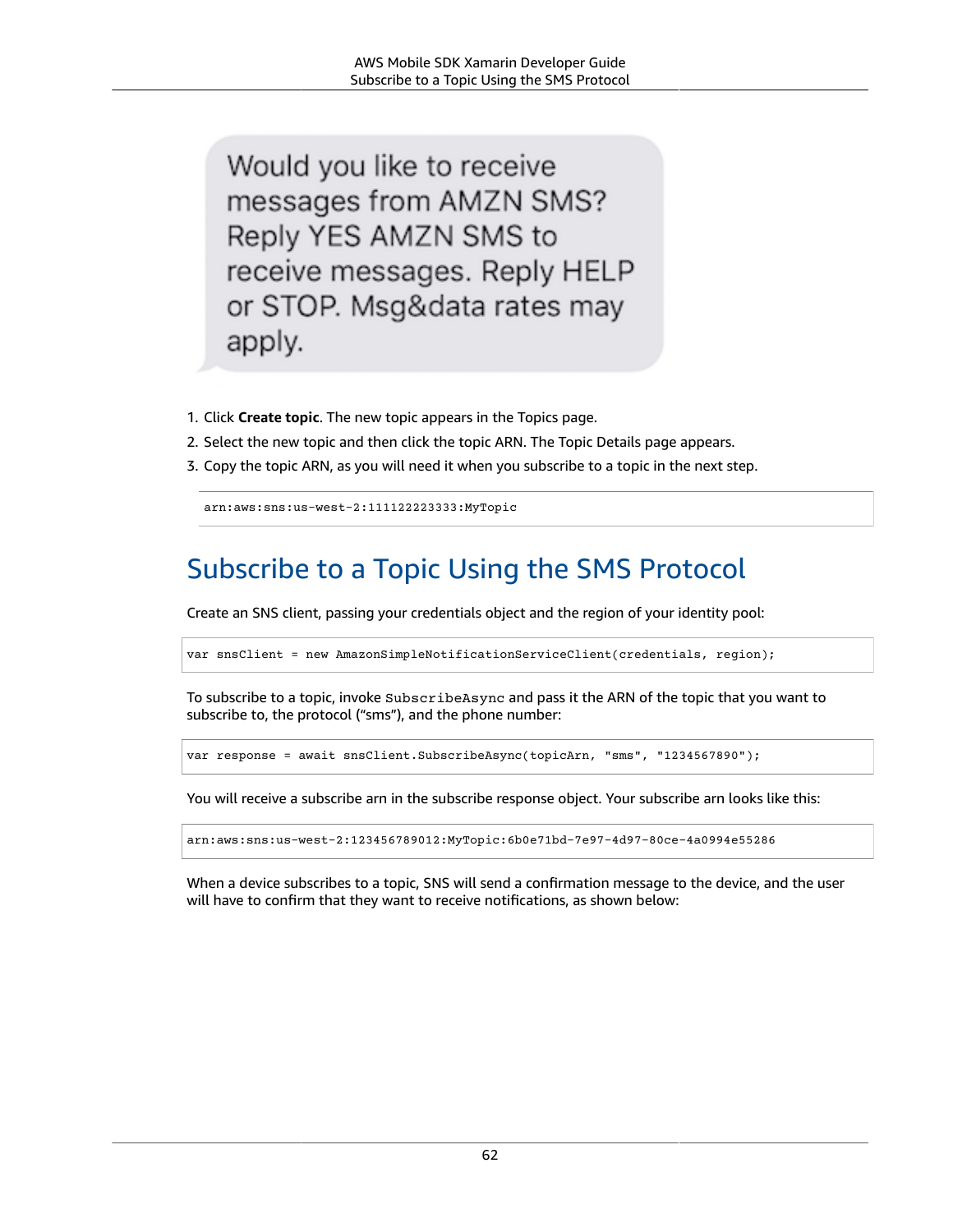Would you like to receive messages from AMZN SMS? Reply YES AMZN SMS to receive messages. Reply HELP or STOP. Msg&data rates may apply.

## **YES AMZN SMS**

You have subscribed to AMZN SMS. Reply HELP for help. Reply STOP AMZN SMS to cancel. Msg&data rates may apply.

After the user subscribes to the topic, they will receive SMS messages when you publish them to that topic.

## Publish a Message

To publish a message to a topic:

- 1. Sign in to the AWS Management Console and open the [Amazon](https://console.aws.amazon.com/sns/v3/home) SNS console.
- 2. In the left navigation pane, click **Topics** and then select the topic you want to publish to.
- 3. Click **Publish to topic**.
- 4. In the Subject box, type a subject.
- 5. In the Message box, type a message. Amazon SNS sends text that you enter in the Message box to SMS subscribers unless you also enter text into the Subject box. Because Amazon SNS includes a display name prefix with all SMS messages that you send, the sum of the display name prefix and the message payload cannot exceed 140 ASCII characters or 70 Unicode characters. Amazon SNS truncates messages that exceed these limits.
- 6. Click **Publish message**. Amazon SNS displays a confirmation dialog box. The SMS message appears on your SMS-enabled device, as shown below.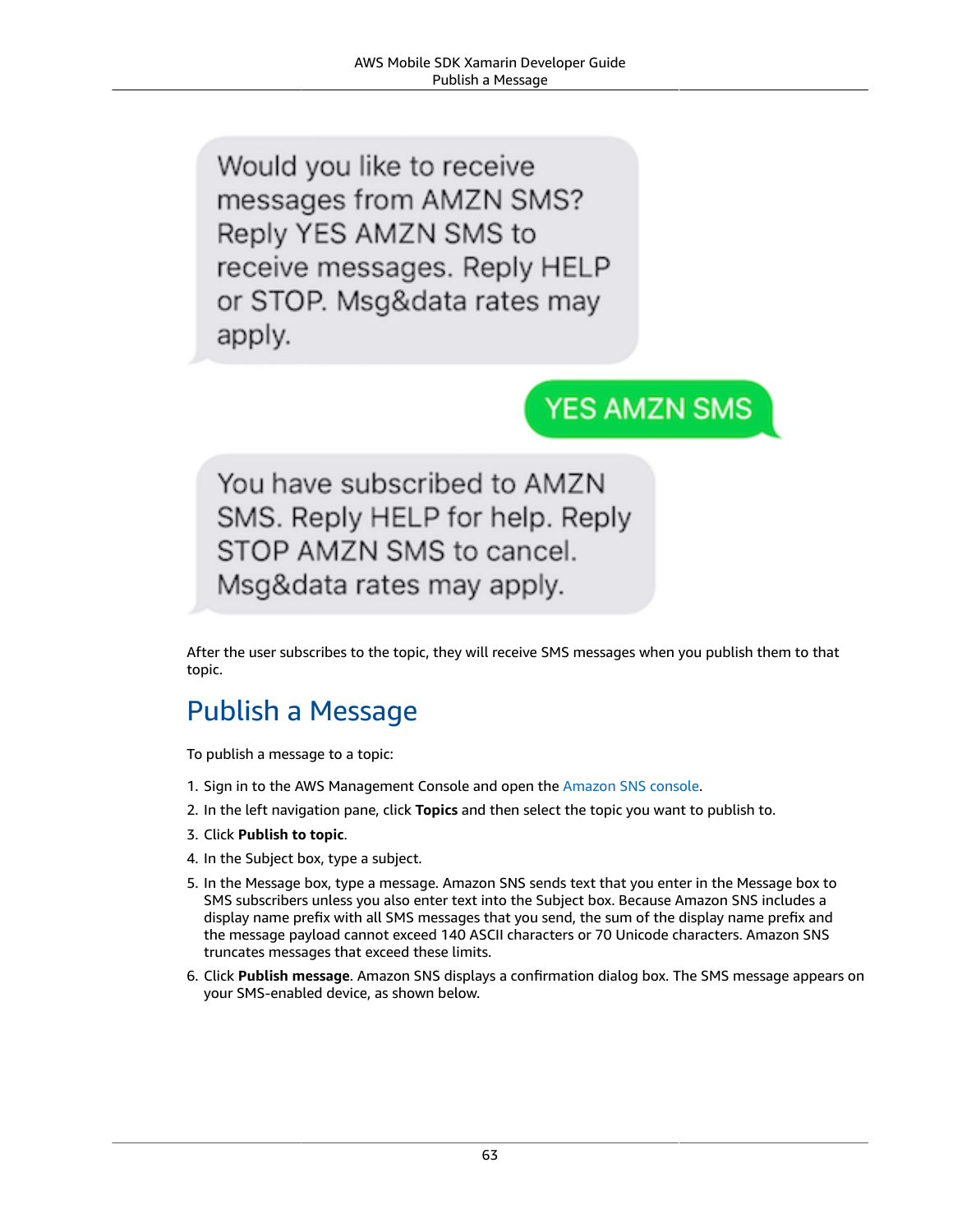## AMZN SMS> This is the message body of your SMS notification.

## Send Messages to HTTP/HTTPS Endpoints

You can use Amazon SNS to send notification messages to one or more HTTP or HTTPS endpoints. The process is as follows:

- 1. Configure your endpoint to receive Amazon SNS messages.
- 2. Subscribe an HTTP/HTTPS endpoint to a topic.
- 3. Confirm your subscription.
- 4. Publish a notification to the topic. Amazon SNS then sends an HTTP POST request delivering the contents of the notification to the subscribed endpoint.

## Configure Your HTTP/HTTPS Endpoint to Receive Amazon SNS Messages

Follow the instructions in Step 1 of Sending Amazon SNS Messages to [HTTP/HTTPS](https://docs.aws.amazon.com/sns/latest/dg/SendMessageToHttp.html#SendMessageToHttp.prepare) Endpoints to configure your endpoint.

## Subscribe Your HTTP/HTTPS endpoint to Your Amazon SNS Topic

Create an SNS client, passing your credentials object and the region of your identity pool:

var snsClient = new AmazonSimpleNotificationServiceClient(credentials, region);

To send messages to an HTTP or HTTPS endpoint through a topic, you must subscribe the endpoint to the Amazon SNS topic. You specify the endpoint using its URL:

```
var response = await snsClient.SubscribeAsync(
  "topicArn",
 "http", /* "http" or "https" */
  "endpointUrl" /* endpoint url beginning with http or https */
);
```
## Confirm Your Subscription

After you subscribe to an endpoint, Amazon SNS will send a subscription confirmation message to the endpoint. The code at the endpoint must retrieve the SubscribeURL value from the subscription confirmation message and either visit the location specified by the SubscribeURL itself or make it available to you so that you can manually visit the SubscribeURL (for example, if using a web browser).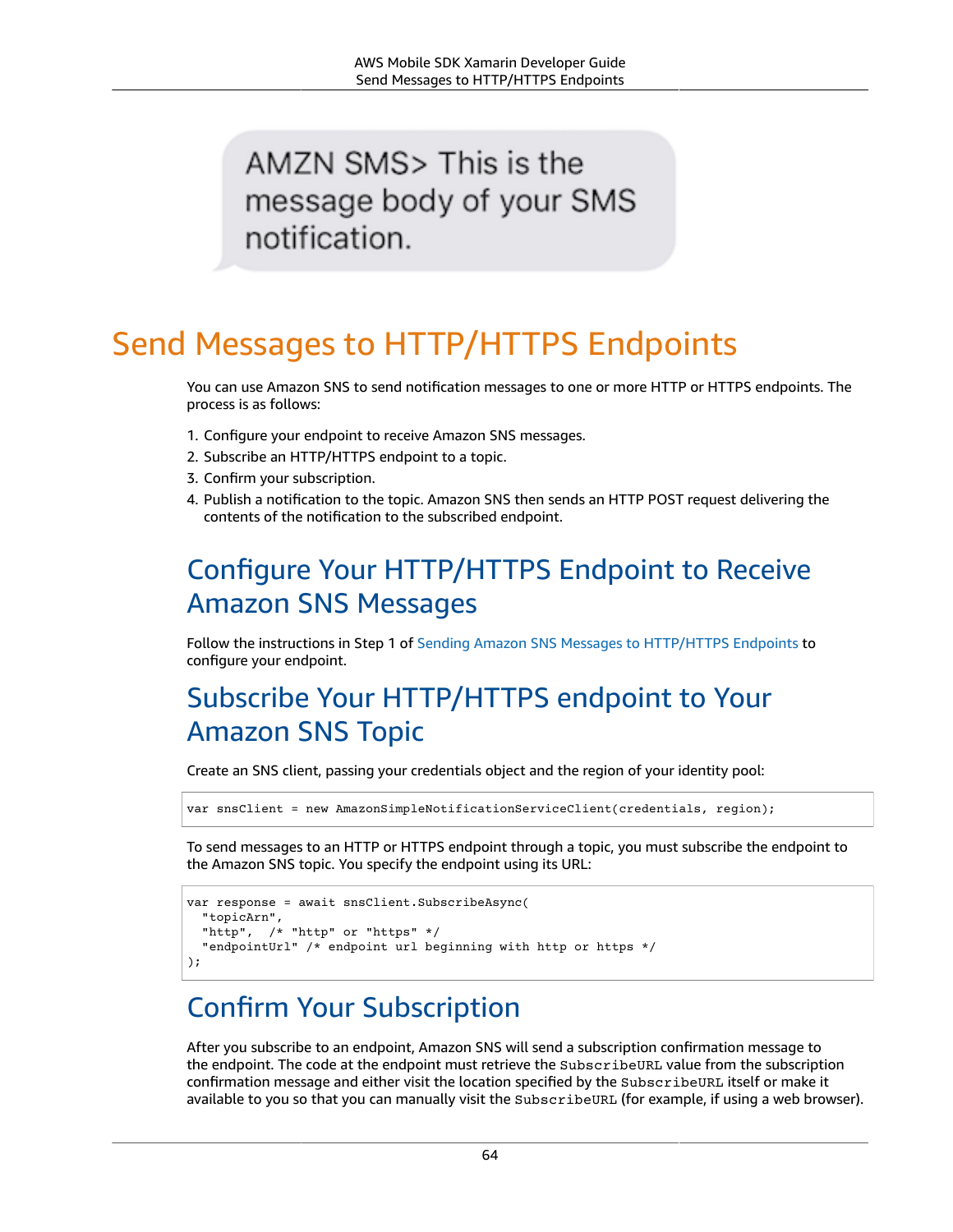Amazon SNS will not send messages to the endpoint until the subscription is confirmed. When you visit the SubscribeURL, the response will contain an XML document containing an element SubscriptionArn that specifies the ARN for the subscription.

## Send Messages to the HTTP/HTTPS Endpoint

You can send a message to a topic's subscriptions by publishing to the topic. Invoke PublishAsync and pass it the topic ARN and your message.

var response = await snsClient.PublishAsync(topicArn, "This is your message");

## Troubleshooting SNS

## Using Delivery Status in the Amazon SNS Console

The Amazon SNS console contains a Delivery Status feature that allows you to collect feedback on successful and unsuccessful delivery attempts of your messages to mobile push notification platforms (Apple (APNS), Google (GCM), Amazon (ADM), Windows (WNS and MPNS) and Baidu.

It also provides other important information such as dwell times in Amazon SNS. This information is captured in an Amazon CloudWatch Log group that is created automatically by Amazon SNS when this feature is enabled via the Amazon SNS console or via the Amazon SNS APIs.

For instructions on using the Delivery Status feature, see Using the [Delivery](https://mobile.awsblog.com/post/TxHTXGC8711JNF/Using-the-Delivery-Status-feature-of-Amazon-SNS) Status feature of Amazon [SNS](https://mobile.awsblog.com/post/TxHTXGC8711JNF/Using-the-Delivery-Status-feature-of-Amazon-SNS) on the AWS Mobile Blog.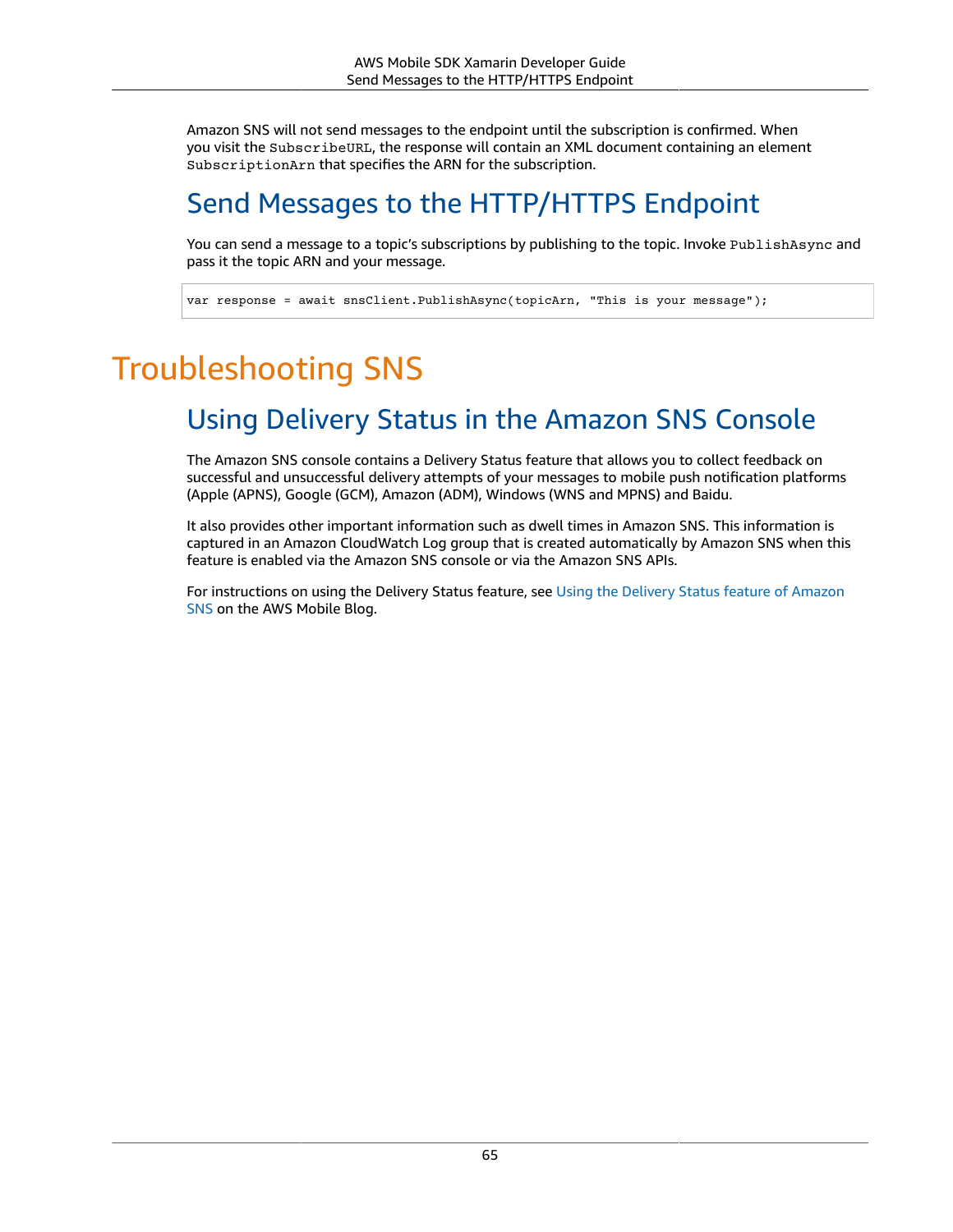# Best Practices for Using the AWS Mobile SDK for .NET and Xamarin

There are only a few fundamentals and best practices that are helpful to know when using the AWS Mobile SDK for .NET and Xamarin.

- Use Amazon Cognito to obtain AWS credentials instead of hardcoding your credentials in your application. If you hard code your credentials in your application, you may end up exposing them to the public, allowing others to make calls to AWS using your credentials. For instructions on how to use Amazon Cognito to obtain AWS credentials, see [Setting](#page-10-0) Up the AWS Mobile SDK for .NET and [Xamarin \(p. 4\).](#page-10-0)
- For best practices on using S3, see this [article](https://aws.amazon.com/articles/1904) on the AWS Blog.
- For best practices on using DynamoDB, see [DynamoDB](https://docs.aws.amazon.com/amazondynamodb/latest/developerguide/BestPractices.html) Best Practices in the DynamoDB Developer Guide.

We are always looking to help our customers be successful and welcome feedback, so please feel free to post on the AWS [forums](https://forums.aws.amazon.com/forum.jspa?forumID=88) or [open an issue on GitHub.](https://github.com/awslabs/aws-sdk-xamarin/issues)

### Library of AWS Service Documentation

Every service in the AWS Mobile SDK for .NET and Xamarin has a separate developer guide and service API reference which provides additional information that you might find helpful.

#### Amazon Cognito Identity

- Cognito [Developer](https://docs.aws.amazon.com/cognito/latest/developerguide/cognito-user-identity-pools.html) Guide
- Cognito Identity Service API [Reference](https://docs.aws.amazon.com/cognitoidentity/latest/APIReference/Welcome.html)

#### Amazon Cognito Sync

- Cognito [Developer](https://docs.aws.amazon.com/cognito/latest/developerguide/cognito-user-identity-pools.html) Guide
- Cognito Sync Service API [Reference](https://docs.aws.amazon.com/cognitosync/latest/APIReference/Welcome.html)

### Amazon Mobile Analytics

- Mobile Analytics [Developer](https://docs.aws.amazon.com/mobileanalytics/latest/ug/set-up.html) Guide
- Mobile Analytics Service API [Reference](https://docs.aws.amazon.com/mobileanalytics/latest/ug/server-reference.html)

#### Amazon S3

- S3 [Developer](https://docs.aws.amazon.com/AmazonS3/latest/dev/Welcome.html) Guide
- S3 [Getting](https://docs.aws.amazon.com/AmazonS3/latest/gsg/GetStartedWithS3.html) Started Guide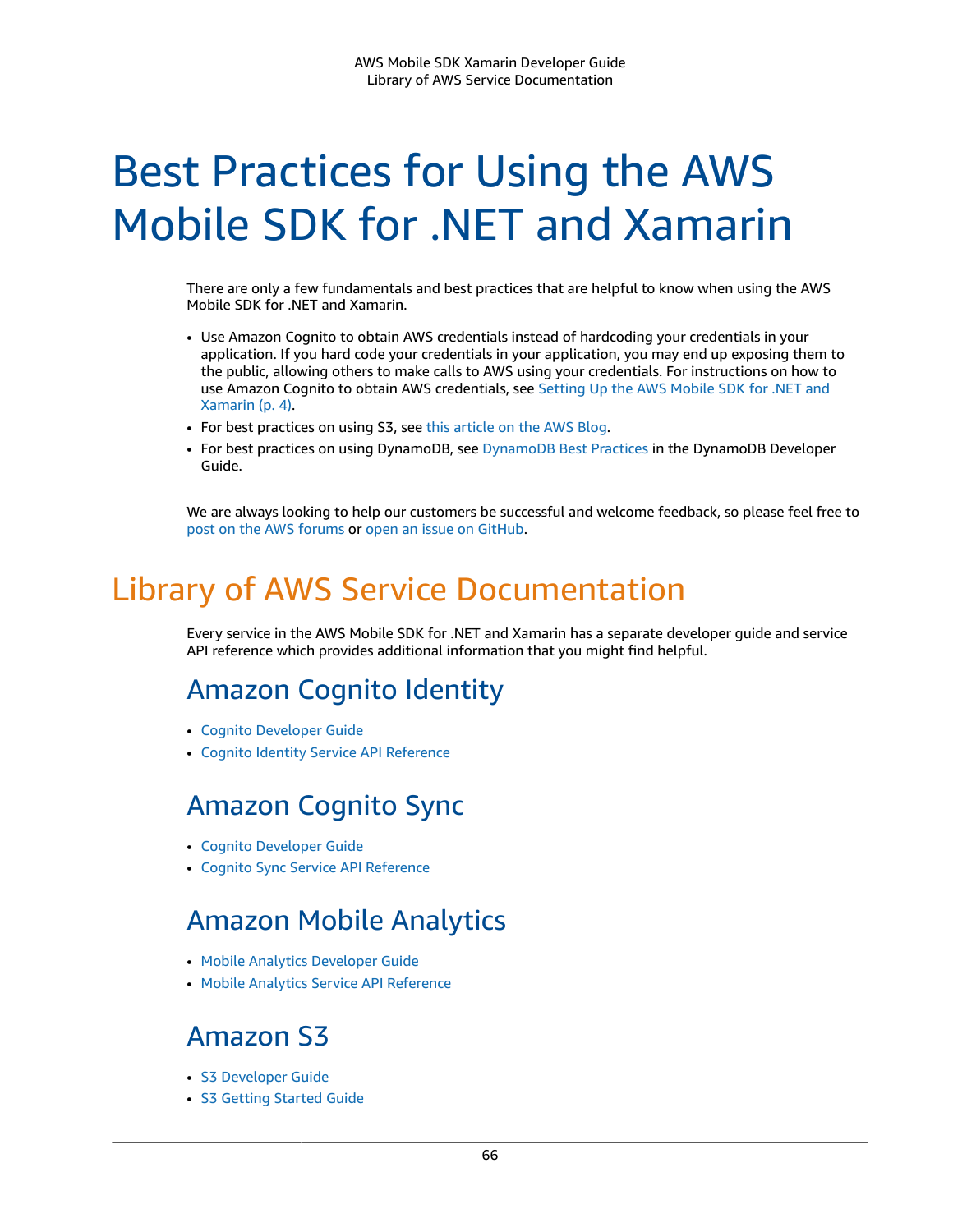• S3 Service API [Reference](https://docs.aws.amazon.com/AmazonS3/latest/API/Welcome.html)

#### Amazon DynamoDB

- [DynamoDB](https://docs.aws.amazon.com/amazondynamodb/latest/developerguide/Introduction.html) Developer Guide
- [DynamoDB](https://docs.aws.amazon.com/amazondynamodb/latest/gettingstartedguide/Welcome.html) Getting Started Guide
- [DynamoDB](https://docs.aws.amazon.com/amazondynamodb/latest/APIReference/Welcome.html) Service API Reference

### Amazon Simply Notification Service (SNS)

- SNS [Developer](https://docs.aws.amazon.com/sns/latest/dg/welcome.html) Guide
- SNS Service API [Reference](https://docs.aws.amazon.com/sns/latest/api/Welcome.html)

## Other Helpful Links

- AWS [Glossary](https://docs.aws.amazon.com/general/latest/gr/glos-chap.html) of Terms
- About AWS [Credentials](https://docs.aws.amazon.com/general/latest/gr/aws-security-credentials.html)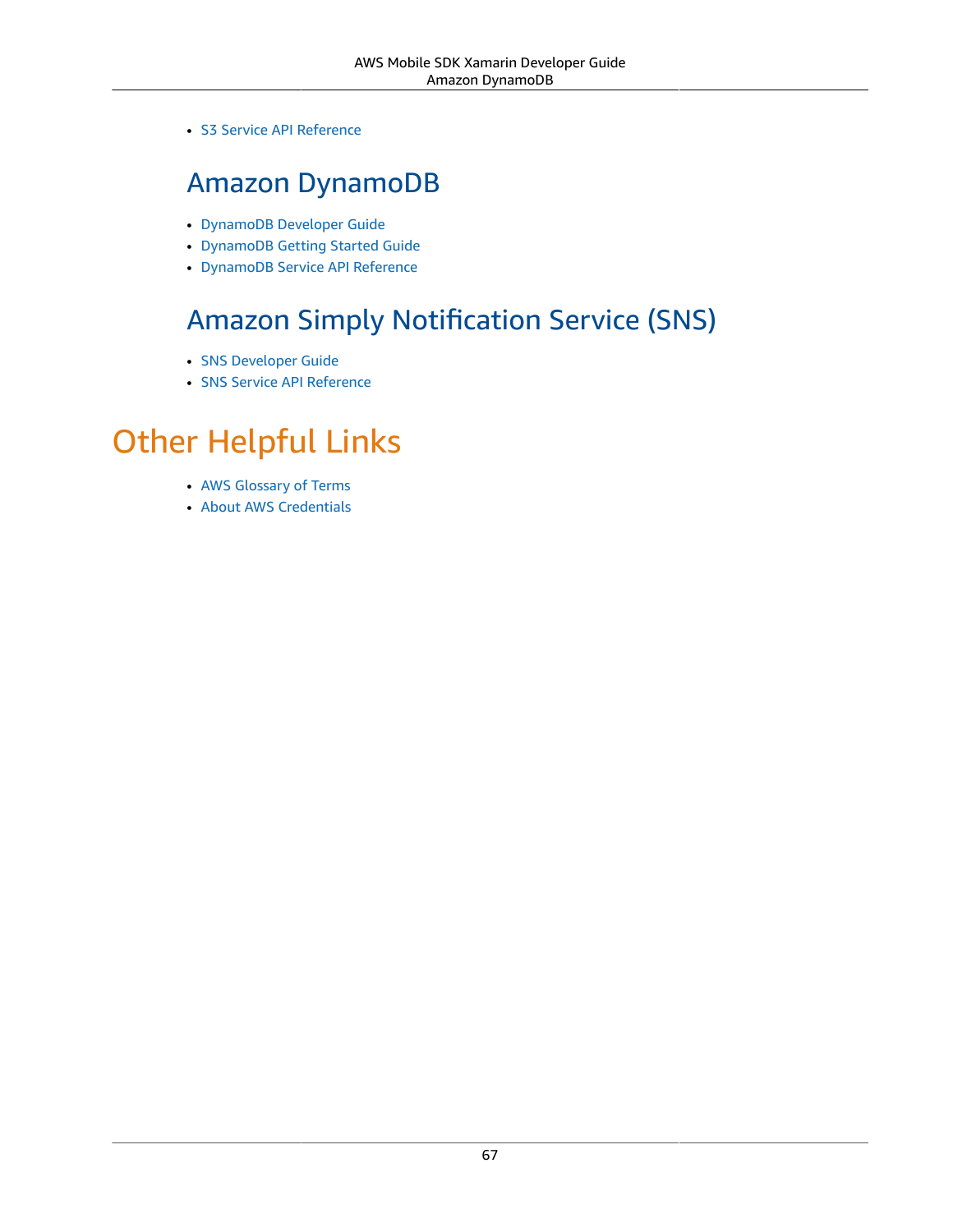## Troubleshooting

This topic describes some ideas for troubleshooting problems you might encounter when using the AWS Mobile SDK for .NET and Xamarin.

## Ensure IAM Role Has Required Permissions

When calling AWS services, your app should be using an identity from a Cognito identity pool. Each identity in the pool is associated with an IAM (Identity and Access Management) role.

A role has one or more policy files associated with it that specify what AWS resources the users assigned to the role have access to. By default, two roles are created per identity pool: one for authenticated users and one for unauthenticated users.

You will need to either modify the existing policy file or associate a new policy file with the permisssions required by your app. If your app allows both authenticated and unauthenticated users, both roles must be granted permissions for accessing the AWS resources your app needs.

The following policy file shows how to grant access to an S3 bucket:

```
{
    "Statement":[
       {
           "Action":[
              "s3:AbortMultipartUpload",
              "s3:DeleteObject",
              "s3:GetObject",
              "s3:PutObject"
           ],
           "Effect":"Allow",
           "Resource":"arn:aws:s3:::MYBUCKETNAME/*",
           "Principal":"*"
       }
    ]
}
```
The following policy file shows how to grant access to a DynamoDB database:

```
{
    "Statement":[
       {
           "Effect":"Allow",
           "Action":[
              "dynamodb:DeleteItem",
              "dynamodb:GetItem",
              "dynamodb:PutItem",
              "dynamodb:Scan",
              "dynamodb:UpdateItem"
           ],
           "Resource":"arn:aws:dynamodb:us-west-2:123456789012:table/MyTable"
       }
    ]
}
```
For more information about specifying policies, see IAM [Policies](https://docs.aws.amazon.com/IAM/latest/UserGuide/PoliciesOverview.html).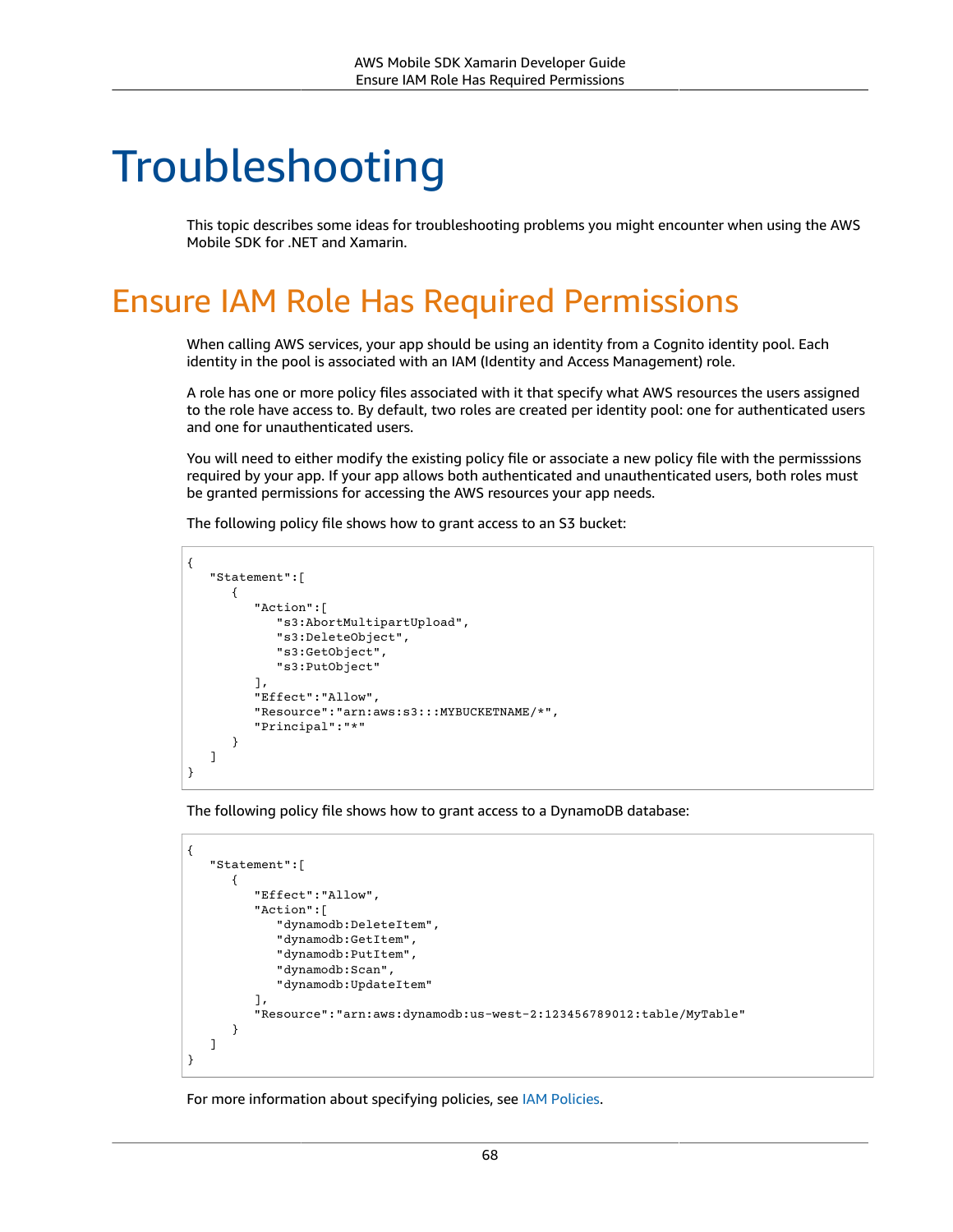## Using a HTTP Proxy Debugger

If the AWS service your app is calling has an HTTP or HTTPS endpoint, you can use an HTTP/HTTPS proxy debugger to view the requests and responsese to gain more insight into what is occuring. There are a number of HTTP proxy debuggers available such as:

- [Charles](http://www.charlesproxy.com/) a web debugging proxy for Windows and OSX
- [Fiddler](http://www.telerik.com/fiddler) a web debugging proxyfidd for Windows

Both Charles and Fiddler require some configuration to be able to view SSL encrypted traffic, please read the documentation for these tools for further information. If you are using a web debugging proxy that cannot be configured to display encrypted traffic, open the aws\_endpoints\_json file and set the HTTP tag for the AWS service you need to debug to true.